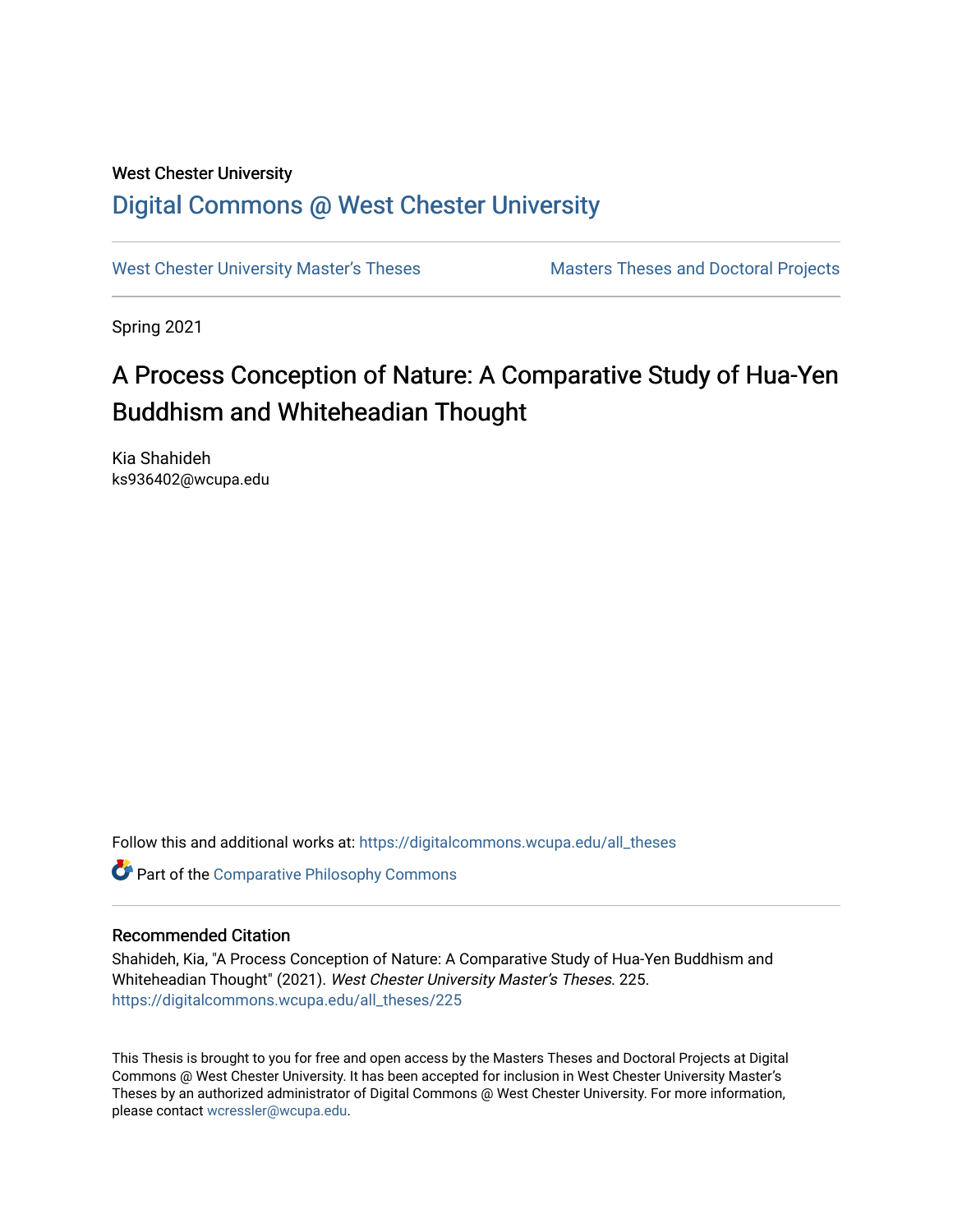A Process Conception of Nature:

A Comparative Study of Hua-yen Buddhism and Whiteheadian Thought

A Thesis Presented to the Faculty of the Department of Philosophy West Chester University West Chester, Pennsylvania

In Partial Fulfilment of the Requirements for the Degree of Master of Arts in Philosophy

> By Kia Shahideh May 2021

© 2021 Kia Shahideh All Rights Reserved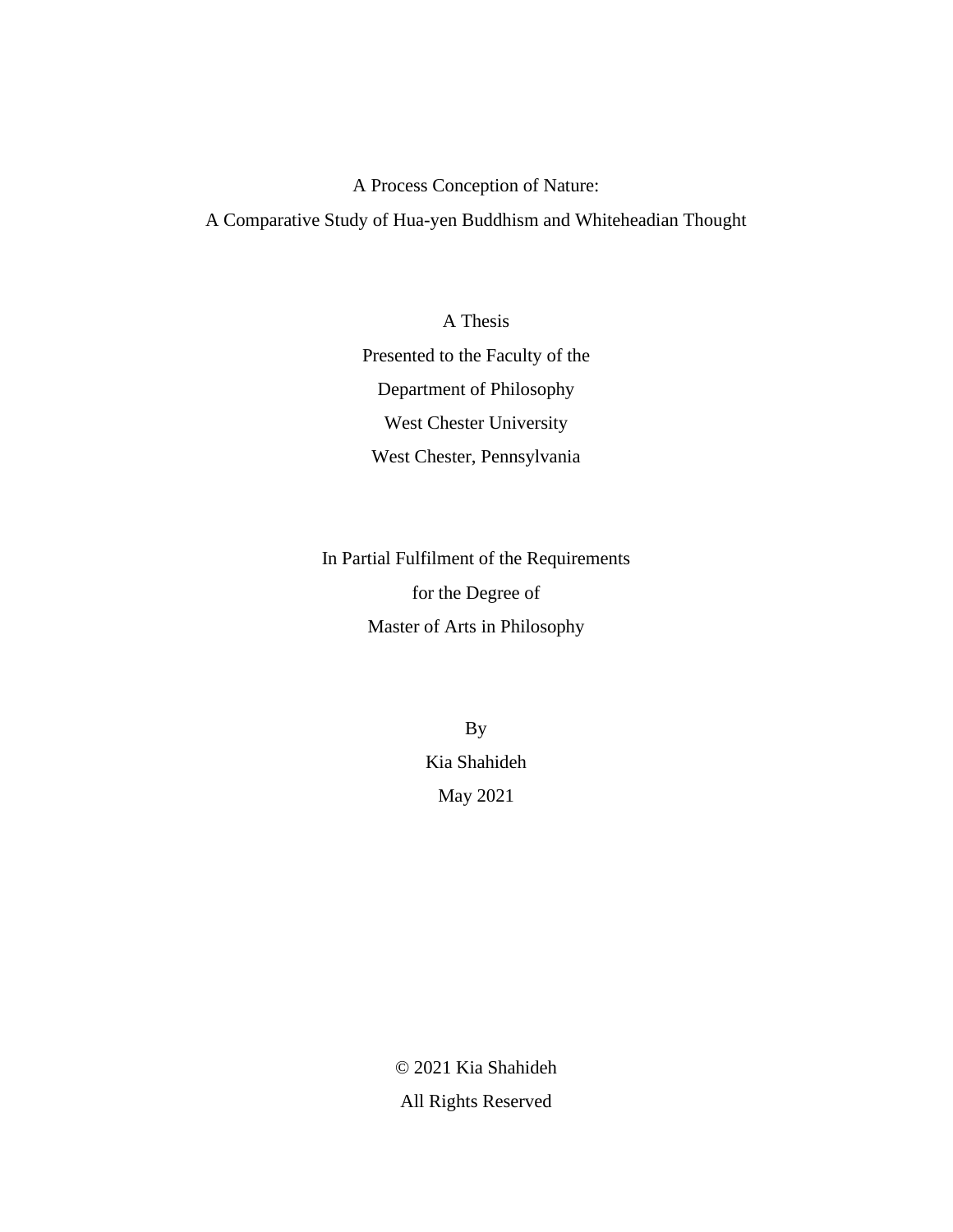### Acknowledgements

Thank you to my supervisor and mentor, Dr. Oh, for your patience, guidance, and support along this journey. Thank you to my committee members, Dr. Pierlott, and Dr. Schroepfer for insightful feedback and encouraging words. Also thank you to all my peers at West Chester University that inspired progress to completion. This project would not have been possible without such support.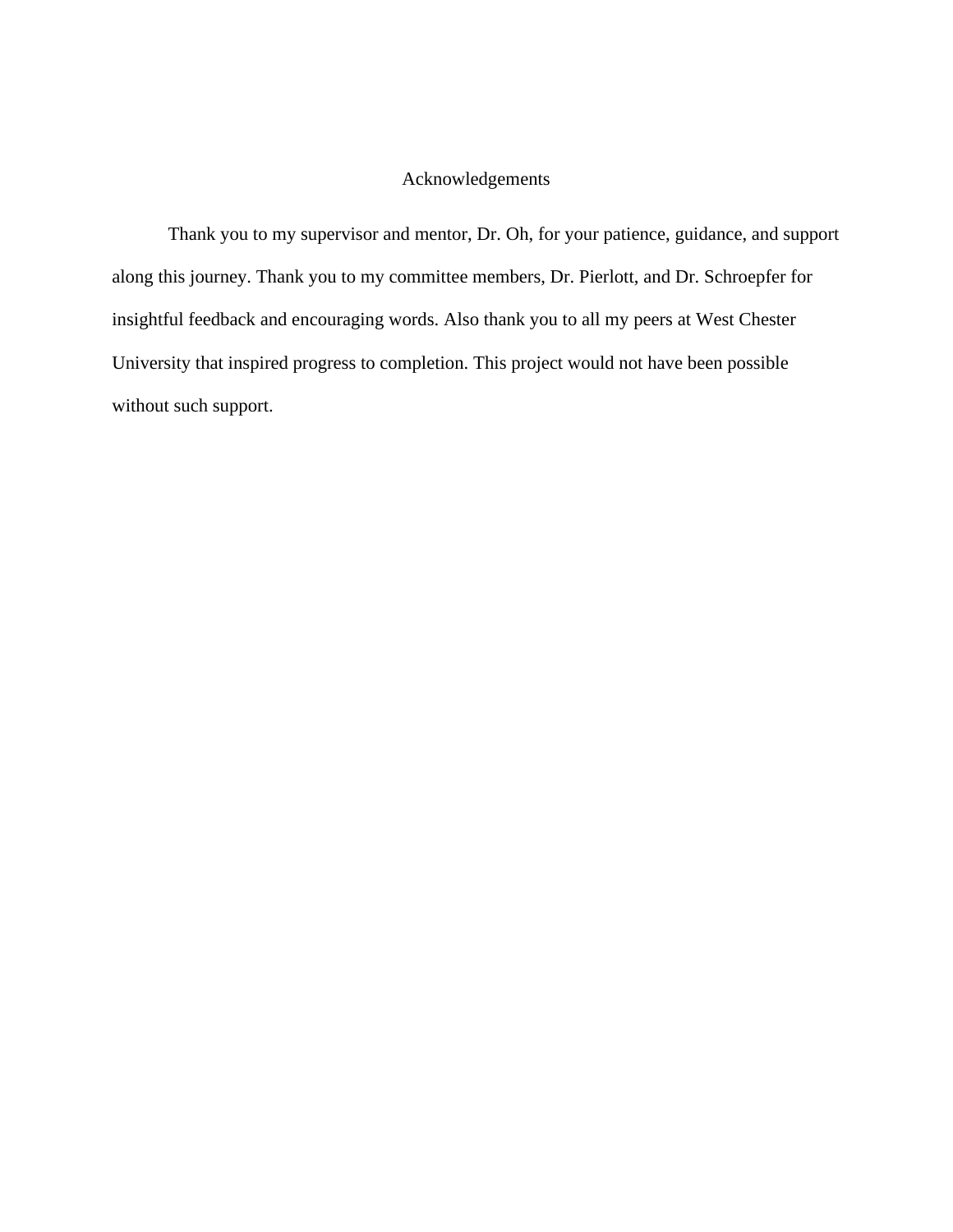### Abstract

The primary motivation for this study will be to propose a nature ethic inspired by a belief of deep ecology, and nestled within an a metaphysical representation of the world as presented by process metaphysics and Mahayana Buddhist doctrine. This research will be exploring various applications of Whiteheadian process metaphysics, as well as Mahayana Buddhist ontology to establish a solidified metaphysical platform to further expand to include humans and the natural world on the same plane of being. Upon this platform, Hua-yen Buddhist thought, existing as a subset of Mahayana Buddhism, will be brought into dialogue with its interconnected cosmology to accentuate the implications of the proposed metaphysical notions towards human orientation regarding nature. After an analysis and exploration of the potential critiques of the proposed framework, the practicalities regarding reaching an understanding regarding this altered awareness and the resulting consequences of how individuals perceive their relation to the natural world will be formulated toward a holistic and organismic nature ethic.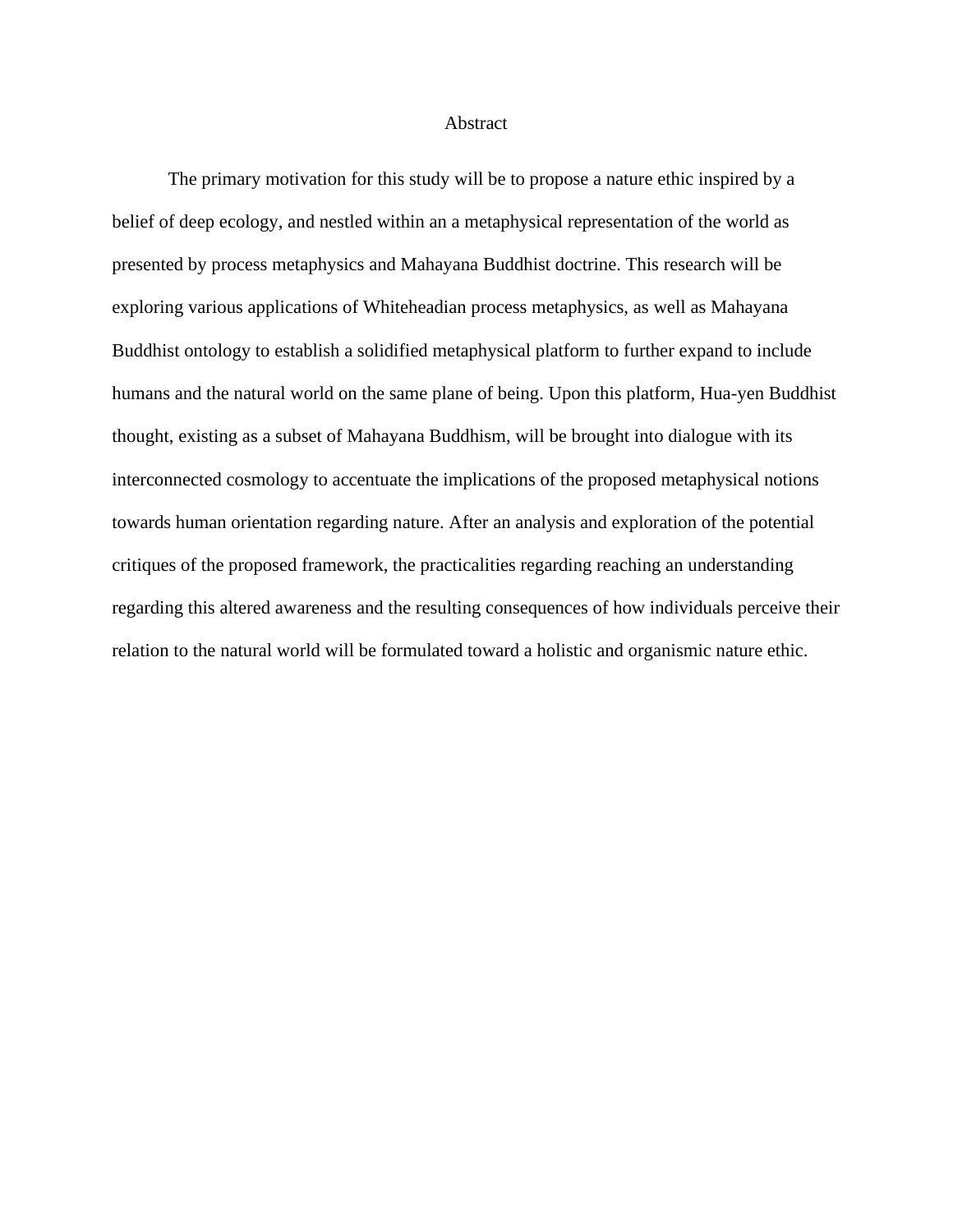### Table of Contents

| Chapter 2: The Metaphysical World through Mahayana Buddhism and Process        |
|--------------------------------------------------------------------------------|
|                                                                                |
| Chapter 3: Flowery Splendor (Hua-yen) Buddhism and Humans in the Realm of Eco- |
|                                                                                |
| Chapter 4: Nature and Human as One, a Potential Source of Ethics of            |
|                                                                                |
|                                                                                |
|                                                                                |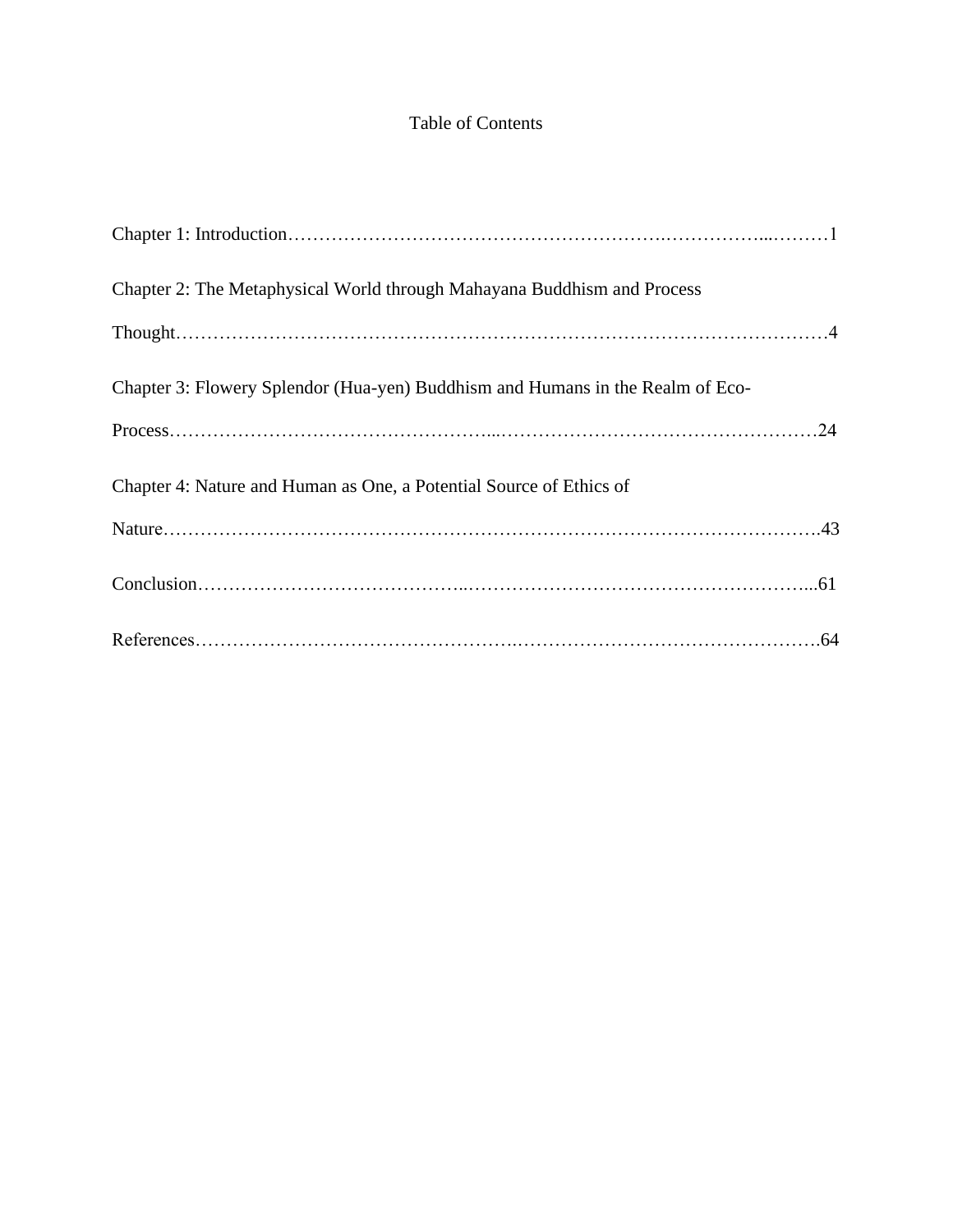### **I. Chapter 1: Introduction**

The primary motivation for this study will be to propose a nature ethic inspired by a belief of deep ecology, and nestled within an a metaphysical representation of the world as presented by process metaphysics and Mahayana Buddhist doctrine. This research will be exploring various applications of Whiteheadian process metaphysics, as well as Mahayana Buddhist ontology to establish a solidified metaphysical platform to further expand to include humans and the natural world on the same plane of being. Upon this platform, Hua-yen Buddhist thought, existing as a subset of Mahayana Buddhism, will be brought into dialogue with its interconnected cosmology to accentuate the implications of the proposed metaphysical notions towards human orientation regarding nature. After an analysis and exploration of the potential critiques of the proposed framework, the practicalities regarding reaching an understanding regarding this altered awareness and the resulting consequences of how individuals perceive their relation to the natural world will be formulated toward a holistic and organismic nature ethic.

The contents of the following research are broken up into three distinct chapters, chapters two through four, each building upon the previous. For the introduction, I will outline the layout for the rest of the thesis and introduce the core concepts being discussed.

Chapter 2 will use Whitehead's process metaphysics as found in *Process and Reality* and the fundamental philosophical pillars of Mahayana Buddhism in tandem to re-emphasize a renewed comparative source of metaphysical understanding. This will include concepts such as 'actual entities,' 'prehensions,' 'nexus,' and 'concrescence,' as well as emptiness. *The Fundamental Wisdom of the Middle Way,* a crucial text for Mahayana understanding, will be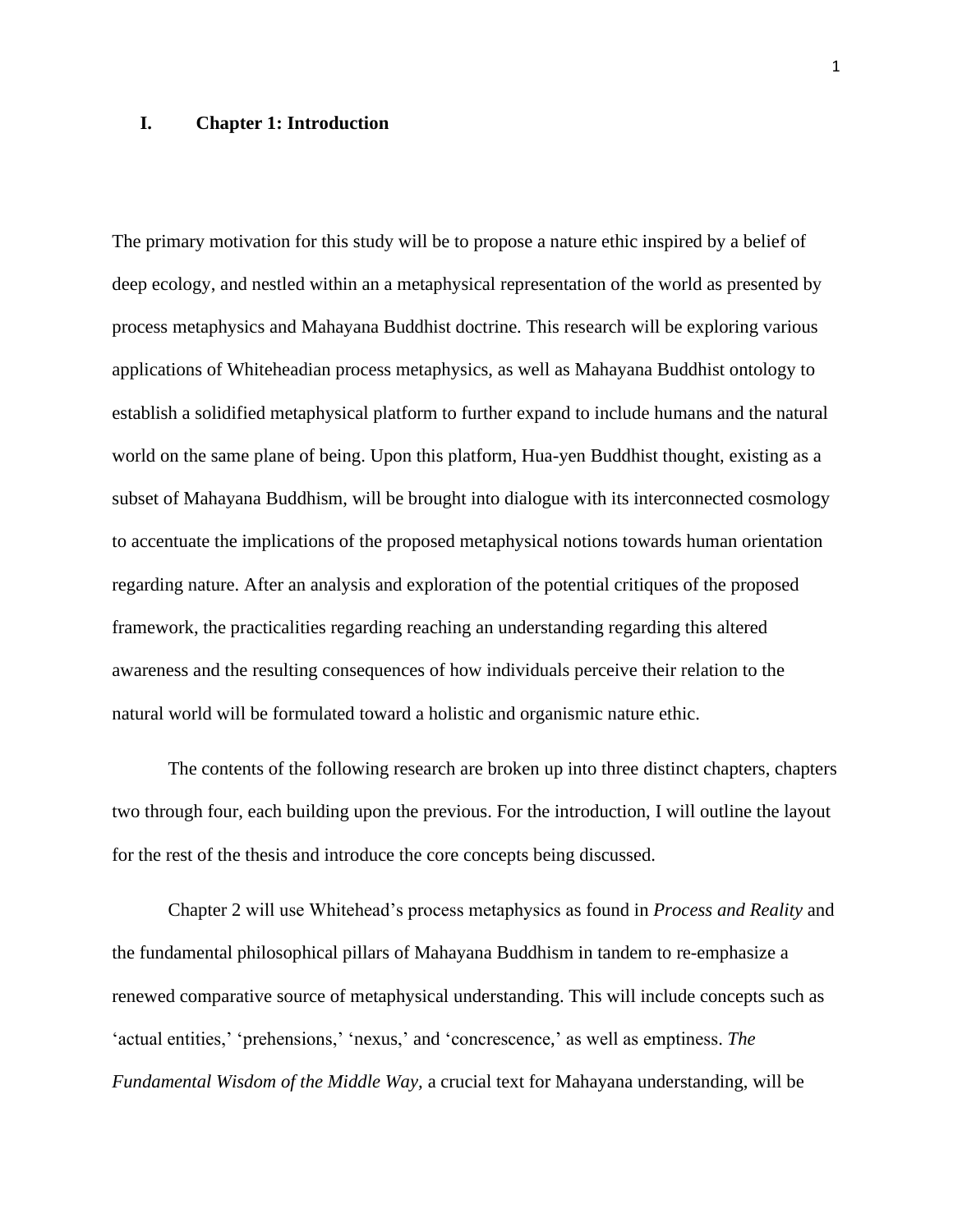intertwined with Process philosophy within the scope of this chapter, bringing together Eastern and Western schools in a constructive evaluation.

In Chapter 3, I will transition into a further microcosm of the grander metaphysical analysis regarding the specificities of the relational existence of humans and the natural environment. The introduced comparative metaphysical framework will be applied towards the environment to demonstrate nature as existing in an inseparable state from humans. This venture will be specifically drawing on concepts found in Hua-yen Buddhism such as 'Indra's net' to bring to light the Buddhist perspective of 'interconnectivity.' Hua-yen Buddhism will be further used here as a focusing mechanism to detail the ontological consequences of both humans and the natural world such as 'metaphysical dependence' and 'plural relationality.' Modern ecology will be utilized in this section to further demonstrate the web of interdependencies that exist between organisms and their environments. To further illuminate and highlight this perspective, this chapter will also contain a cultural comparison regarding how certain Western ideologies perceive the natural world, and how this makes itself known through art. Before proceeding to the last chapter of a construction towards a nature ethic, charges will be cleared of Hua-yen Buddhism existing in an fully egalitarian state which seemingly takes no consideration for worldly conflict. This final step will be done to allow room for further moral conversation within the scope of Hua-yen and Mahayana Buddhism.

With the metaphysical expansion towards the natural world in place, in chapter four I will look to further build upon a nature ethic which focuses on the inclusion of humans within the realm of ecological processes, and the necessary conditions that may stem from that placement. This final examination towards a nature ethic is inspired by a notion of 'deep ecology' which suggests that a fundamental shift in individual attitudes and consciousness is necessary to resolve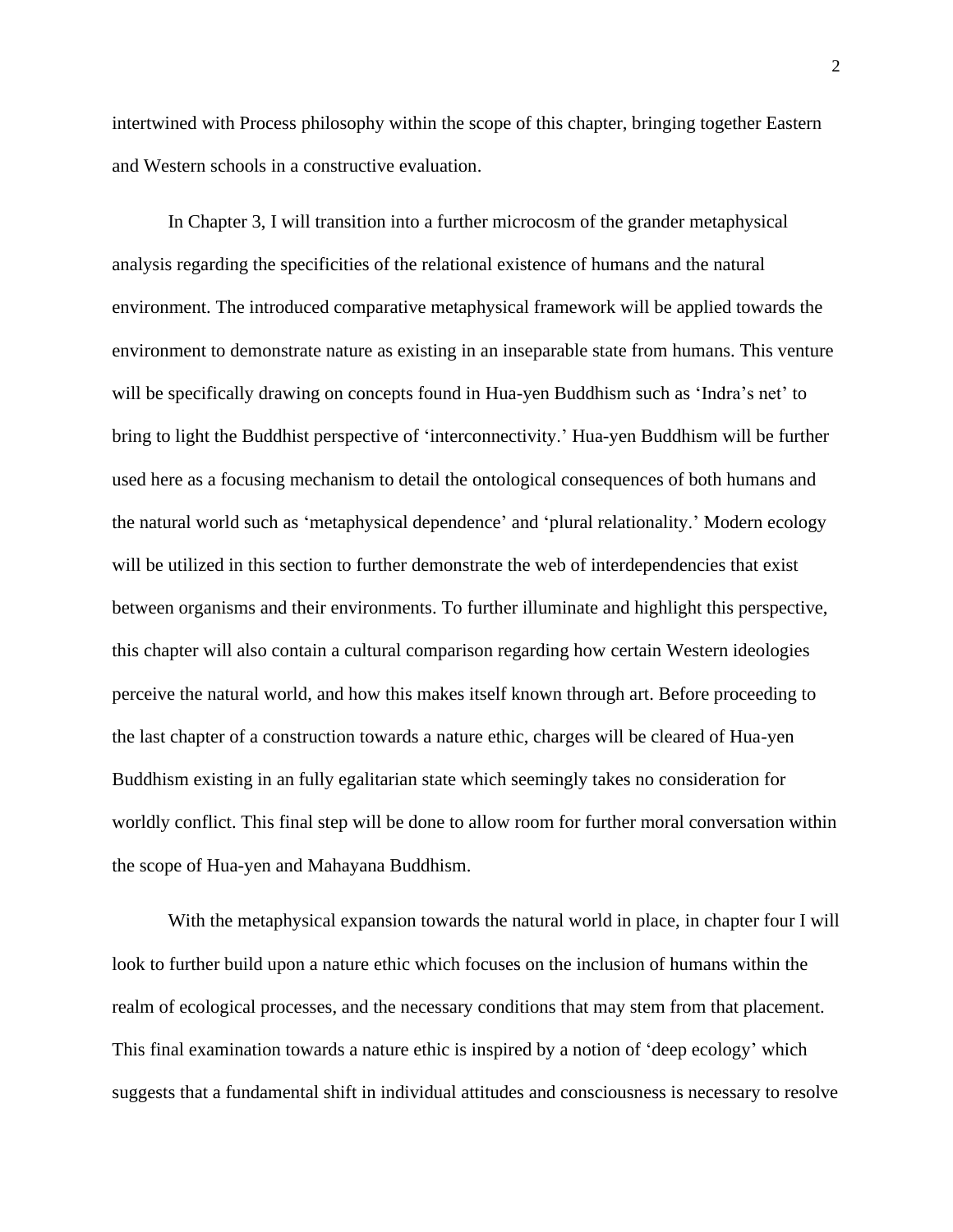the environmental crisis that increasingly pervades our lives. The suggestion that will be made is the rebirth of a new type of language and way of being that may be necessary to successfully address environmental challenges pressed upon us. A central tool which will be utilized here, drawing from the previous chapter, is the concept of human's existing as relational beings, and expanding this relationality beyond the rigid boundaries of human society to include the world around. With inspiration from 'care ethics,' these relationalities between individuals and the surrounding world will be given their due importance when regarding any form of ethical deliberation as well as a further recommendation that one acts with 'compassion' towards these relationalities. To this end, I will also constructively bring into conversation feminist care ethics through Carol Gilligan and Vrinda Dalmiya and expand this comparative dialogue to environmental care. I will be utilizing the work of process ecofeminists, Jea Sophia Oh and Catherine Keller to create a moral ontology where the individual is enmeshed in a moral relationality to the other with/in a more-than-human world as an extended symbiotic community of the earth. The last section will draw on Thich Nhat Hanh and will engage in a discussion regarding the practicalities of reaching the explicated states of consciousness in order to construct an eco-care ethic of compassion.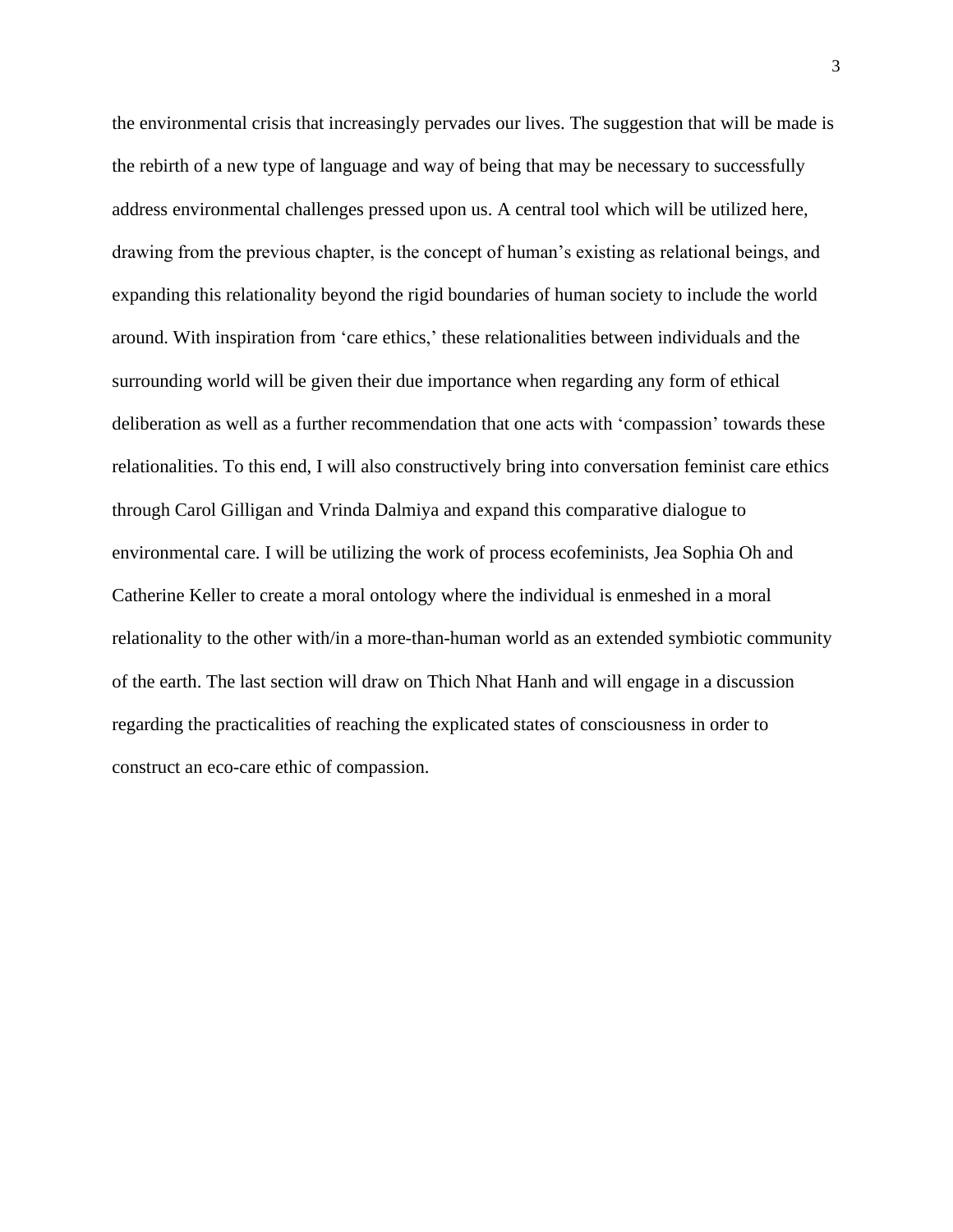### **II. Chapter 2: The Metaphysical World through Mahayana Buddhism and Process Thought**

*Mountains do not lack the qualities of mountains. Therefore they always abide in ease and always walk. You should examine in detail this quality of the mountain's walking. Mountains' walking is just like human walking. Accordingly, do not doubt mountains walking even though it does not look the same as human walking. The Buddha ancestors' words point to walking. This is fundamental understanding. You should penetrate these words.- Dogen*<sup>1</sup>

The project to successfully construct a theory regarding the true nature of reality has proven itself to be an elusive and challenging endeavor. A theory regarding the nature of existence may be suggested to take a fluid and ungraspable form due to a critical fact that no such adequate answer has been successfully reached to stand the test of time. One could be justified to say that this project towards metaphysics, in it of itself, is a process with no clear and distinct end. It also seems rather unlikely that any one school or philosopher would have all the solutions to this problem which has persisted in penetrating and perplexing human thought for millennia. This is why in an attempt to establish a comparative metaphysical framework, I will draw upon philosophies from multiple areas of belief, dispersed throughout history and separated by continents. I believe that this provided diversity in both perspective and temporality will assist in the creation of a more holistic picture that does not depend on one specialized school of thought.

<sup>1</sup> Dōgen and Kazuaki Tanahashi, *Moon in a dewdrop* (North Point Press, 1995), Bibliographies Non-fiction, 97-98.

https://search.ebscohost.com/login.aspx?direct=true&AuthType=sso&db=cat07743a&AN=wcul c.995245107003573&site=eds-live&scope=site&custid=s3916018.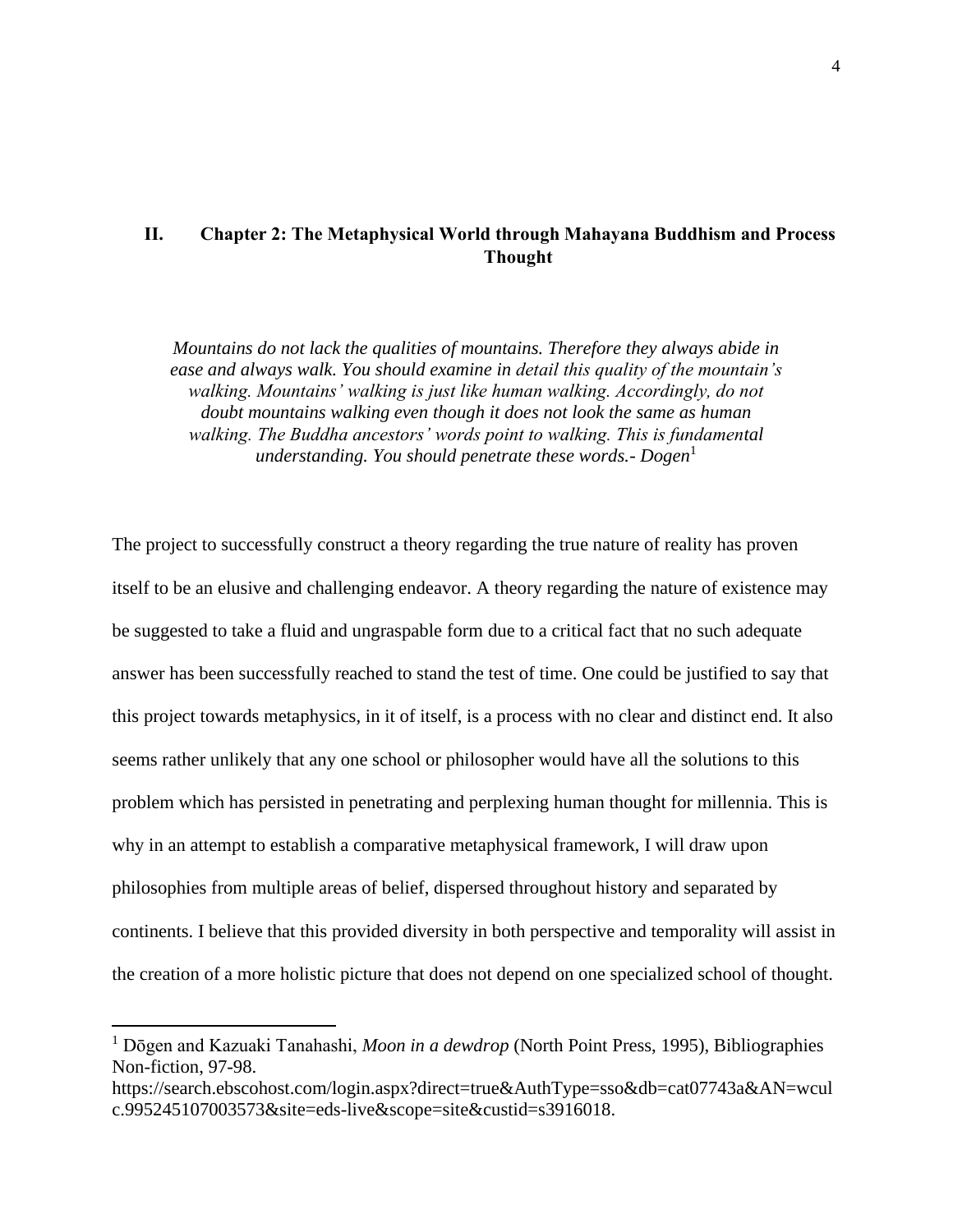With the following construction, an intrinsic element within itself it's the transient nature of all things, here I pose that this operating framework also exhibits this same trait.

This chapter will be looking to construct and support metaphysical claims of reality from that standpoint of Mahayana Buddhism<sup>2</sup> drawing on Nagarjuna as well as Alfred North Whitehead's philosophy of organism.<sup>3</sup> The chapter will explore the notions of process and impermanence as well as emptiness and lack of substance from both of the given perspectives. The first section will explore the terminology and language used in Whiteheadian Process philosophy to provide an introduction to this mode of thought. The second section will expand upon the concepts found within the first and bring into dialogue the work of Nagarjuna to work towards a comparative construction. The primary concepts that will be waded through will be shown to have great overlap and complimentary value with one another. Such models will include that of dependent arising, inseparable connectivity, as well as a continued and dynamic sense of becoming. In the process of weaving together these philosophies, a critical analysis will also take place regarding the fundamental differences of each of these schools. Using Steve Odin's *Process Metaphysics and Hua-yen Buddhism,* there will be a discussion of 'interpenetration' vs. 'cumulative penetration,' and how each identifies the temporal aspect regarding their metaphysical claims to honor each as separate ideologies as well as grant further understanding as to how they may successfully and coherently come together. Upon

 $2$  One of the two major forms of Buddhism, Mahayana Buddhism arose during the turn of  $1<sup>st</sup>$ Century CE in India and is known as the "Great Vehicle" tradition, as it encourages the path of bodhisattva. Nagarjuna was an Indian Mahayana Buddhist thinker known to be the founder of the Madhyamaka, or middle way school of Buddhist philosophy found within the Mahayana as well as his teaching regarding the concept of *sunyata* (Sanskrit; *Śūnyatā* meaning "Emptiness" or "Voidness").

 $3$  'The philosophy of organism' is a type of process philosophy that seeks to present a metaphysical ideology that draws away from the ideas of dualism, materialism, and idealism. Proposes entities exist as structures of activity as opposed to inert beings.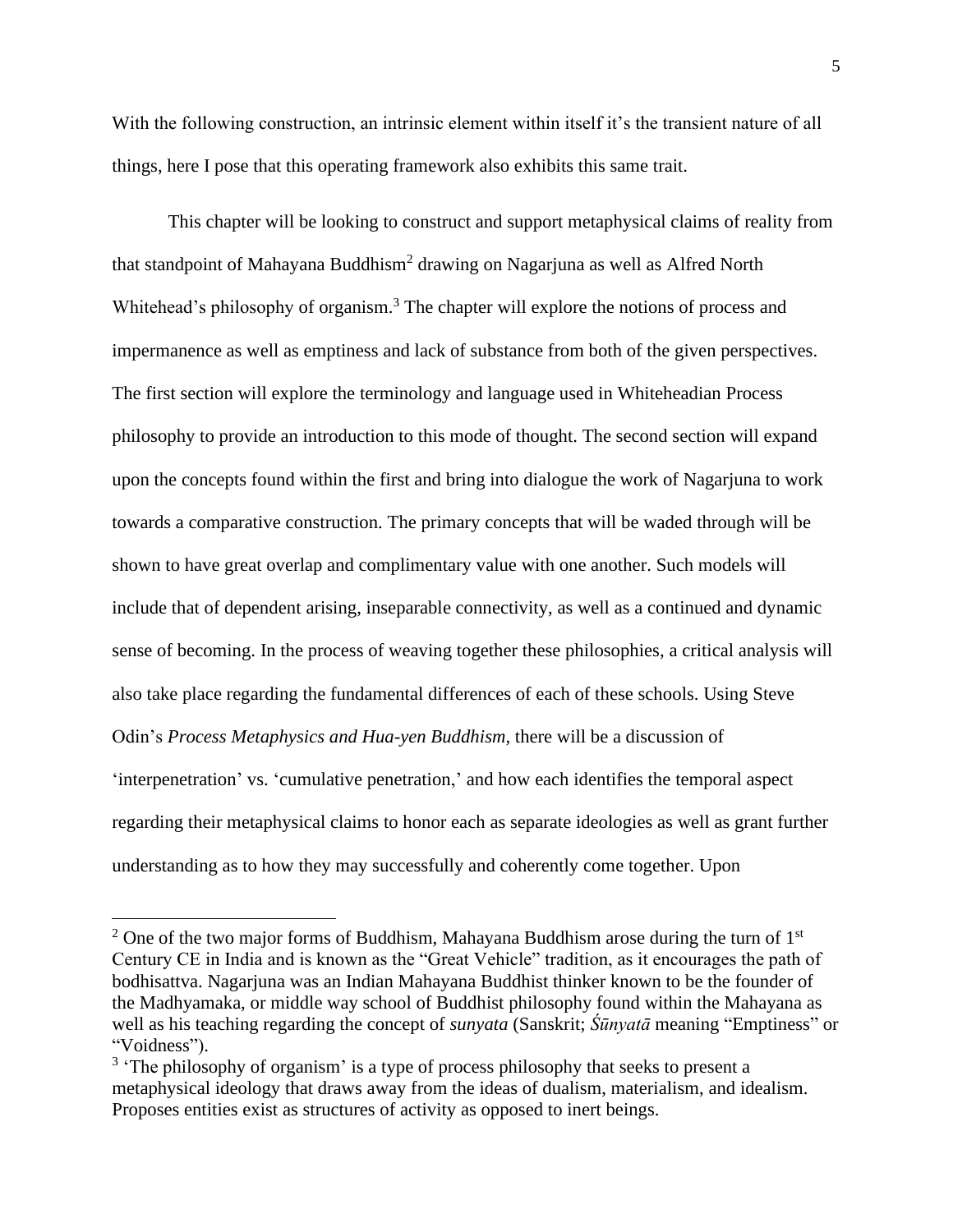constructively weaving these ontological perspectives, certain limitations of such a view will be also be presented and explored.

### **1. Process Philosophy**

The first section of this chapter will be exploring the key notions that are found to be reoccurring themes through the philosophy of organism. The primary aim of this relatively fresh metaphysical perspective, as conceived by Alfred North Whitehead, is to shift the metaphysical conversation away from static entities existing isolated in space, and move towards a connected and ephemeral state of being. The static mode of being can be considered to be the primary mode of metaphysical thought which has existed in dominant fashion over Western philosophy, specifically that of atomism and substance metaphysics. A possible limitation of these previous metaphysics that will be referenced later in this work is the deconstruction of nature into mechanistic component parts which can be manipulated and controlled. Philosophy of organism puts forward the model of entities operating within structures of continuous activity that take no direct form in either the mental or the physical, nor are constituted of micro building blocks that persist in unchangeable states. Here, the nature of each of the stated entities reflects its relations to the larger structure its embedded within, and is to be best understood through these relationalities as opposed to its own intrinsic essence.

I will now explore some of the key language and terminology discussed in *Process and Reality* to establish a base of understanding. Chapter 2 of *Process and Reality* establishes a 'categoreal scheme' which provides language that can be used to better understand the core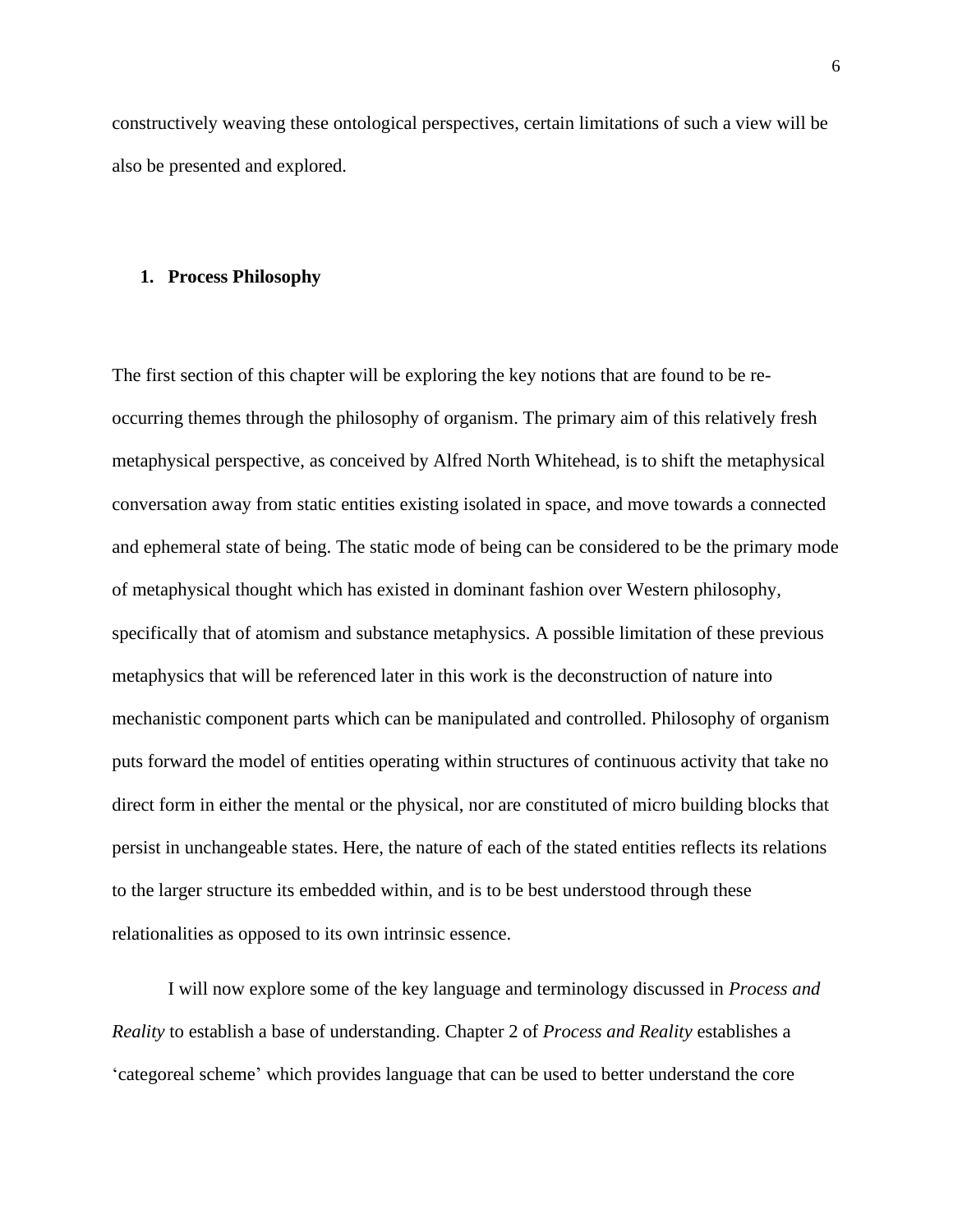philosophies being discussed of connectivity and becoming. These terms will be relevant in a later discussion regarding how they tie in with Mahayana Buddhism. They consist of 'actual entities,' 'prehensions,' and 'nexus.' Within this framework, actual entities are seen as real events that exist in temporal space. It is quoted by Whitehead, "Actual entities – also termed 'actual occasions' – are the final real things of which the world is made up. There is no going behind actual entities to find anything more real."<sup>4</sup> These events differ in size and complexity and can range from that of an atom in movement, to a human being. An important distinction to make here is that these actual entities do not take the form of static beings, but rather events or occasions. Such entities are also seen to establish the foundation of being. These actual entities are able to be parsed out and separated into infinitely small pieces, revealing the processes taking place within each of them and how these pieces then come together to form the actual entity in question. The processes are recognized as the prehensions of the actual entity under examination and exist as the totality of relationships that make the entity what it is. Whitehead states that, "each actual entity is divisible in an indefinite number of ways, and each way of division yields its definite quota of prehensions."<sup>5</sup> The analysis that takes place when deconstructing an actual entity into the prehensions that make it what it is further reveals the elements of its being. This is where we first gain a glimpse into the interconnected nature of events as proposed by Whitehead. Entities are necessarily composed of the 'relationalities' that exist through the 'prehensions' that compose them. Whitehead states, "A prehension reproduces in itself the general characteristics of an actual entity: it is referent to an external world, and in this sense will be said to have a

<sup>4</sup> Alfred North Whitehead, *Process and Reality*, ed. Donald W. Sherburne David Ray Griffin (New York, N.Y.: The Free Press, 1978), 19.

<sup>5</sup> Ibid., 19.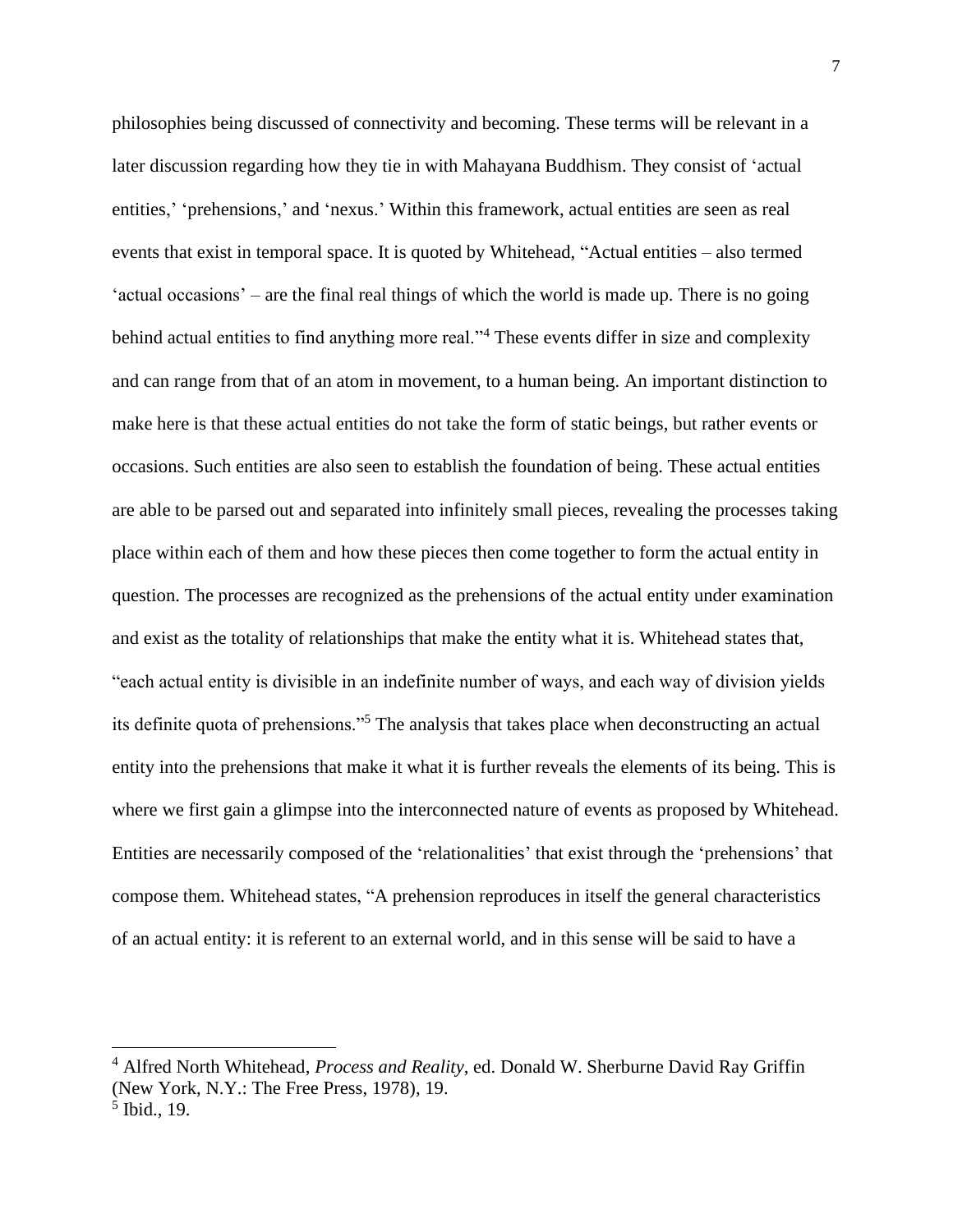'vector character'; it involves emotion and purpose, and valuation, and causation."<sup>6</sup> With this quotation we gain insight into another facet of prehensions, namely the connection it establishes between an object and the subject experiencing the object. A conclusion that may be reached from adopting such a perspective regarding prehensions is that any object under examination may not exist independently as an object, but in so far that it is being experienced as a datum through the work of prehensions. The object may not exist independently, and following persists in a state of becoming and interconnection as recognized by the prehensions at play. When multiple actual entities come together to form a more complex being, a 'nexus' is formed. Here, a 'nexus' is to be considered an intersection among separate actual entities, and whatever binds them together in their totality.<sup>7</sup> It is further quoted by Whitehead that "there are thus real individual facts of the togetherness of actual entities, which are real, individual, and particular, in the same sense in which actual entities and the prehensions are real, individual, and particular. Any such particular fact of togetherness among actual entities is called a 'nexus."<sup>8</sup> With this quote Whitehead seeks to establish a similar ontological connection that exists between actual entities and prehensions, within the greater amalgamation of the nexus. He is stating here that there are moments of togetherness to hold under examination, resulting from a sum of the particulars. For the example of the nexus, the particulars would include the sum of the actual entities. Whitehead further goes on to conclude that the ultimate facts of immediate actual experience consist of actual entities, prehensions, and nexus. This is to say that all recognized

<sup>6</sup> Ibid., 19.

<sup>7</sup> See Alfred North Whitehead, *Process and Reality*, ed. Donald W. Sherburne David Ray Griffin (New York, N.Y.: The Free Press, 1978), 18-31. Chapter Two of *Process and Reality*, *The Categoreal Scheme* (18-31), goes into great detail regarding the notions of Process Metaphysics. Whitehead elaborates a 4<sup>th</sup> notion, that of the ontological principle which is not approached in this thesis for our purposes.

<sup>8</sup> Ibid., 19.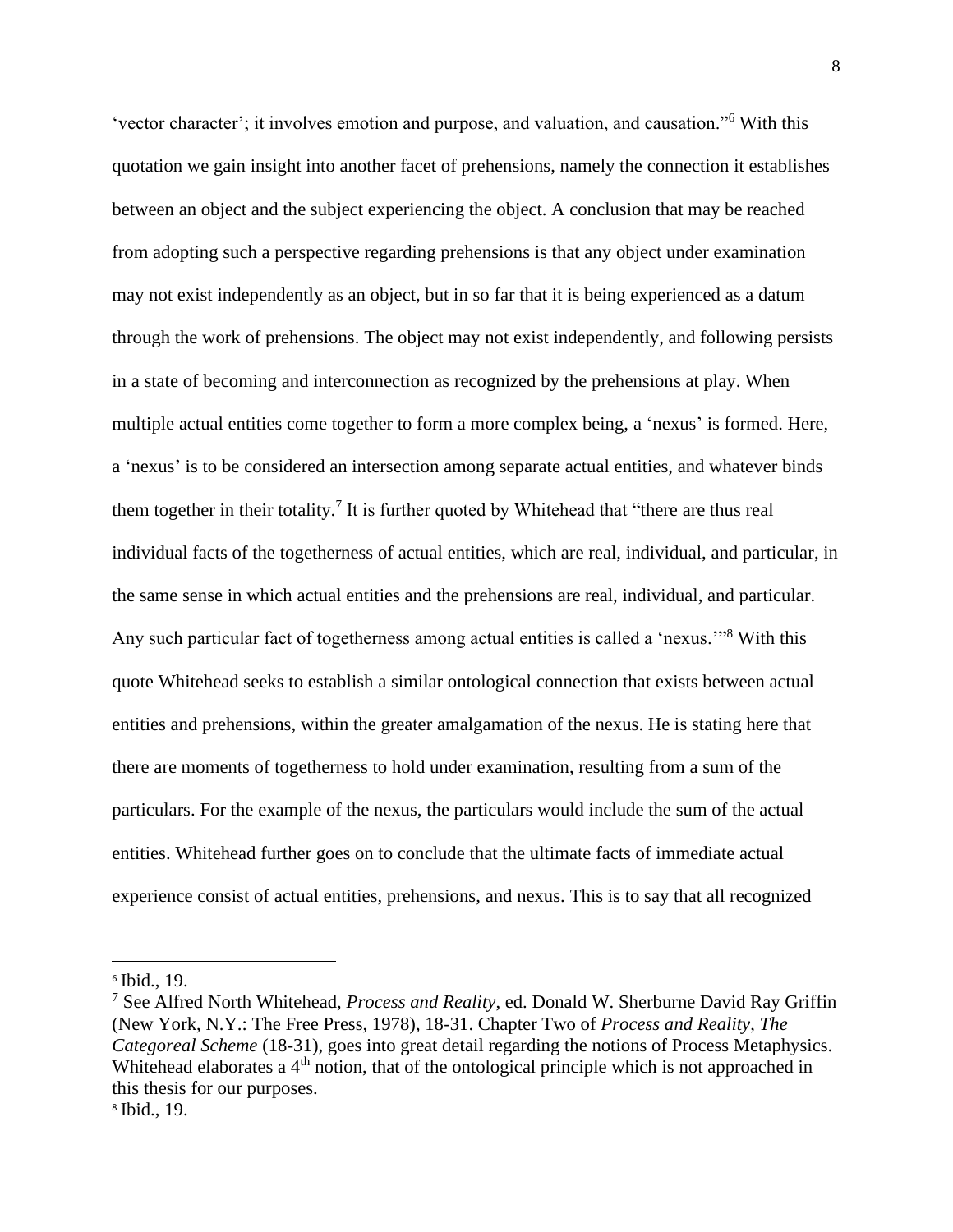forms of being in which we are able to experience may be formulated towards these definitional terms.

To give an example to coherently apply these concepts I will use that of a thunderstorm. A thunderstorm is typically perceived as one event or occasion, the storm itself. However there are multiple layers existing within this storm which may be illuminated when approached through the lens of process metaphysics. For the storm, these layers may include but are not limited to: the movement of cool air, warm air, condensation, and atmospheric tension. All of these aspects converge together to create the thunderstorm. With this example, the thunderstorm as a whole can be identified as a 'nexus,' and the factors that establish the nexus are the actual entities. The way these actual entities interact and engage with each other would be recognized as the processes that make the thunderstorm, or borrowing Whitehead's language, the 'prehensions.' These 'actual entities,' which can also be understood as occasions, interact for a certain period of time before becoming a part of a new process. This same sort of dissection can be applied to any seemingly simple and isolated entity, as it can be broken down from this perspective to the intricacies and processes that make it what it is. This example of a thunderstorm captures the core understanding found in process philosophy and philosophy of organism; things do not exist independently from one another and that actual entities exist as functional events that are continuously occurring. From this perspective, reality is to be best understood as continuously going on and coming about through the examination of these 'relational prehensions.'

Another example that will be drawn upon later for further examination would be that of an ecosystem. Considered as a whole, an ecosystem may be seen to represent a complex nexus of being. Ecological systems found within the ecosystem are all connected through water, air, and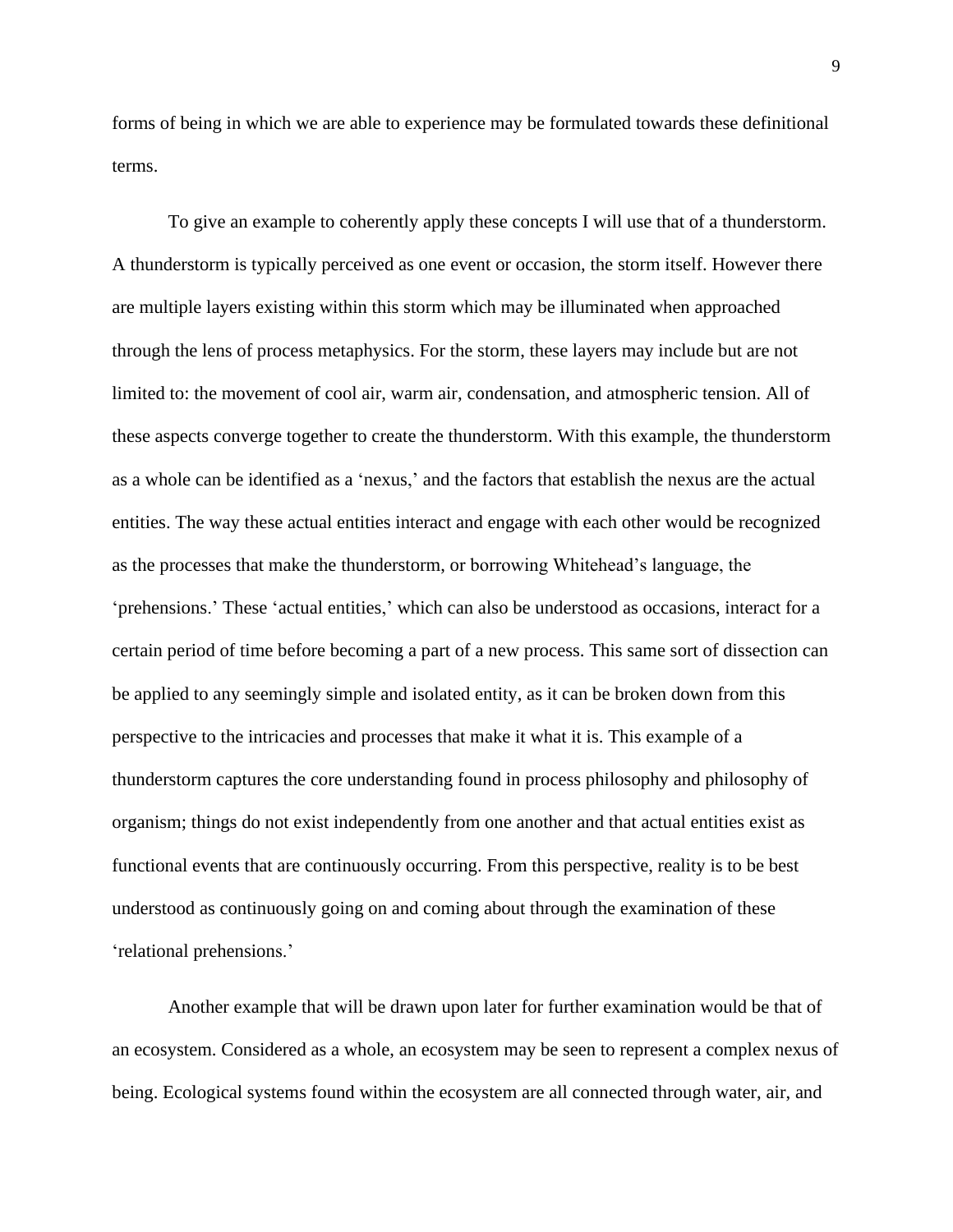soil pathways, constituting the actual entities found within, and the prehensions that bind them in their relationality. In both of the given examples, it can be argued from the Whiteheadian perspective that the recognized prehensions are to be given primary recognition in terms of understanding the entity in question, and furthermore that the language surrounding 'becoming' and 'change' is emphasized over the existence of static structures. To interweave the examples, a thunderstorm and any given ecosystem in question may also be seen as connected, as thunderstorms have the ability to utterly devastate and simultaneously give life to ecosystems. This would be an example of two separate nexus' coming together to form a new entity. The example of the ecosystem will be reflected on later in the thesis as it introduces the notion of a complex interplay of processes that all influence each other. One form of interference or negative influence may have the possibility to fully disrupt these processes, much in the similar way a thunderstorm would.

Now having introduced the philosophy of organism, the adoption of a process ontology over substance ontology helps shifts the paradigm of language away from materialistic modes of thought (especially in regards to the natural environment), and towards a more holistic and integrated model of being / understanding. Through substance ontology, we may be lead to experience objects existing in separate space, however through a shift towards a process lens, a further implication is introduced of an intimate human involvement and togetherness with the surrounding world. I think this is critical in the examination of the environment as it extends beyond being able to track change and relationalities between separate entities, and further emphasizes the direction and the reason of which the change is taking place.

A secondary central theme reoccurring throughout the concepts of process is that of 'dynamic becoming.' The term that Whitehead uses to demonstrate this is 'concrescence,' which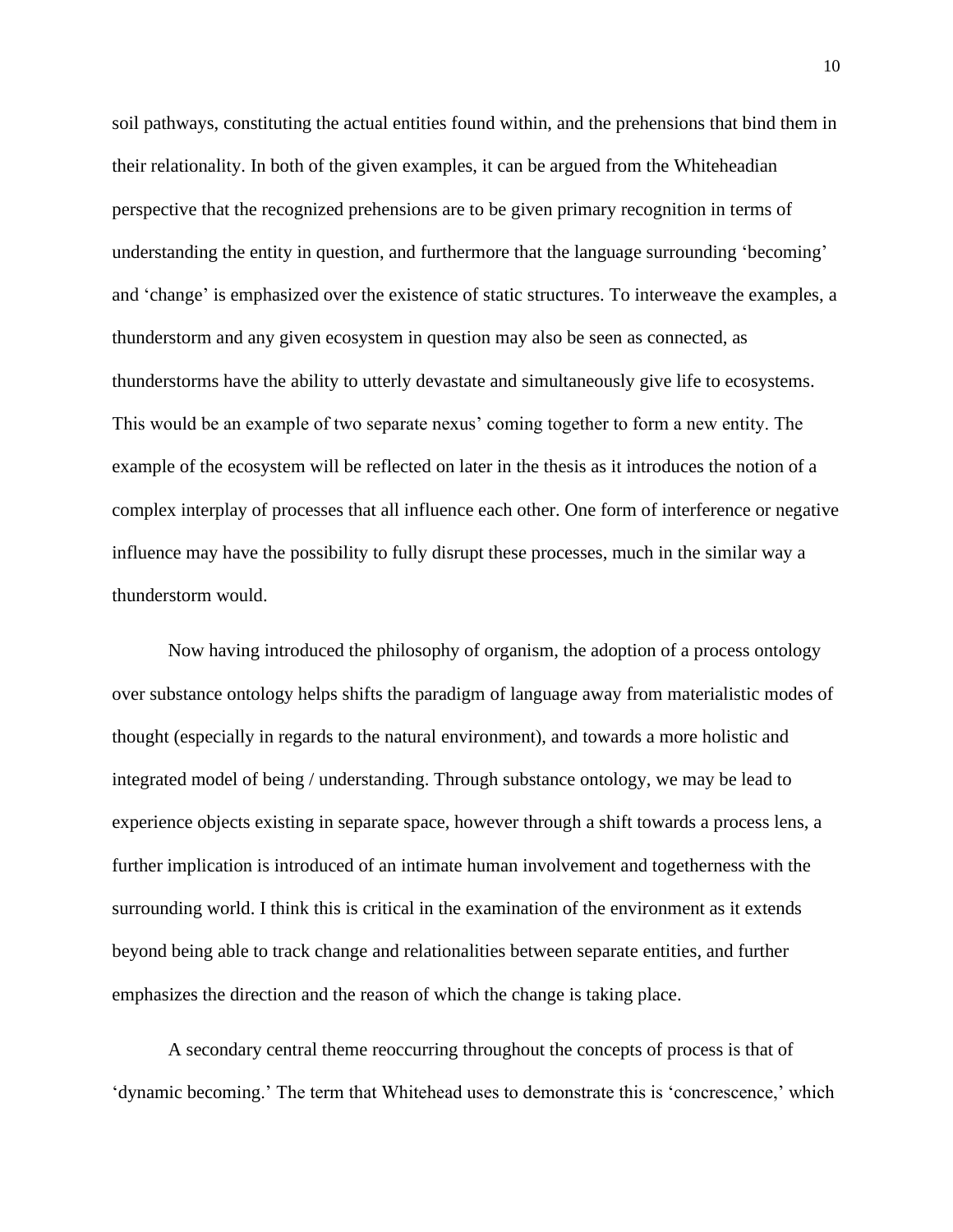means growing and weaving together; an organic unification of actual entities to form greater beings. 'Concrescence' can be recognized as a declaration of a forward pull towards creativity, suggesting the way of becoming does not adhere to pre-existing structures. In this way, a being that is momentarily created, is not composed of the properties of its previous entities. We are able to gain greater insight into this mode of thought by looking at Whitehead's 'perpetual perishing.' Through this concept, Whitehead explains the emergence of a new being entails loss of the pass. Although such entities may depend on various processes for becoming, once in the process, the new form takes its adapted form through novelty.<sup>9</sup> This is a coming together of possibilities to form the creation of a new moment which is continuously in a state of happening. Drawing back on the example, the unification of the separate entities of the ecosystem and thunderstorm into the beautiful chaos of a forest storm would stand as an example of such concrescence. Each moment taken into consideration may be seen as drastically different from the previous, although still relying on its dependence from the past events. Whitehead also states in his first category of explanation, "that the world is a process, and that the process is the becoming of actual entities."<sup>10</sup> In this quote we are able to see how Whitehead believes these entities operated, coming together in a creative process to form for a brief moment, a tangible and identifiable whole, before undergoing an evolution into a new whole based on the prehensions. A point I wish to address here before continuing is that of the seemingly counter intuitive feeling that process metaphysics may bring about. At first pass, it seems improbable that all existing beings are in a state of dynamic change and becoming. This is where scale and

<sup>9</sup> Ibid., 340.

<sup>10</sup> See Whitehead, *Process and Reality*, 24. Whitehead denotes section 2 of chapter 2 to laying out the categories of explanation, there are 27 categories in total but here I am referencing the first one.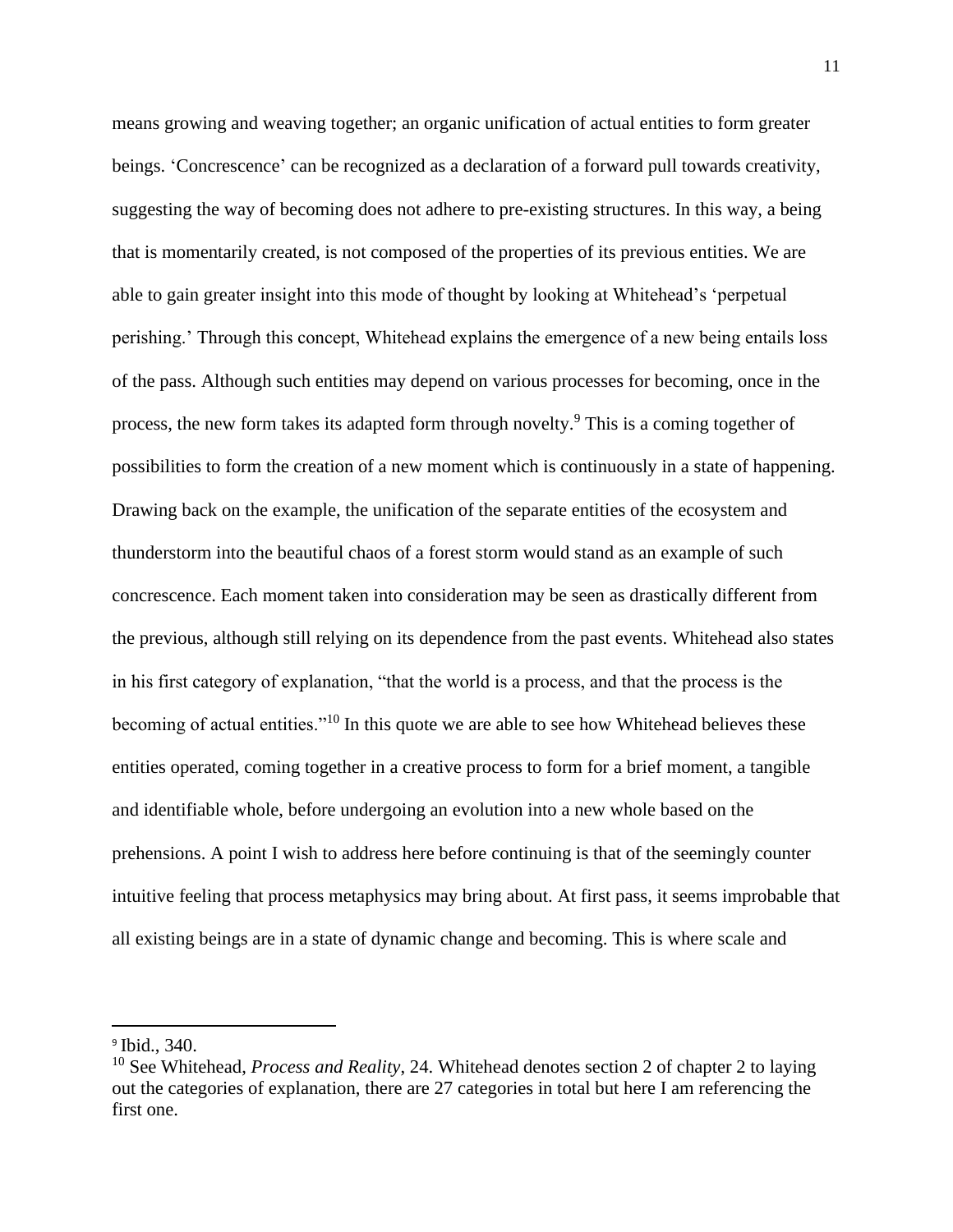perception are recognized by Whitehead as key factors that should be taken into consideration to experience this reality of relational change.

The crucial concept being explored here can be demonstrated through the following quote

that, "A mountain is a wave given enough time." $11$ 



<Photo taken by Kia Shahideh, October 2020, *White Mountains*, New Hampshire>

I appreciate the example of a mountain as it exudes power, strength, and nothing short of pure awe for individuals who experience them. These attributes may be initially assigned to have a source found within its immovability and resistance to change. However, with a shift in scale, we can appreciate the mountain coming into being over millions of years, and still existing in a fluctuating state. The White Mountains formed from magma intrusions that occurred over the course of 100 million years.<sup>12</sup> I give this as an example not to analyze geology, but rather

<sup>11</sup> Peter Sjöstedt-H, "The Philosophy of Organism," *Philosophy Now* 114 (2016).

 $12$  K. A. Foland and J. C. Allen, "Magma sources for Mesozoic anorogenic granites of the White Mountain magma series, New England, USA," Original Paper, *Contributions to Mineralogy and*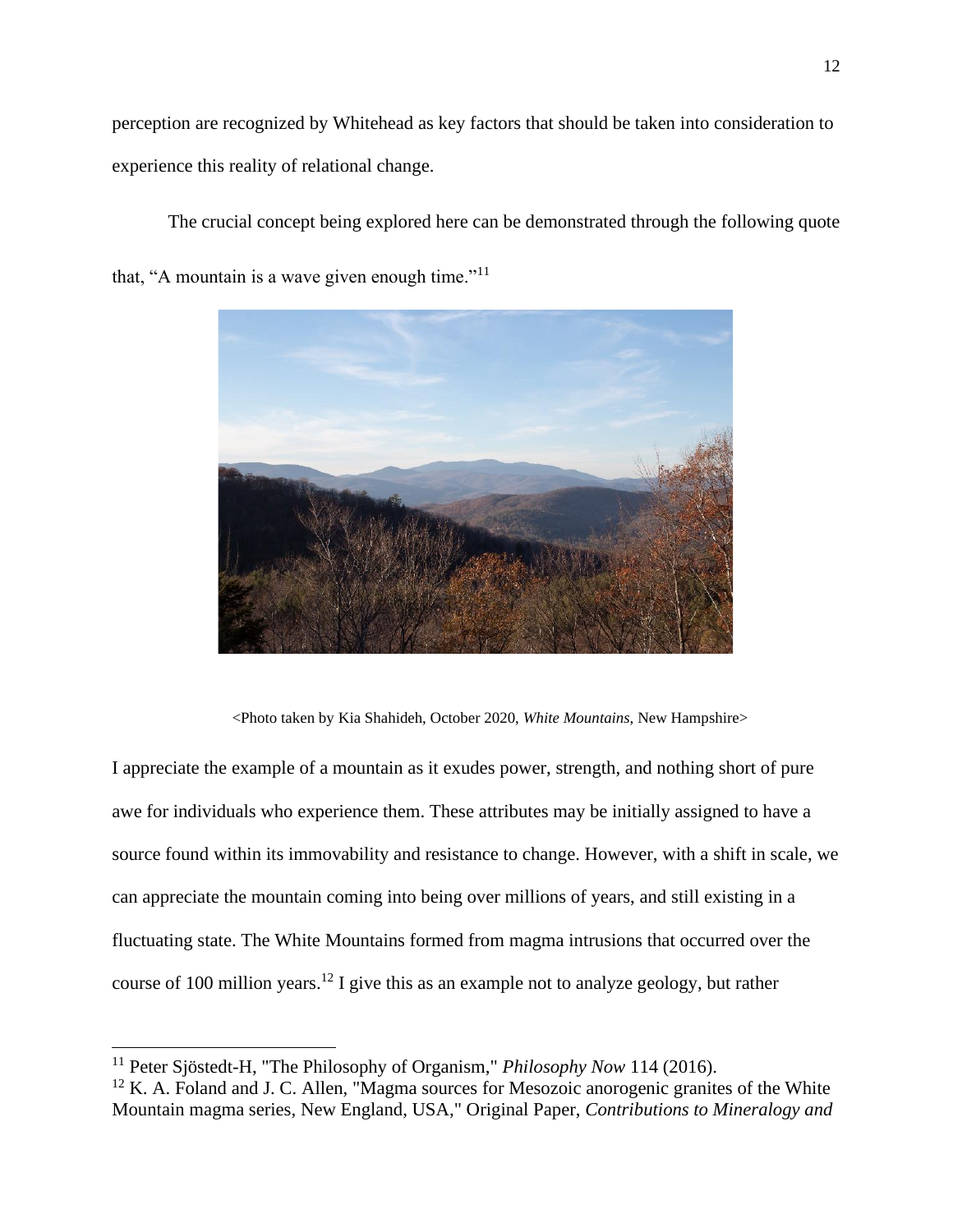emphasize what Whitehead was approaching towards; humans are in a limited sense perspective. Humans cannot directly experience this rate of change that is happening on a scale of such great magnitude. As is the case with the mountains and other forms of seemingly immovable and unchangeable beings, there is a sheer enormity of time that is required for transformation to occur that exists outside of initial human perception. This is where I believe the true magnificence and beauty of the mountains is derived form; not in its stability but in its fluidity. This same magnitude may be applied in the other end of the spectrum for changes that occur in fractions of a second, eluding our perceptive capabilities. With the above picture, the vibrant foliage rife with colors in the foreground is yet another demonstration of the constant change that is experienced around us, only this time it is change that we are able to tune in to.

In this next section I will detail some aspects which further separates the philosophy of organism from other forms of process thought. One key differentiation would be the important contributions of human sense organs and mental activity for philosophy of organism. Whitehead refers to a completed actual occasion as a 'superject,' which is a fully actualized occasion which has passed. According to Whitehead, '*superjects,'* "presuppose a subject which then encounters a datum, and then reacts to the datum. The philosophy of organism presupposes a datum which is met with feelings, and then progressively attains the unity of the subject."<sup>13</sup> With the introduction of a subject, whatever process in question does not hold its identity merely as a result of change. Rather, the process or entity becomes an experienced object through the further interaction with a subjective agent. We may recall the relationality and connectedness of prehensions. Here,

https://search.ebscohost.com/login.aspx?direct=true&AuthType=sso&db=edssjs&AN=edssjs.94 EF1929&site=eds-live&scope=site&custid=s3916018. <sup>13</sup> Ibid,. 234.

*Petrology* 109, no. 2 (1991), https://doi.org/10.1007/bf00306479,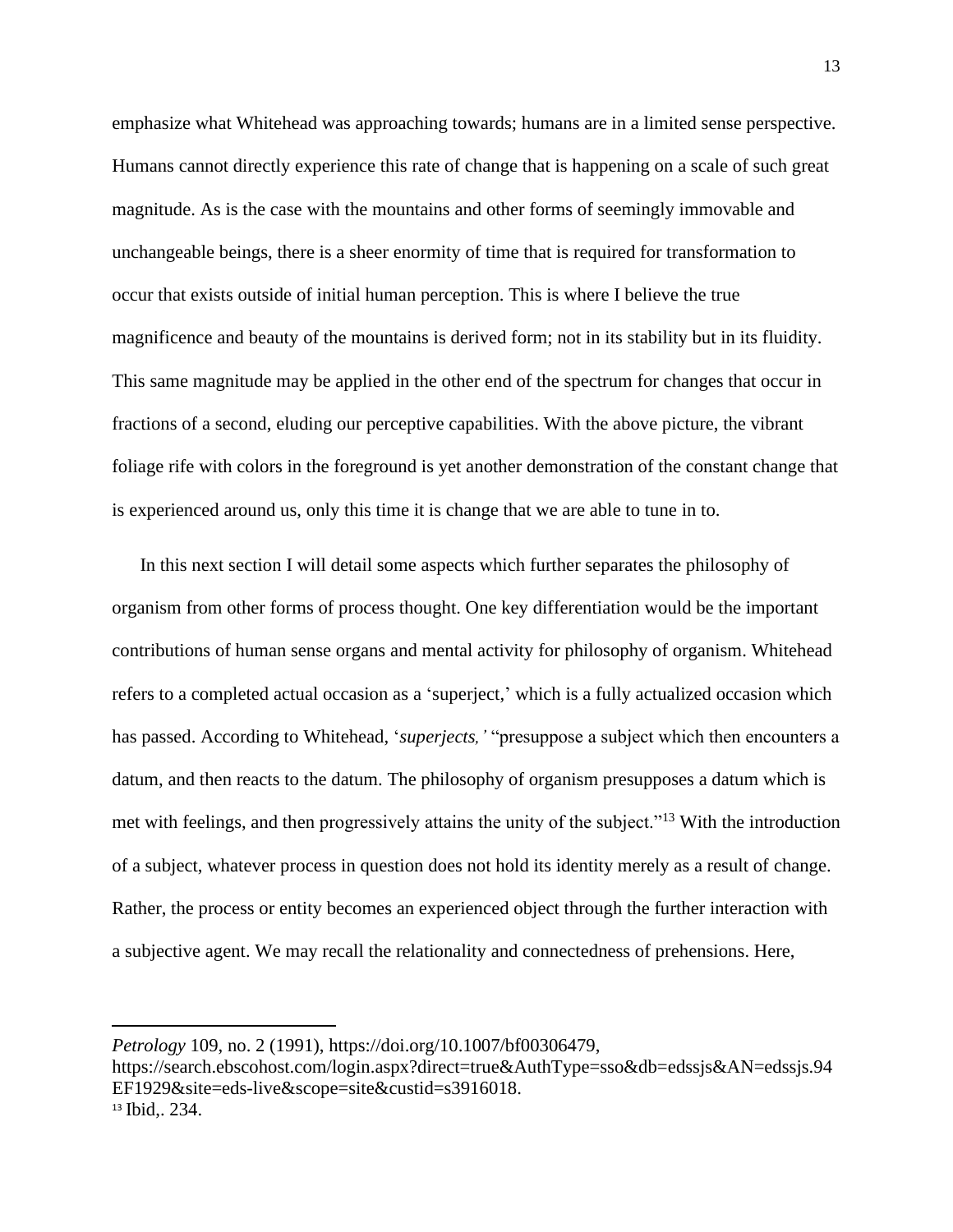prehensions can be seen as the conduit relating an experiencing subject to a datum. The given datum may take the form of an actual entity, but it is not able to exist independently as an object. It is stated in *'Mosa-Dharma' and Prehension* by Takeda and Cobb, "insofar as the actual entity as datum can be described without reference to a subject prehending it, that actual entity is only potentially an object. It is actually an object only as prehended in a concrescing subject."<sup>14</sup> With this further analysis of the subject-object relationality, the weight given to prehensions as well as an engagement with a subject when it comes to understanding entities in question is emphasized. Returning back to the example of the mountain as an entity, the object of the mountain would remain a potentiality, or a potential object, until it is experienced by another feeling/experiencing subject. This felt experience is what would momentarily transform the actual entity into an experiential object. In this case, without the subject there would be no object and vice versa. I believe this to be a key distinction to be made for philosophy of organism before proceeding. I explore and elaborate upon this concept in the next section, along with some of the similarities shared with Mahayana doctrine.

### **2. Mahayana Philosophy**

Now having laid out some of the core philosophies found in Whitehead's philosophy of organism, I will explore the overlapping fundamentals found within Buddhist Philosophy, specifically Mahayana Buddhism. Within this wide sect of Buddhism, there will be a further emphasis of the Madhyamaka school, or *The Middle Way* school of philosophy that is founded

<sup>14</sup> John B. Cobb Rusei Takeda, Jr., "Mosa-Dharma and Prehension: Nagarjuna and Whitehead Compared," (1974).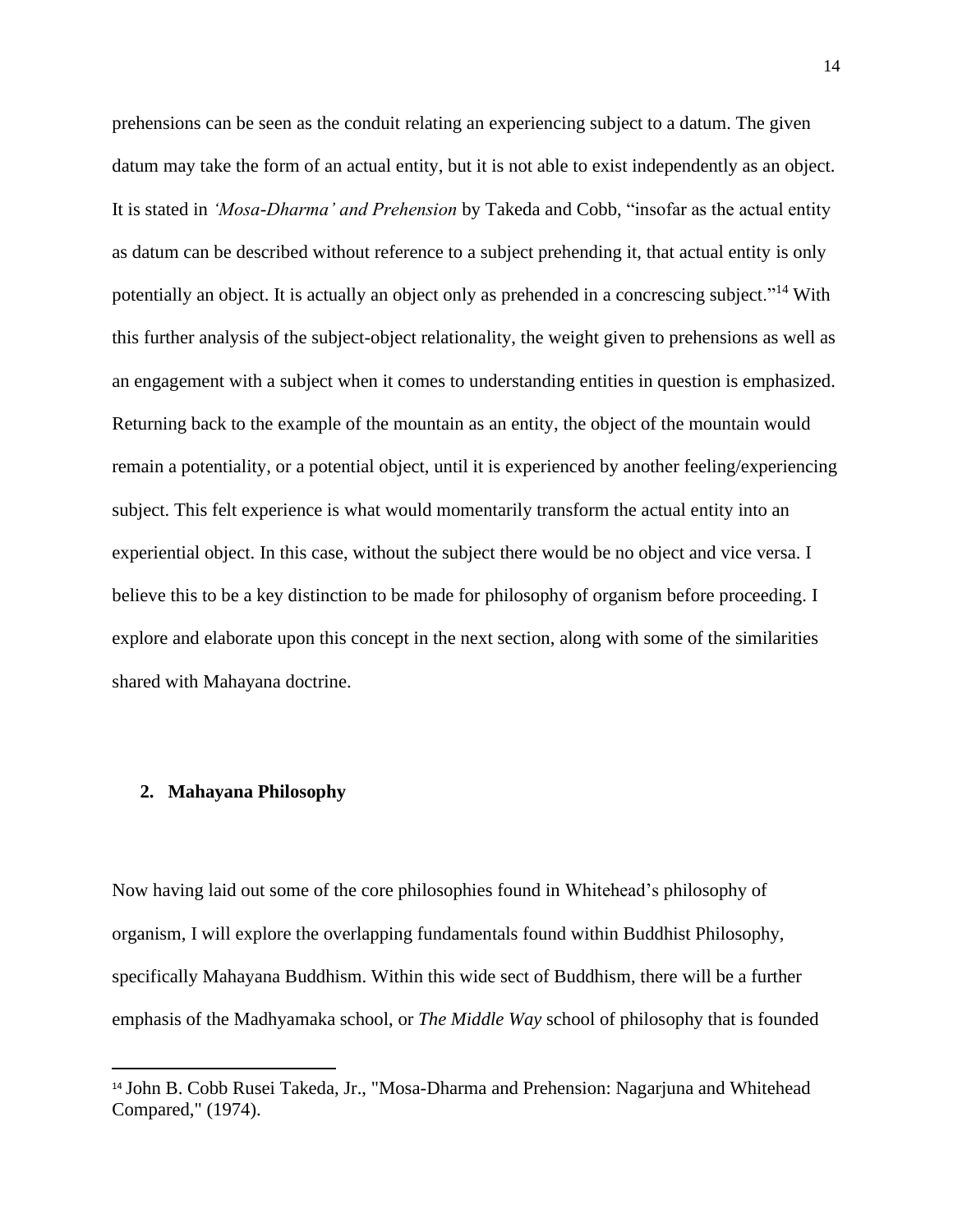on the teachings of Nagarjuna. This section will be drawing from the work of Nagarjuna's, *The Fundamental Wisdom of the Middle Way*. This text is considered one of the crucial pillars for Mahayana philosophical and metaphysical understanding which stresses its primary truth, that of 'causality' and 'dependent origination' through the concept of 'emptiness' (Sanskrit; शून्यत *sunyata*, "void").

Before engaging with the work of Nagarjuna specifically, I will depict dynamic *sunyata* through John B. Cobb Jr and Christopher Ives and their work in *The Emptying God.* It is stressed throughout the work of Nagarjuna that all phenomena are empty and lacking any sort of intrinsic self-guided essence. Often times this line of reasoning can be mis-interpreted from a nihilistic perspective that since nothing has intrinsic essence, nothing exists at all. This is not what is meant in the expression of terms such as emptiness or '*sunyata*,' but rather that phenomena or events are empty of any intrinsic essence due to their outward flowing connectivity with occurrences around them. As opposed to seeing it through the lens of lacking essence, it may be seen as a great outward extension. In *The Emptying God,* it is stated, "*sunyata* indicates boundless openness without any particular fixed center."<sup>15</sup> As opposed to a form of negation through lacking essence, this quote reaffirms *sunyata* in a more positive sense of outward expression. Cobb and Ives further posit that the 'truest' form that *sunyata* or emptiness may take is the form of dynamic *sunyata* as opposed to static *sunyata*. They quote, "In the realization of true *sunyata*, form is ceaselessly emptied, turning into formless emptiness, and formless emptiness is ceaselessly emptied and forever freely taking form."<sup>16</sup> With this shift towards a dynamic state of emptiness, the entity in question exists in a constant state of oscillation between

<sup>15</sup> The Emptying God: A Buddhist-Jewish-Christian Conversation, ed. Christopher Ives John B Cob (Oregon: Wipf and Stock Publishers, 2005), 30. <sup>16</sup> Ibid., 28.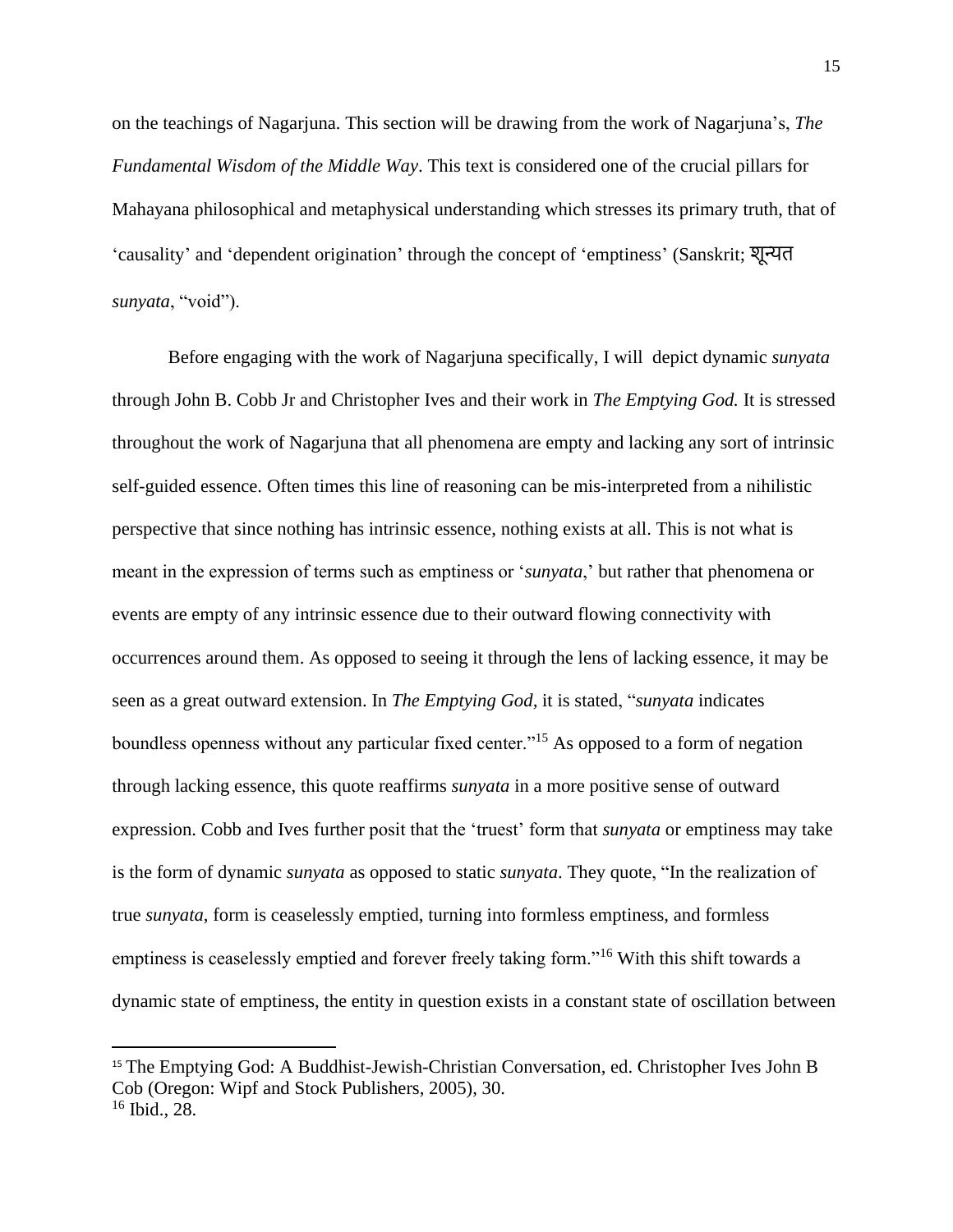that of losing its form through full outward relationality, and then regaining it due to the emptying nature of such relations. An example to demonstrate this constant motion of formlessness to form and vice versa could be represented through a mug on a desk. The mug, through *sunyata*, loses its form through its full outward relationality. It no longer holds individual essence as it is entirely constituted of these outwards connections. These could include but are not limited to the contents found within, the desk in which it rests on, and the subject experiencing the mug. The mug, through the process of dynamic *sunyata*, then regains its form due to the process of emptying such relationships. Upon seeing the outward connectivity of the relationships themselves, we are left with the form of the mug. This would be continued as a reoccurring process. The introduction of dynamism through the concept of *sunyata* provides us with a definition more aligned with process perspectives, and will be further utilized in the comparative dialogue with Whitehead.

From the Mahayana framework and perspective, the connections that are established through *sunyata* are what fundamentally define a being. Since these connections are applied externally, and following that a thing is entirely constituted from these connections, it does not exist in it of itself, but as a conditional factor of all other things around it. An example to demonstrate this point could be a leaf blowing in the wind. Examining the leaf in it of itself removed from its conditional environment furthermore removes the leaves primary essence. A more proper and contextualized understanding may be brought upon by examining the leaf and the surrounding conditions. The leaf would not be able to exist without the soil that grew the tree, the sun that gives life to the tree, and the branch that that extends outwards to hold it. A blowing leaf is also further dependent on the wind. From the standpoint of emptiness, these factors constitute the leaf as opposed to the leaf existing in an independent fashion. In the same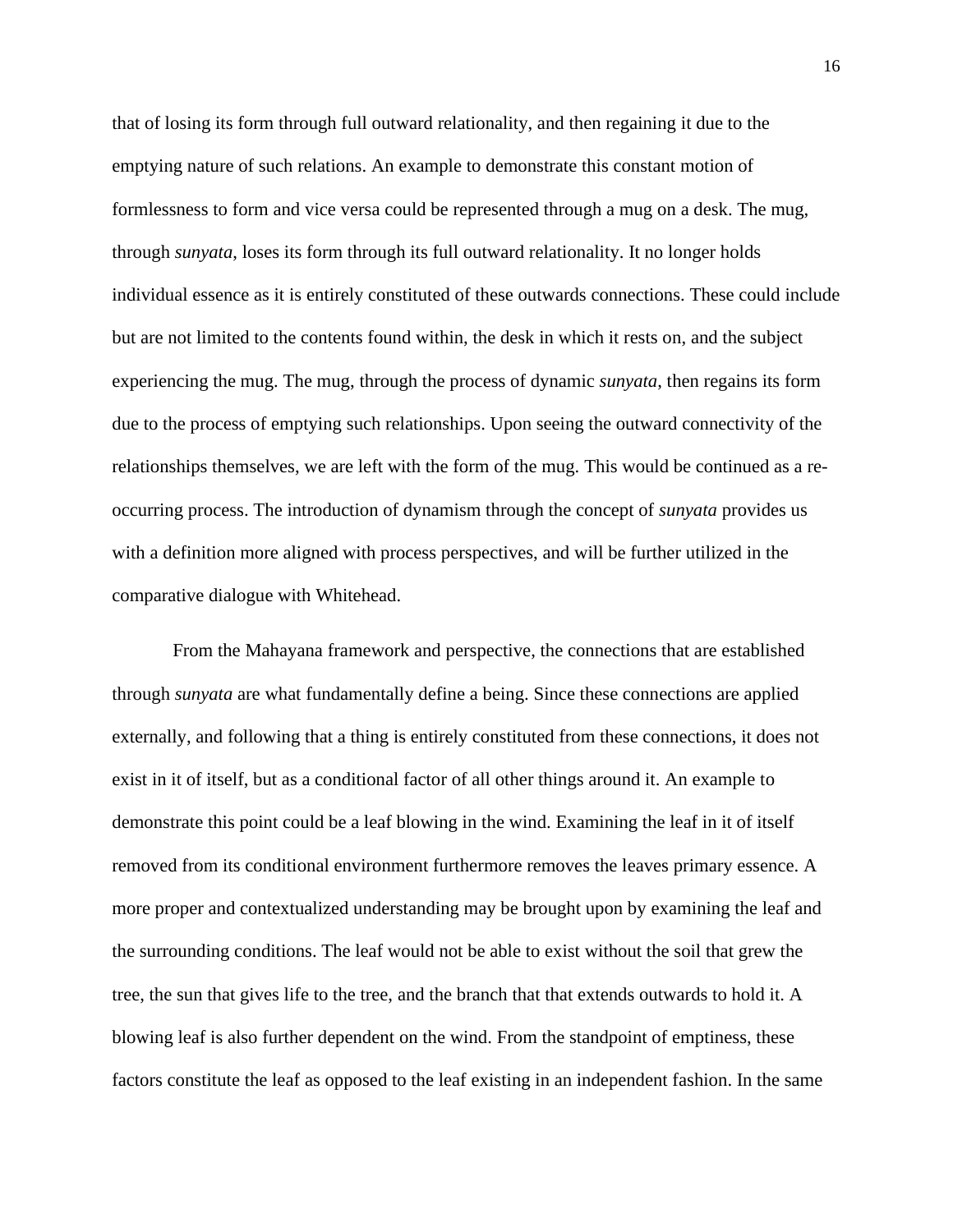way in Whitehead's philosophy of organism, actual entities are primarily recognized for the prehensions, or relational aspects which make them what they are. This is where the convergence begins to take place and a constructive metaphysical framework begins to temporarily take form; both schools of thought place a heavy emphasis on the connective nature of reality. This is the concept of emptiness and dependent origination and can be seen through the following stanza found in *The Middle Way*:

> Whatever comes into being dependent on another Is not identical to that thing. Nor is it different from it. Therefore it is neither nonexistent in time nor permanent.<sup>17</sup>

The first line of the above stanza depicts the concept of 'emptiness' and 'dependent origination' as things do not exist in it of themselves, but rather as stated; whatever comes into being is dependent on another. This ties directly to the philosophy of organism as there is a keen emphasis on the dependence of being, or relationships between entities to gain a further solidified understanding of that entity and how it operates within the universe. Whitehead also notes that prehensions are "concrete facts of relatedness", recognizing them as the connecting processes that bind together actual entities.<sup>18</sup> In the same way, an entity from that standpoint of Nagarjuna is best understood through its relations, as those are the relations that make the entity what it is. It is also stated by Nagarjuna, "if there is essence, the whole world will be unarising, unceasing, and static. The entire phenomenal world would be immutable."<sup>19</sup> With this statement

<sup>17</sup> Nagarjuna Mulamadhyamakakarika, *The Fundamental Wisdom of the Middle Way* (New York, NY: Oxford University Press, 1995), 49.

<sup>18</sup> Whitehead, *Process and Reality*, 22.

<sup>19</sup> Nagarjuna, *Mulamadhyamakakarika*, 72.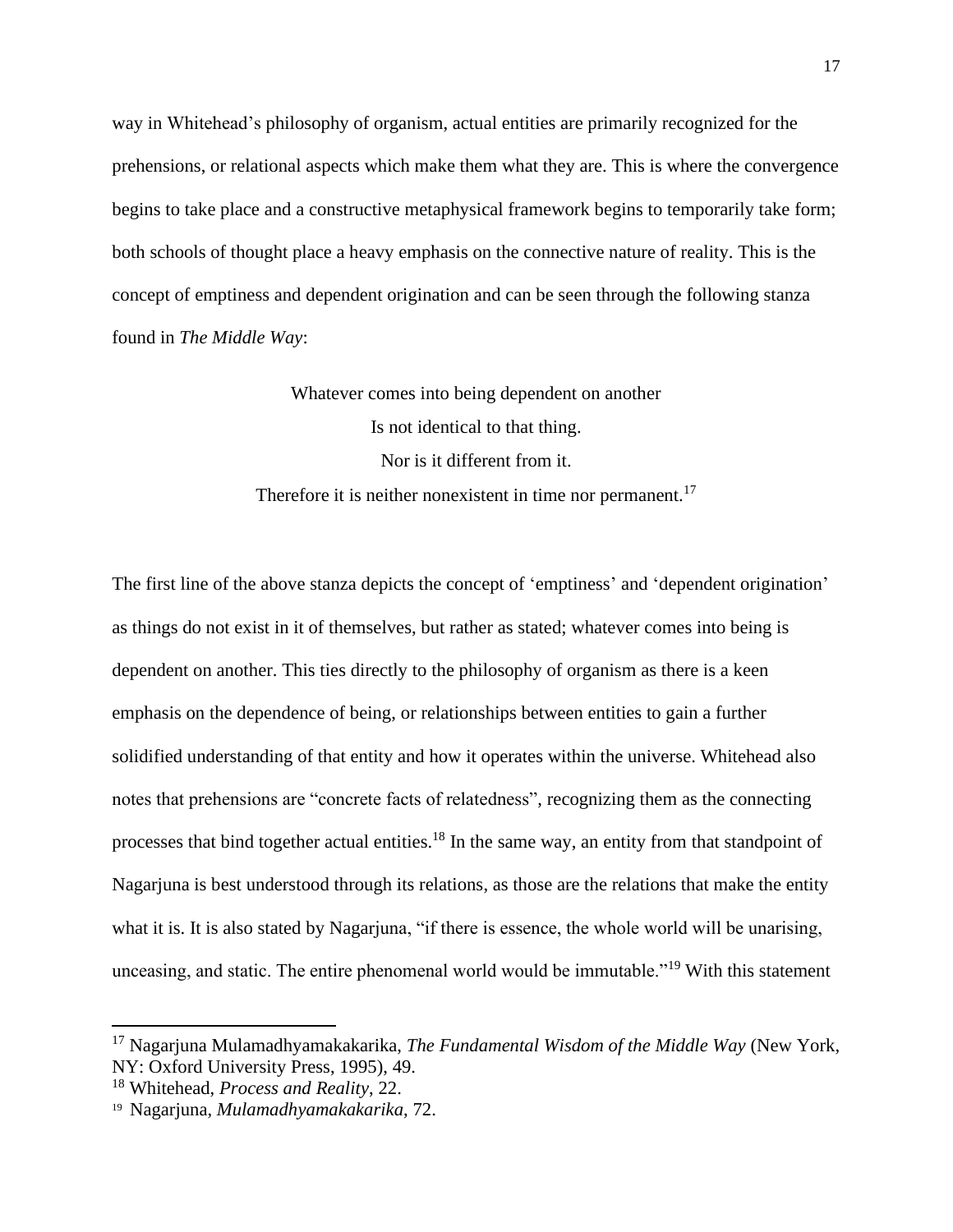he is making the point that if entities were to suppose their own separate essence, then it is entirely separate without dependence upon anything else for its existence. As a result it cannot be changed. Following, if all things had essence, the world would be unchanging as quoted above. The dynamic state of existence and change may be seen as another recognition of the operation of *sunyata*. Similarly, Whitehead makes the point that, "it is fundamental to the metaphysical doctrine of the philosophy of organism, that the notion of an actual entity as the unchanging subject of change is completely abandoned."<sup>20</sup> Philosophy of organism does similarly in denying isolated, individual essence to things. A further point to be made here is the distinction of retaining diversity in being while reflecting the same universal becoming. Nagarjuna quotes that whatever comes into being is not identical or different from the thing it is dependent on. These two lines from the stanza will be revisited in a discussion in Chapter 3 regarding distinctions made between the 'phenomena' and 'noumena' found in Hua-yen Buddhism.

A second primary emphasis that can be extracted from Nagarjuna's work is that of 'dynamic birth' and 'becoming' as demonstrated in the following stanza. In Chapter XXI, "Examination of Becoming and Destruction", Nagarjuna makes the imperative bond between the existence of entities and the process of becoming and destruction. Here it is stated:

> When no entities exist, There is no becoming or destruction. Without becoming and destruction, There are no existent entities. <sup>21</sup>

<sup>20</sup> Whitehead, *Process and Reality*, 29.

<sup>21</sup> Nagarjuna, *Mulamadhyamakakarika*, 57.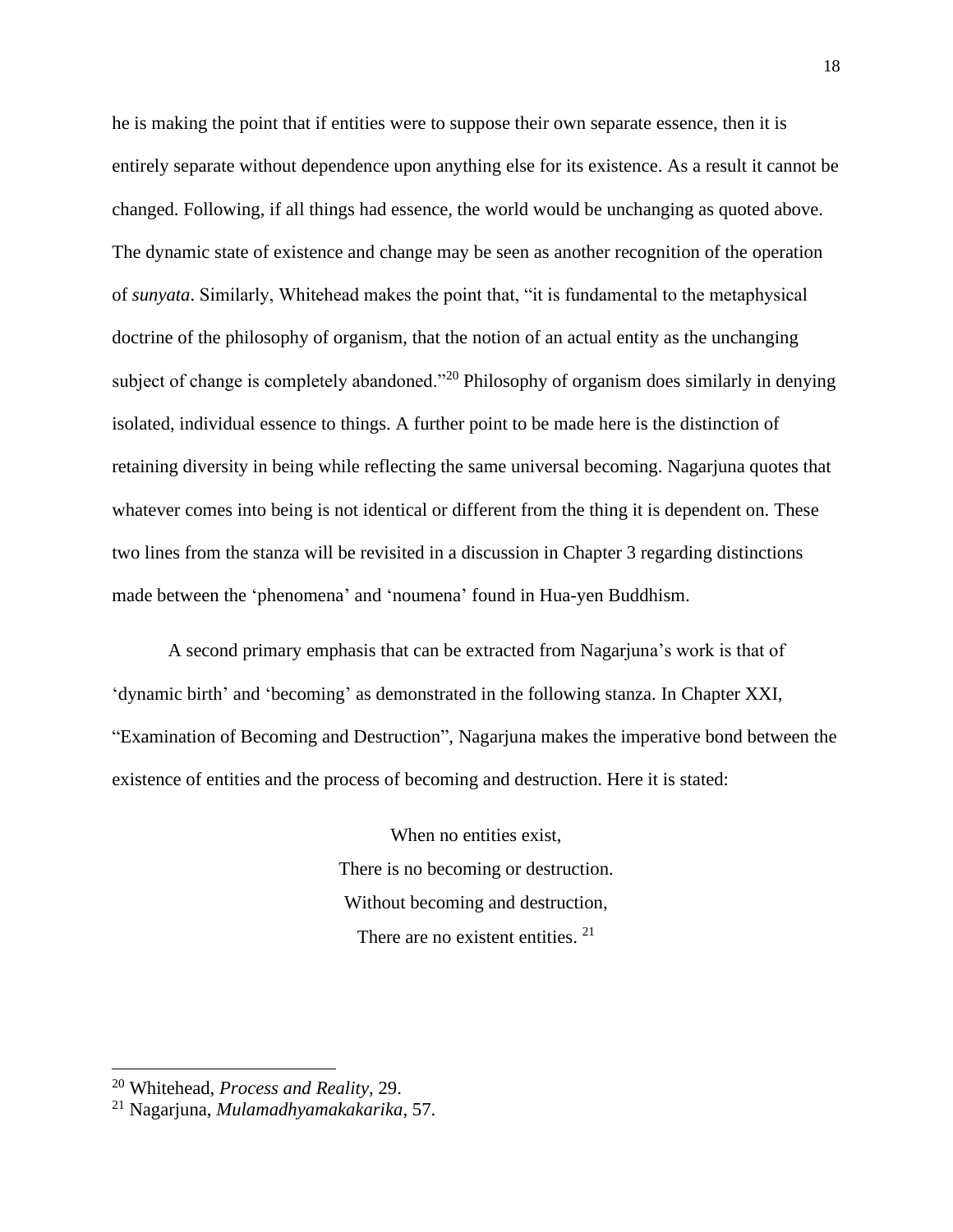The above stanza demonstrates that existence and becoming are inseparably connected with one another as one is unable to be or exist without the other. This becoming also compliments Whitehead's first category of explanation: "that the world is a process, and that the process is the becoming of actual entities $^{322}$  as stated prior. The above stanza portrays that existent entities have it within their nature to be in a state of destruction and becoming, as is also emphasized within the philosophy of organism through the creative advance into the future as previously discussed through the term concrescence. As mentioned in the first section, Whitehead does not see actual entities as simply processes of becoming. They also have an 'objectively immortal' aspect which is demonstrated through their potential of being prehended by other actual entities. In this discussion of permanence and change, it is quote by Thomas McFarlane, "these two irreducible aspects of the actual entity relate to the philosophical problem of acknowledging both permanence and change in reality."<sup>23</sup> He quotes Whitehead, "there is not the mere problem of fluence and permanence. There is the double problem actuality with permanence, requiring fluency as its completion, and actuality with fluency, requiring permanent as its completion."<sup>24</sup> This quote is in reference to the necessary qualities of change for metaphysics, while simultaneously recognizing the superject as brining about permanence through experiencing an entity. McFarlane goes on to postulate that a Buddhist correlate to the notion of a superject would suggest "that every impermanent phenomenon, every fleeting drop of experience, does not simply disappear without any trace, but always leaves behind consequences that enter into other moments of experience."<sup>25</sup> McFarlane explains that this could mean the karmic consequences of

<sup>22</sup> Whitehead, *Process and Reality*, 22.

<sup>&</sup>lt;sup>23</sup> Thomas J. McFarlane, "Process and Emptiness: A Comparison of Whitehead's Process Philosophy and Mahayana Buddhist Philospohy," *Integral Science*, 2000.  $24$  Ibid.

 $25$  Ibid.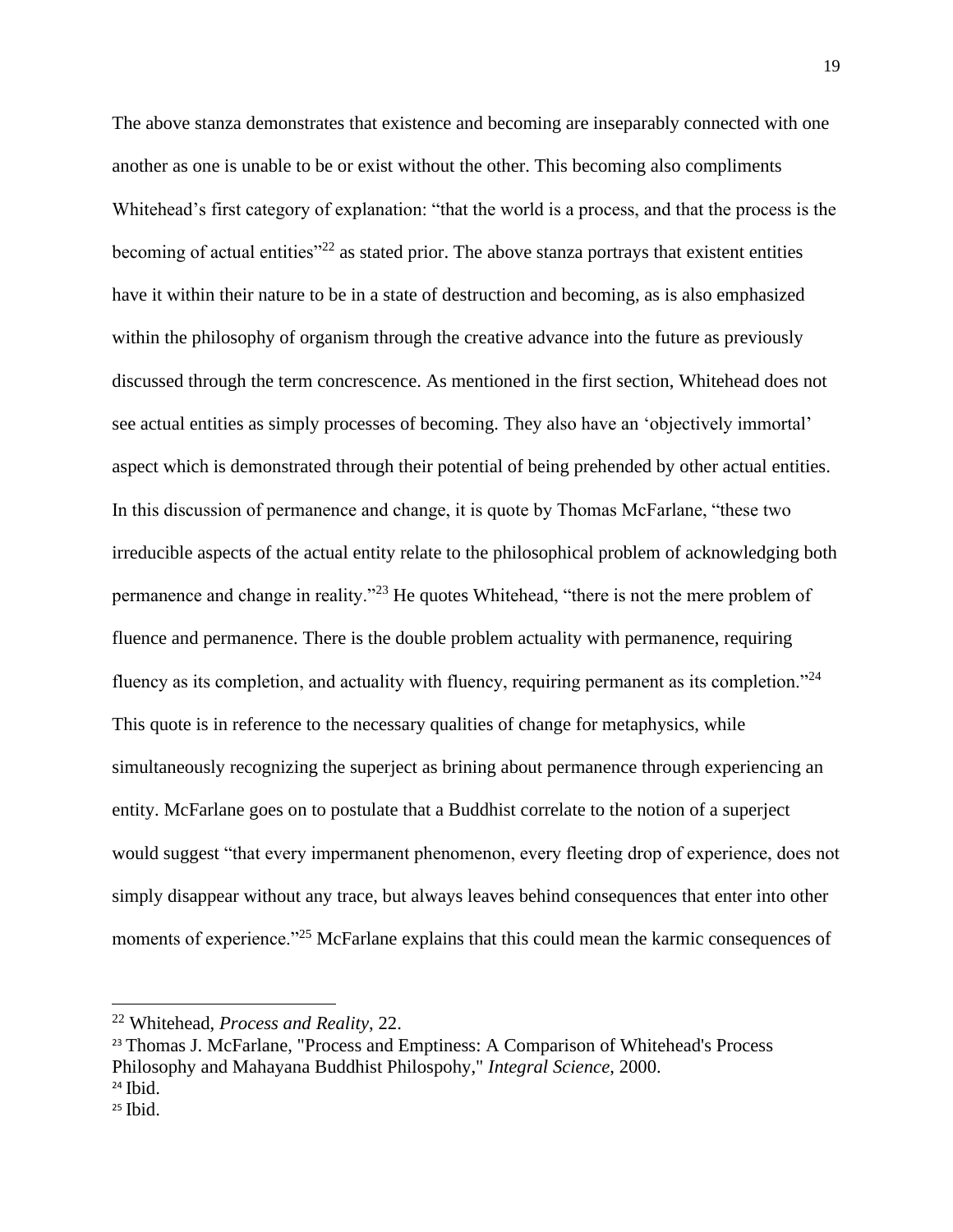each phenomenon create its 'objective immortality.' Another way of phrasing this would be that an entities relatedness to other entities is its permanent aspect.

After examining Whitehead's philosophy of organism as well as some core understandings from Mahayana Buddhism, the frame of focus as to what is worth developing in a metaphysical sense becomes increasingly apparent. The primary argument developed by both of these schools is that each event comes into being due to its relation to every other event; it appreciates them all as necessary to its own being, and from this develops a deep sense of connection and ontological togetherness. In conjunction with the cosmic connection being established between all beings, there is the constant state of change or becoming that can also be found echoing through both these philosophies. It follows that Nagarjuna and Whitehead agree extensively in their advocation for being as becoming or process. *In Mosa-Dharma and Prehension*, Takeda and Cobb Jr. explore some of the varying applications of such views from both the perspective of Whitehead and Nagarjuna. In this article it is explained that Whitehead seeks to pave the way for "widening horizons of concern," while such realizations for Nagarjuna leads to the compassion possessed by the Bodhisattva through such deep and intimate interconnectedness<sup>26</sup>. Although the underlying philosophies were taken in different directions, I believe the conclusions reached from both will be useful in a further engagement with this research. In the last chapter I will seek to do both of the stated goals, broaden a horizon of ethical concern to contain the natural world, while simultaneously drawing on compassion from such interconnectedness.

<sup>&</sup>lt;sup>26</sup> Rusei Takeda, "Mosa-Dharma and Prehension: Nagarjuna and Whitehead Compared."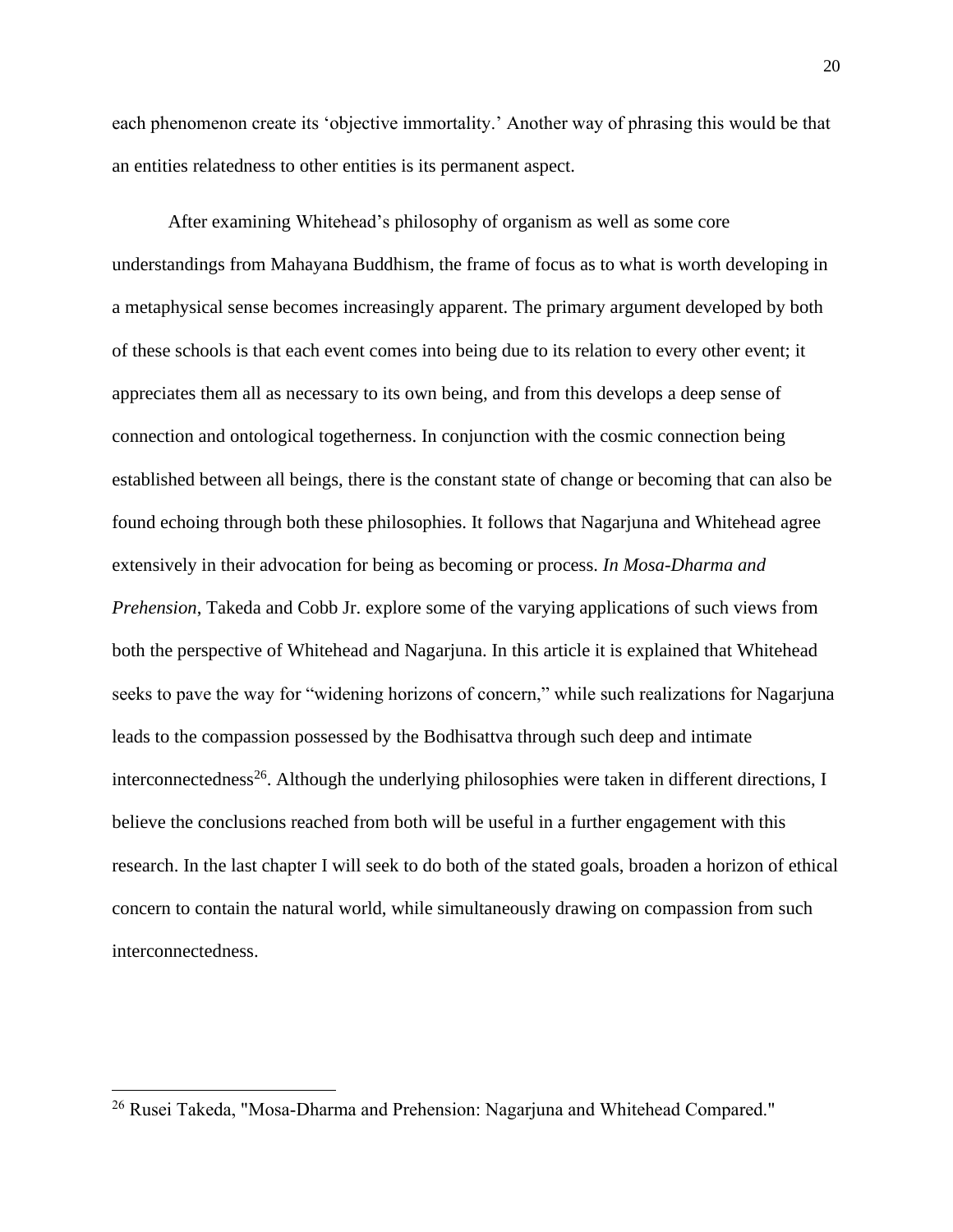### **3. Core Differences: Interpenetration vs Cumulative Penetration**

In establishing a constructive dialogue between the philosophy of organism and Mahayana Buddhist Philosophy, I wish to flesh out some of the primary differences that exist for two reasons. I recognize that this project has certain limitations and wish to acknowledge them before continuing. I also seek to distinguish between these two philosophies which are being brought together in a constructive dialogue to honor and appreciate them both. For this following conversation I will be drawing on *Process Metaphysics and Hua-yen Buddhism* from Steve Odin.

Steve Odin primarily focuses on a Hua-yen analysis which exists as a sub-school of the Mahayana branch, and for the purposes of this discussion reflects a great deal of similarity in their metaphysical speculations.

One of the fundamental differences attributed here is how becoming comes to be, and the temporal nature of events. Hua-yen's position is that the efficient causes of events flow from the past, present, and future with equivalent force, establishing a simultaneous and fully rounded temporality. This is defined as '*interpenetration*,' and through this lens, there is a removal of any form of linear progression. In this sense, the temporal scale is shifted as future events are seen to have influence on the present entity in question with the same magnitude and force of past and present events. This is an important distinction as it presents a more circular depiction of time as opposed to the Whiteheadian perspective. A secondary defining point of the Hua-yen analysis of temporal reality rests with the universality of all things. This is to say that to a certain extent the Hua-yen vision implicates that every event is present in all events such that each one contains and expresses the entirety of the universe. The notion of all within one and one within all will be fleshed out in greater detail in the Hua-yen analysis found in Chapter 3. Whitehead necessarily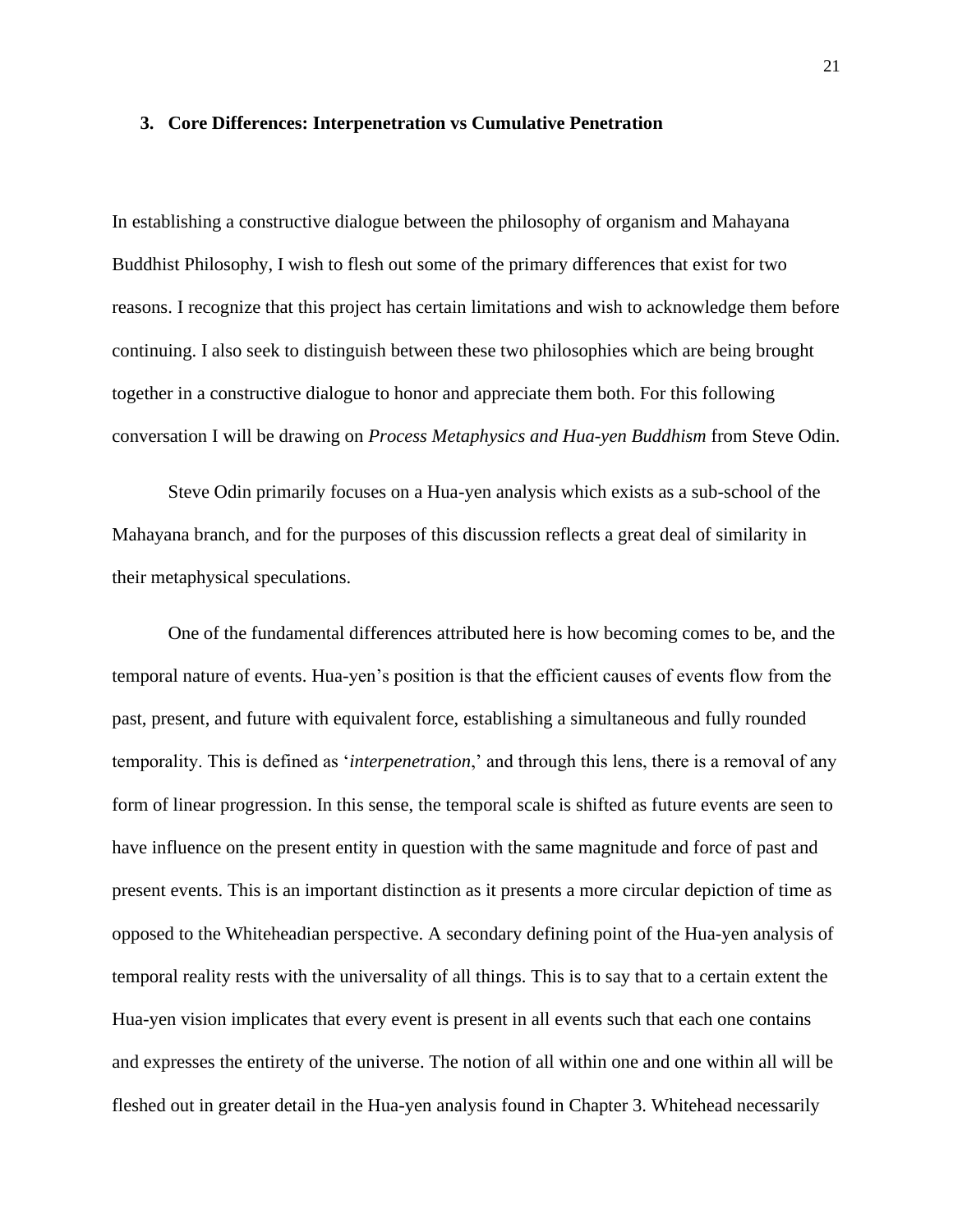relies on time to demonstrate the ontological becoming that is pervasive throughout the process notion of existence, however Hua-yen Buddhism requires no such distinction. Whitehead's position involves "cumulative penetration" which presents a direct theory of "causal transmission."<sup>27</sup> It is quoted by Whitehead, "The world is thus faced by the paradox that, at least in its higher actualities, it craves for novelty and yet is haunted by terror at the loss of the past, with its familiarities and its loved ones."<sup>28</sup> With this quote he is further referencing to the 'emergent synthesis' of events into the present. Whitehead holds that whatever occasion arises into momentary existence, that such occasion is conceivable in it of itself without further reference to its past causations. Here we see the tension referred to within the quote, the simultaneous desire for emergent novelty, while experiencing trepidation at the fact that the previous occasions will be lost in the process of creation. This is to say that the creative advance into the future takes the form of a synthesis in which past events lose their form and function to produce the entity in question. Odin further states that, "although in the temporal sense there is only asymmetrical relatedness or what has been termed in this study a doctrine of 'cumulative penetration,' there can still be symmetrical relatedness of interpenetration between events in the spatial sense."<sup>29</sup> Odin here makes another important distinction from the standpoint of Whitehead where he recognizes the differences they each reflect in their temporal forms, but ties them back together through their expansive interrelatedness. I believe this distinction to be a reflection of the Buddhist emphasis on the present moment of experience, as a single thought instant holds within it the entirety of existence: past, present, and future. Tuning into this sort of

<sup>27</sup> Steve Odin, *Process Metaphysics and Hua-Yen Buddhism: A Critical Study of Cumulative Penetration vs. Interpenetration* (Albany, NY: State University of New York, 1982), 5. <sup>28</sup> Whitehead *Process and Reality,* 340.

<sup>29</sup> Steve Odin, *Process Metaphysics and Hua-Yen Buddhism: A Critical Study of Cumulative Penetration vs. Interpenetration* (Albany, NY: State University of New York, 1982).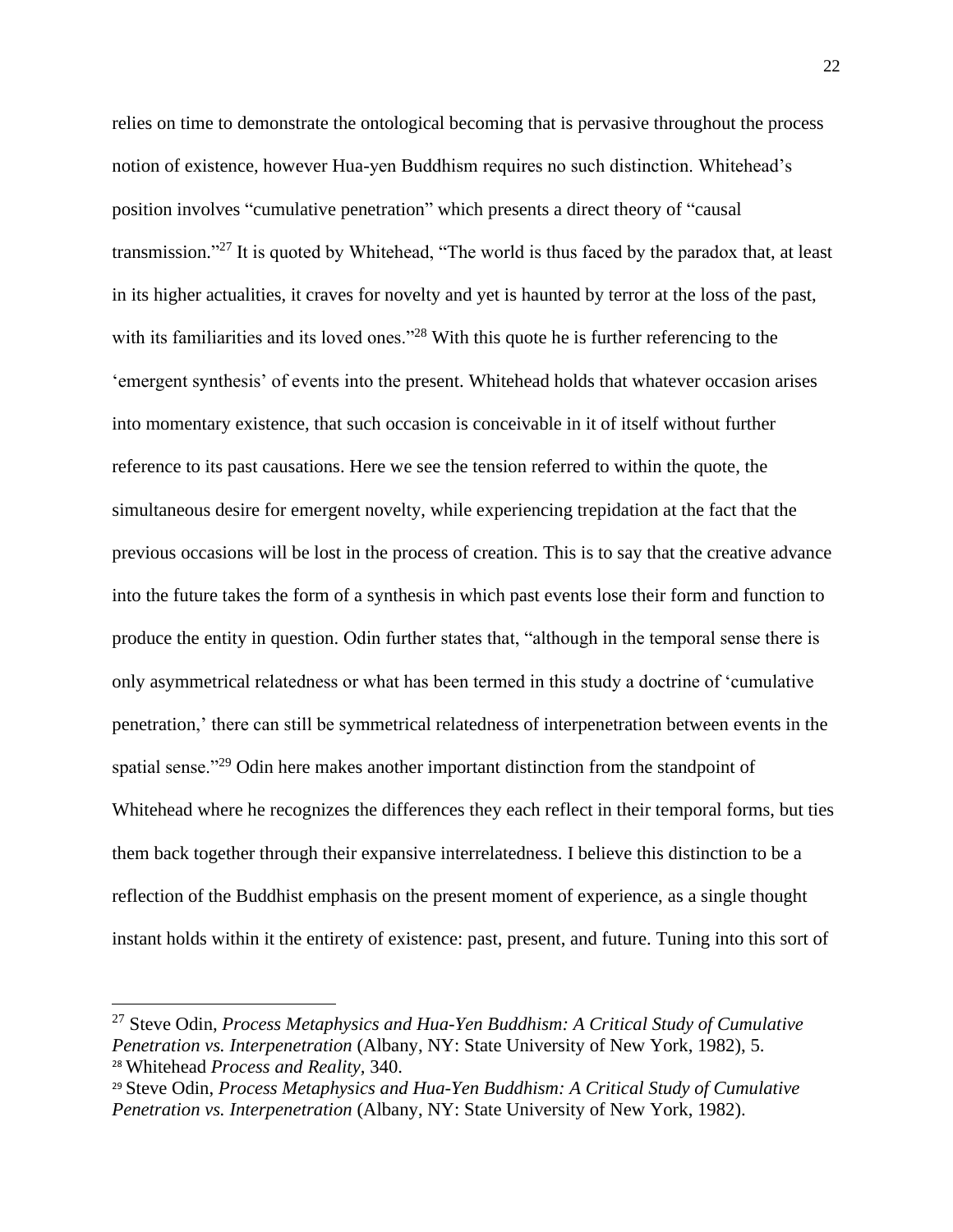moment will be drawn upon later in the chapter 4 discussion with Thich Nhat Hanh to discuss how individuals are able to successfully digest these new metaphysical perspectives, and what some of the necessary consequences of doing so are. Even though this minor distinction exists between these differing philosophies, I believe we are still able to productively draw from the depths of the similarities shared to continue the conversation and provide further claims in support of both Mahayana and Process thought.

In this chapter I have presented a constructive metaphysical analysis that ties together the work of Alfred North Whitehead as well as Nagarjuna that emphasizes a reality of ontological togetherness as well as dynamic becoming. Using *Process and Reality*, as well as *The Fundamental Wisdom of the Middle Way*, their core philosophies were presented to have an immense overlap, including the fleeting nature of reality through that of concrescence and becoming as well as the universal connectivity of entities as posited by both schools. This connectivity was demonstrated through the concepts of emptiness, as well as the relational prominence of prehensions from Whitehead. After the bridge had been established, Steve Odin was utilized to bring a critical lens to the analysis taking place, in both appreciation and recognition of some of the differences that exist between process philosophy and Buddhism. Here the conclusions reached include that of total interpenetration from that standpoint of Buddhism, as well as a 'creative advance from destruction' conception of time from Whitehead. The energetic and creative sense of becoming in tandem with the ontology of interconnectivity that is demonstrated in the proposed constructive view establishes a bedrock to further build a more holistic conception of the natural world which will be explored in the next chapter with further references to Hua-yen Buddhism.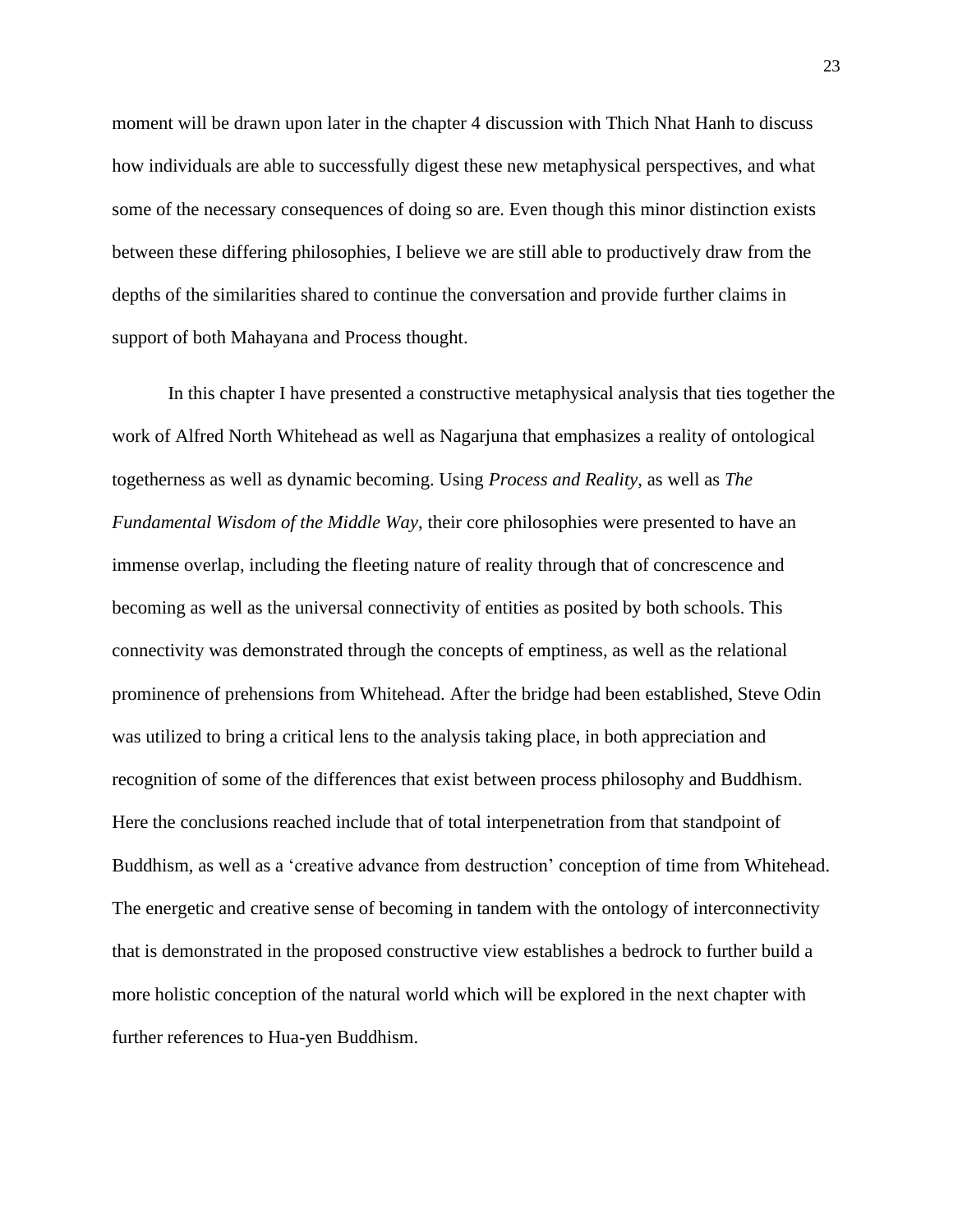# **III. Chapter 3: Flowery Splendor (Hua-yen) Buddhism and Humans in the Realm of Eco-Process**

*Existence is my existence, the existences of the Buddhas, and the existences of all sentient beings… The Existence of the Buddha is the existences of the sentient beings and vice versa. They are not identical but are nevertheless identical; they are not different but are nevertheless different. -Kukai* 30

With the previously presented vision of reality, a comparative metaphysics suggests a new language and perspective with a further emphasis on becoming. The next step within the process of formulating this thesis is applying the metaphysical claims of interconnectivity towards our own existence as humans, and our orientation towards the rest of reality. Where do we find ourselves in this ephemeral, deeply interconnected experience in relationship to the natural environment? This chapter will be dedicated to presenting a possible response to the previous question of human orientation towards nature, drawing on the wisdom and insight of Hua-yen (flowery splendor) Buddhist cosmology. The metaphorical representation of 'Indra's web' will be used as a focusing apparatus to further highlight the relationality that links humans with the natural world. After I present and detail Indra's net, I will explore cultural comparisons with Western metaphysics to further emphasize and contrast the ideas being represented. Finally I will

<sup>30</sup> Mary Evelyn Tucker and Duncan Ryuken Williams eds., *Buddhism and Ecology: The interconnection of Dharma and Deeds* (Harvard University Press, 1997), 79.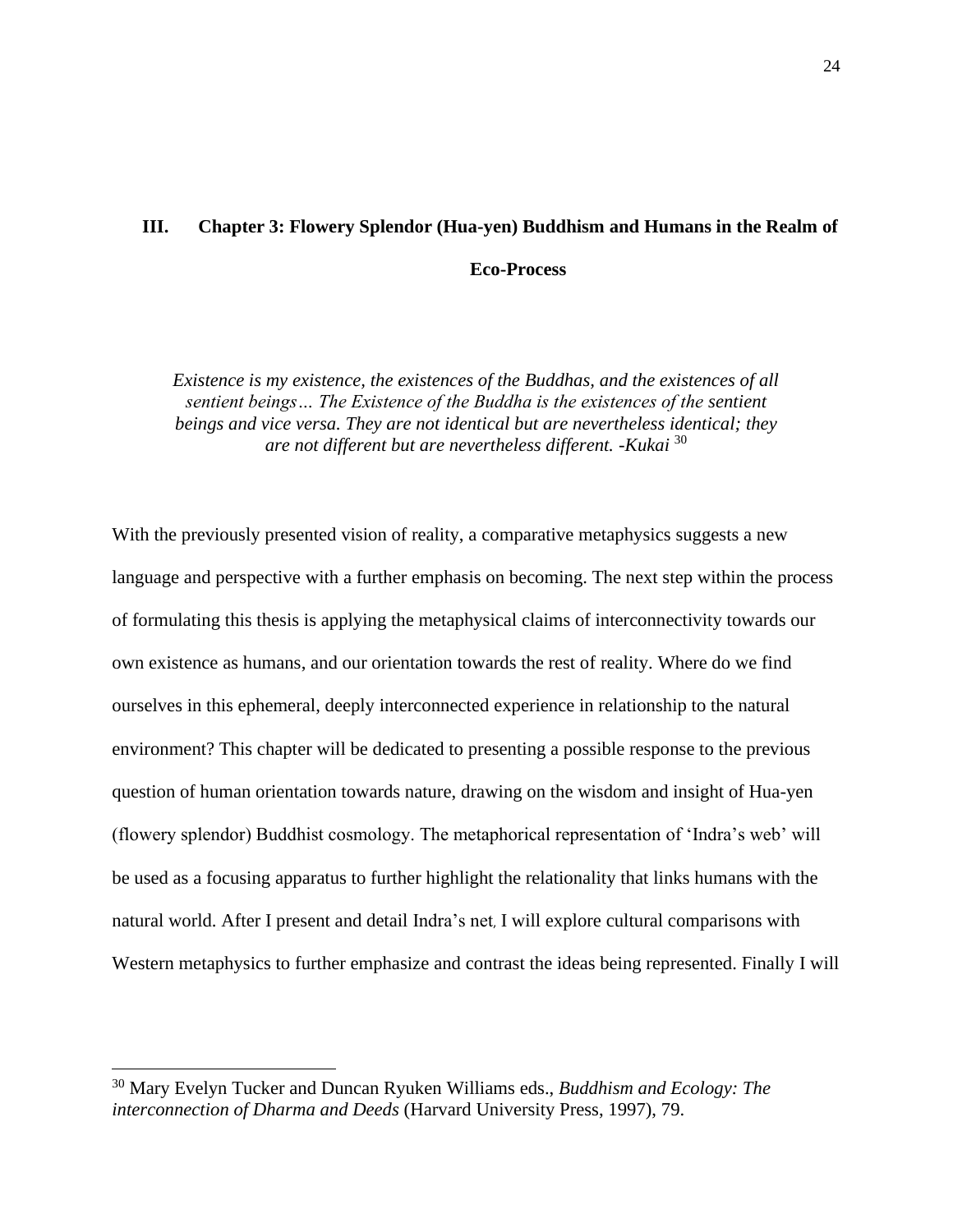end this chapter with a discussion regarding the distinctions between the universal and particular, and where diversity may find its place within these given frameworks.

### **4. Hua-yen Buddhist Ontology**

Hua-yen Buddhism is a distinctly Chinese form of Buddhism that underwent an evolution from its Indian Mahayana parent school. During the turn of the  $7<sup>th</sup>$  century, the emperor of China resisted Buddhism and caused disruption towards Buddhist practices. This forced many monks to continue their practice in rural areas, where a lack of strict scriptures to follow and freedom to explore various forms of thought brought on new traditions. Hua-yen was one of the resulting schools, primarily focusing on its metaphysical image of interpenetration. The development from earlier forms of Indian Buddhism to the Chinese variations of Hua-yen can also be recognized as encompassing a shift towards a more positive view of emptiness. It is stated by Robert Gimello, a renowned Buddhist scholar, in reference to Hua-yen and Mahayana, "whereas it is typical of earlier Buddhism to employ negative, 'neither/nor' phrasing to express this teaching [of emptiness and dependent origination] and its corollaries, Hua-yen favored more affirmative locutions, even if they required figurative rather than literal language."<sup>31</sup> This positive language can be recognized to take the form of a great opening, and flowing outward of relationalities as opposed to a mere lacking of self-intrinsic essence. This shift can be seen as representing a

<sup>31</sup> Robert M. Gimello, "Huayan," in *Encyclopedia of Religion*, ed. Lindsay Jones (New York: Thomson Gale, 2005). 4147.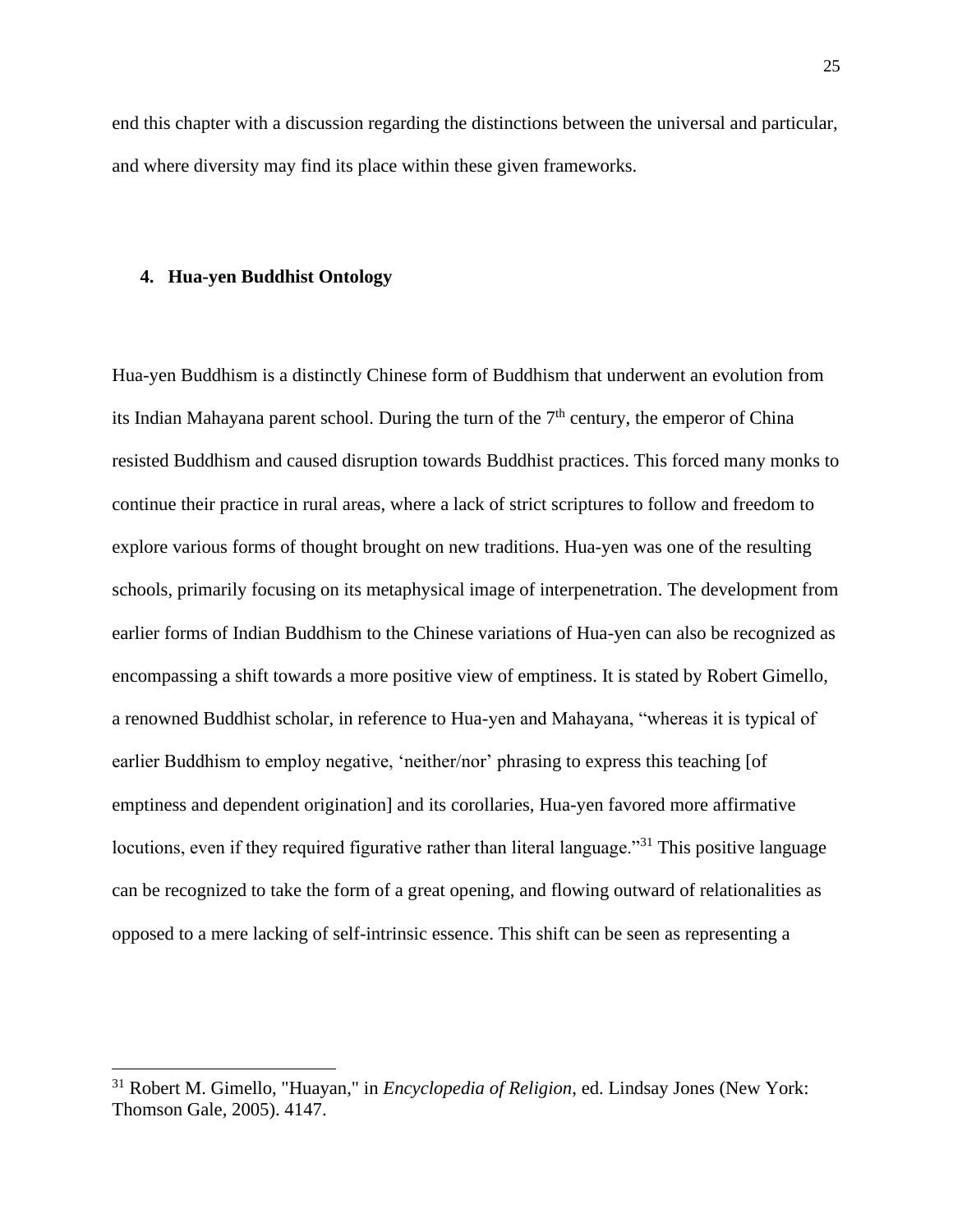synthesis of Chinese and Indian thought and will be the primary focus for the rest of the analysis found within this chapter.

Hua-yen Buddhist thought presents a similarly unified reality with the implication of the mutual interdependence of all phenomena, drawing on the concept of emptiness found in Mahayana. This vision is demonstrated through the metaphorical representation of Indra's web. For the presented representation, a net is cast out infinitely in all directions. Within each eye of this net is nestled a brilliant, shining jewel. Since the net is infinite in its reach and orientation, so too are the jewels infinite in their number. Upon closer examination of one these jewels, we are able to see the reflection of all other jewels within the one. As we investigate the reflections, we are able to see that the reflections also have the reflections of all the other jewels. This reflection of all within the one, and one within the all is present regardless of which perspective is taken or which level of net is being examined. This infinite reflecting process occurs in all directions and all orientations. As stated by Francis Cook, "it [indra's web] symbolizes a cosmos in which there is infinitely repeated interrelationship among all members of the cosmos."<sup>32</sup>

A typical representation of this metaphor can be seen through that of a spider web with droplets gently hinged upon each node. With a keen eye, one may be able to see the reflection of the other water droplets within one. Each droplet is interconnected through the spider web, and following, each is necessary to the picture as a whole. I was fortunate enough to capture a visual representation of the Indra's web on a fleeting fall morning while walking to West Chester's campus.

 $32$  Francis Cook, "Nature in Asian Traditions of Thought: Essays in Environmental Philosophy," (Albany, NY: State University of New York Press, 1989), 214.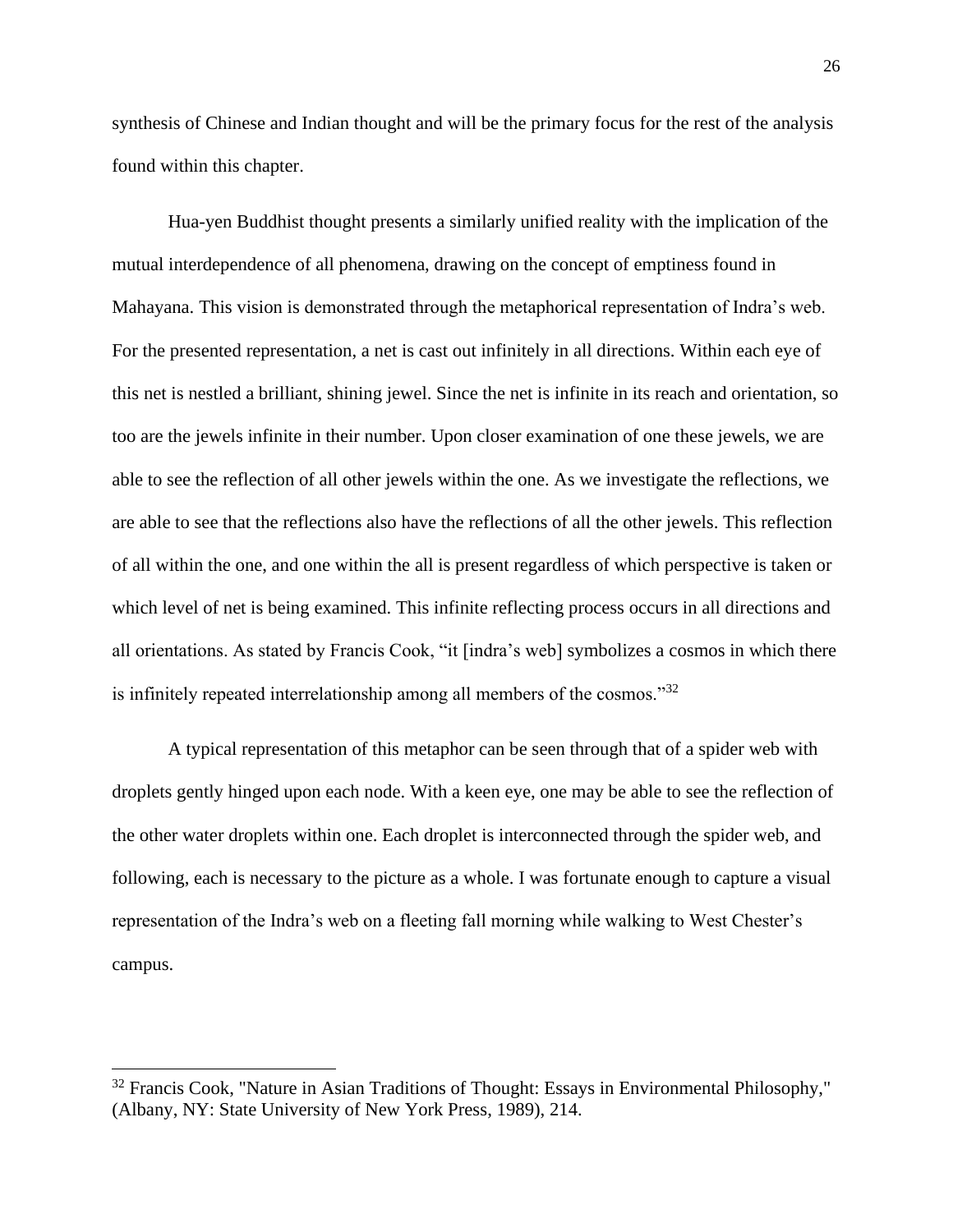

<Photo taken by Kia Shahideh- October 21, 2020, West Chester PA>

With the metaphor of Indra's web in place, it allows for a further examination of certain implications regarding human existence. With Indra's web operating as a further metaphysical representation of reality, it necessarily follows that within the scope of the web, there exists no such thing as a metaphysically independent being since all jewels are seen reflecting all others. A metaphysically independent being here would be a being or event of which there is no outside influence or connection. This would be a being that would be fully and completely its intrinsic self, rejecting all forms of influence. A metaphysically dependent being on the other hand, would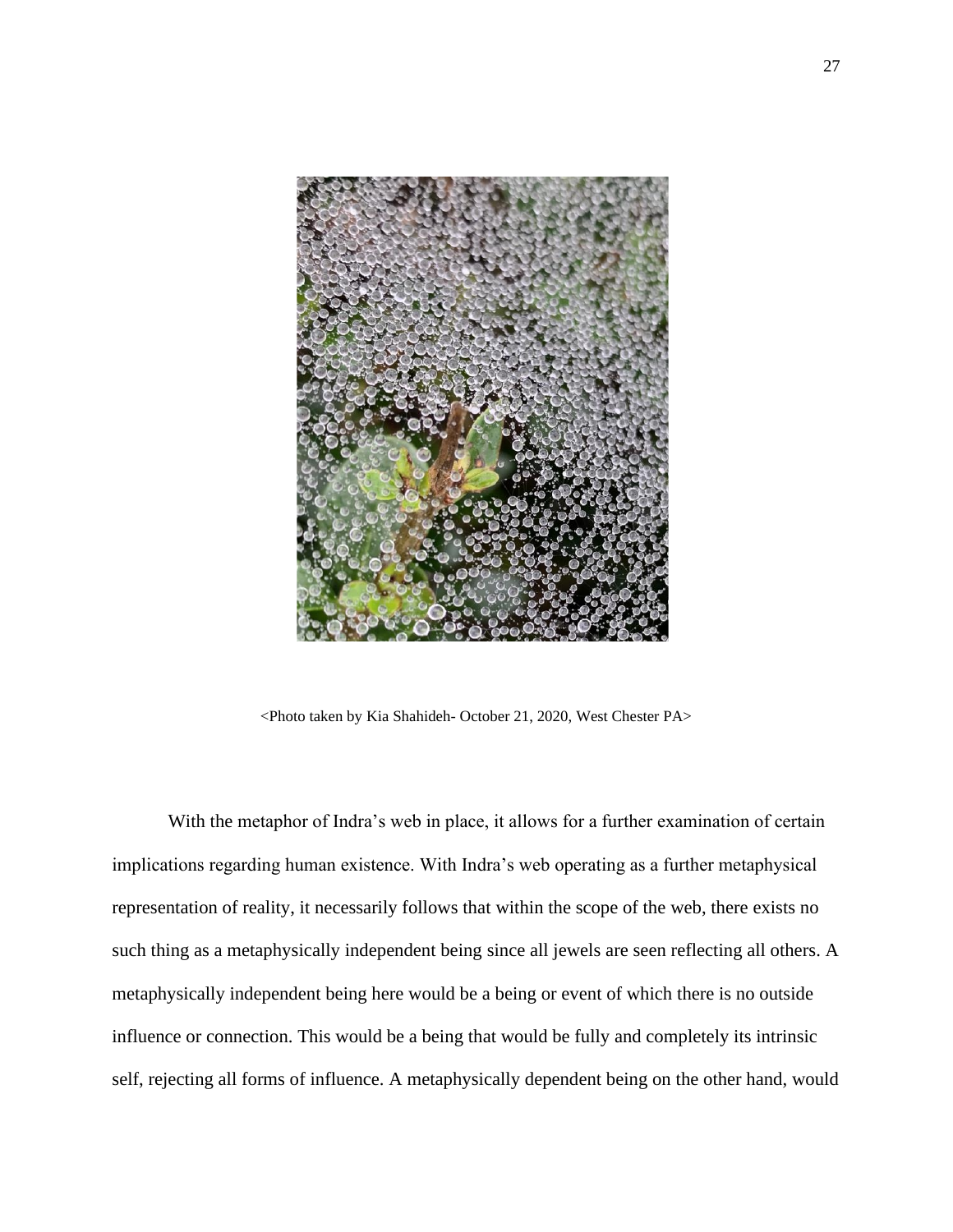be one with its strands of existence deeply intertwined in the mesh of life. With Indra's web, all beings are found to be intertwined; changing the orientation and shape of one jewel would necessarily change all other jewels and would affect the whole. A brief distinction between emptiness or *sunyata* and Indra's web is necessary before proceeding. Emptiness recognizes the outward relationality of whatever entity in a certain sphere of consideration. Indra's web on the other hand, extends this same relationality to all entities in existence. 'Emptiness' is useful for consideration of how individual entities are oriented, while Indra's web provides a larger structure of reality that pervades all entities. With this structure we are able to see that a consequence of this ontology of interconnectedness is the consequence of connection. Incorporating the previous concept of dynamic *sunyata*, it further reveals how the entities or jewels found within this web engage with change. The form of one jewel is dependent on the rest of the web and becomes formless, while also emptying those connections and regaining form. This is to say that a change in one person's existence, or utilizing the metaphor, in one jewel, would necessarily imply a change to the whole unity of being. A change in one jewel would be seeing reflecting infinitely throughout.

In this next section I will draw on Nagarjuna's 'Doctrine of Two Truths' to further clarify the roles of relative reality and the above depicted 'ultimate reality' of Indra's web. Nagarjuna writes,

> The Buddha's teaching of the Dharama Is based on two truths: A truth of worldly convention And an ultimate truth. Those who do not understand The distinction drawn between these two truths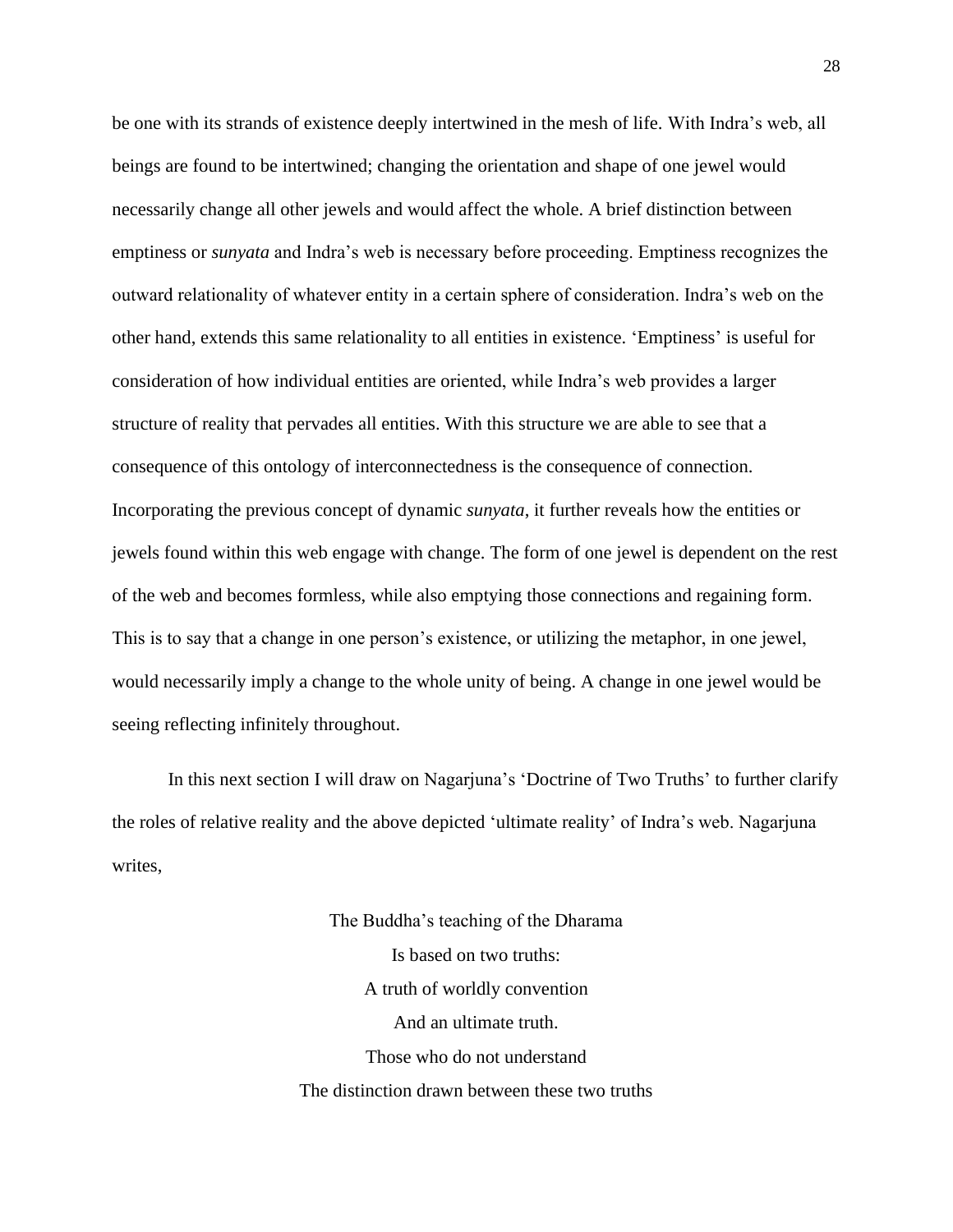# Do not understand The buddhas profound truth.<sup>33</sup>

This quote reflects the goal of Madhyamika philosophy which is liberation through suffering by gaining insight into the ultimate reality of things. The quote suggests that the starting point for such an experience is the conventional, everyday experience. The term translated 'truth of worldly convention' (Skt: *samvrti-satya*) is a truth regarding how things appear to our ordinary senses. Such an experience must be seen through the lens of emptiness, and once that takes place, an individual may experience the ultimate truth. The term 'ultimate truth' (Skt: *paramartha-stya*) shows the way things are once we investigate them to discover their nature. In this way you cannot have the conventional without the ultimate, or the ultimate without the conventional as they correspond directly with each other. It is quoted by Jay L Garfield in this commentary on the middle way, "but this insight [ultimate truth] can only be gained through reasoning and hence through language and thought. And the truth that is to be grasped can only be indicated through language and thought, which are thoroughly conventional and which can only be interpreted literally at the conventional level."<sup>34</sup> Garfield makes this point to indicated that Nagarjuna is not prioritizing the ultimate over the conventional, but rather stating that the ultimate nature of things is completely dependent upon understanding conventional truth. An example of this that he gives is that in order to explain the concept of emptiness, one must necessarily use words and concepts in the explanation which both take root in the conventional. With this clarification, it becomes clearer the role and relationality that

<sup>33</sup> Nagarjuna, *Mulamadhyamakakarika*, 68.

<sup>34</sup> Ibid., 298.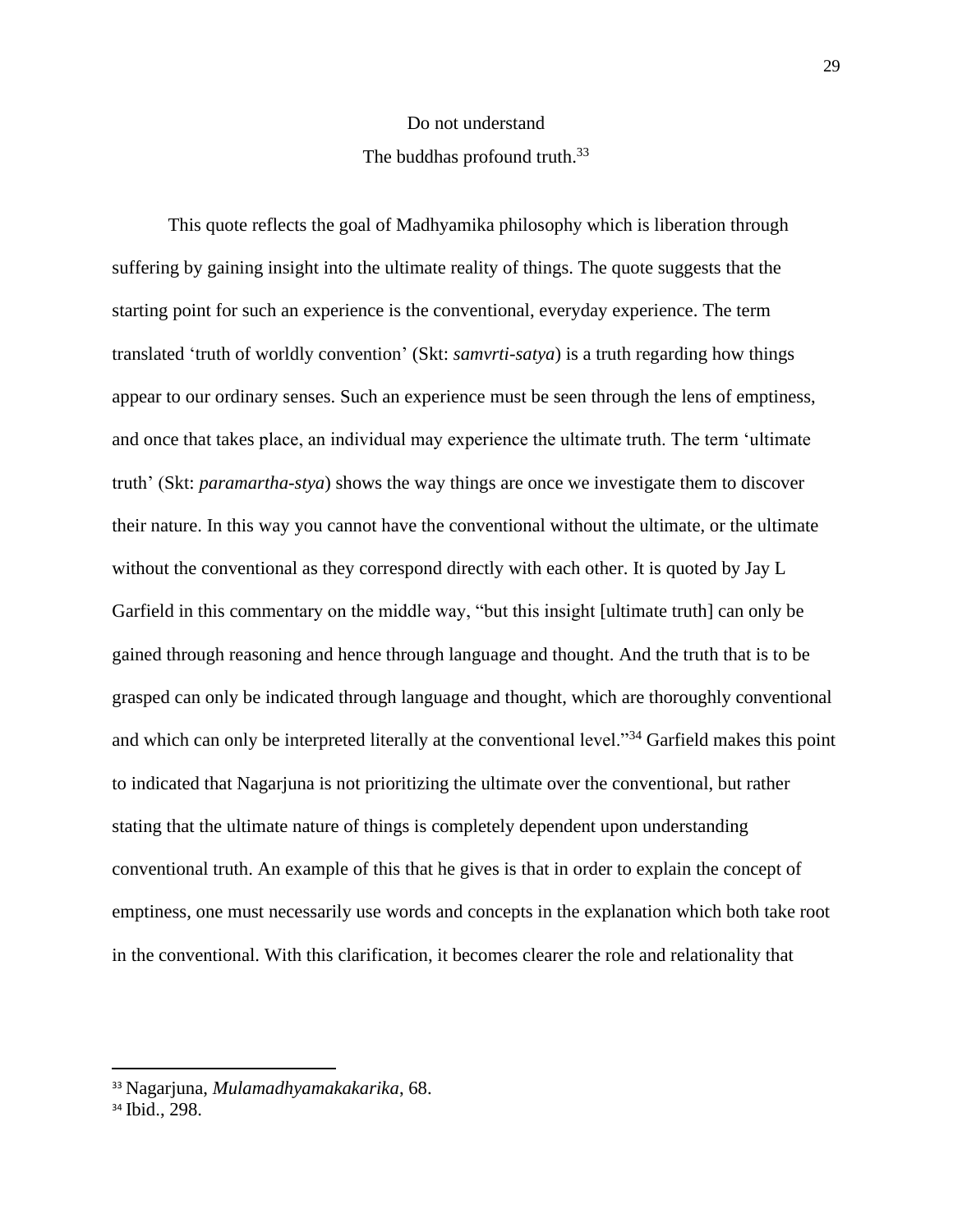exists between such grandiose concepts such as emptiness and Indra's web and that of everyday existence.

To give a concrete example of the concepts of deep and intimate interconnection beyond the metaphorical and abstract representations, we can turn our attention towards modern ecology. In the study of this science, it is becoming increasingly apparent that an organism cannot be fully examined and understood once it is removed from its environment. This is a result of the organism losing its niche function within the environment; without the surrounding environment it ceases to hold its being. Another point to note here is that once the organism is removed from the environment, the necessary conditions that make the environment also change. Within this microcosm of Indra's web, we are able to recognize that the environment surrounding the organism is as much a part of it as the organism is of the environment; the two mutually depend on each other for existence. A simple example of this could be a honeybee and an apple tree. The honeybee needs and depends on the apple tree to produce its food, and in return the apple tree needs the honeybee to spread its pollen. If one were to be removed from this symbiotic equation, both would collapse. If a bee were to be removed from this analysis and examined separately, it would lose the functionality that makes it a unique being, namely seeking the cooperative relationship with the apple tree. This conception of all mutually dependent phenomena in the natural world highlights the sensitivity of the ecosystems on our planet, as potentially changing one small aspect may propagate to a major environmental change within the area. These changes could be produced internally within the environment, but increasingly so, and as will be suggested in the final chapter, are seen to be coming from outside human influence with usually harmful consequences.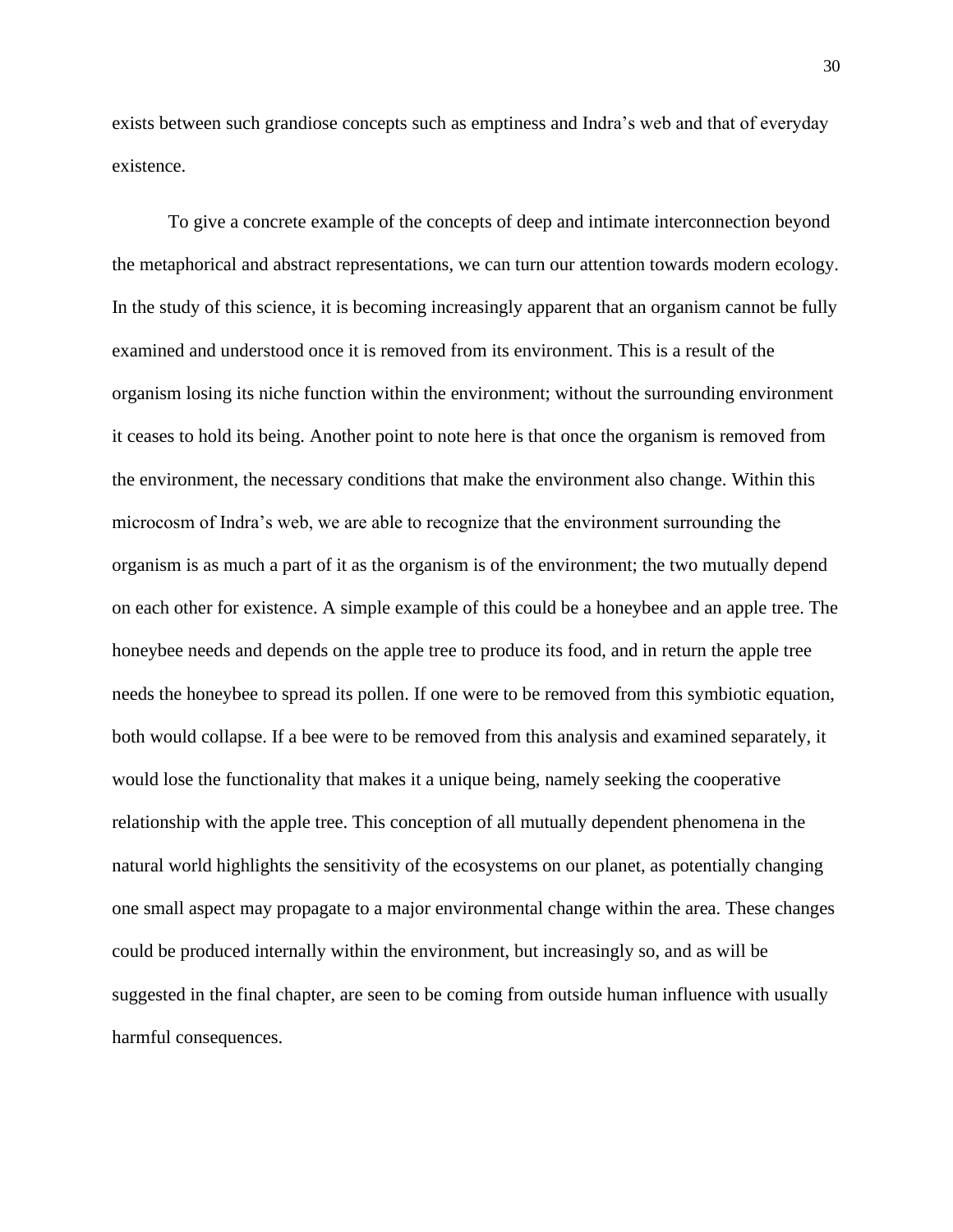Now with the metaphor of Indra's web in place, some of the implications regarding human perception and experience of reality will be presented. The first one here would be the way in which people typically experience their relationships to the external world. Habitually, in the individualistic understanding of self, the given attitude towards relationships is that there exists a strict set and limited number with specific entities or individuals. These relationships may include, marital relations, friendships, as well as the interactions with whatever set of amounts of species are used for consumption purposes. This is typically where the list of relations would come to an end, as there would be no seemingly direct influence on individuals or things outside of this initial sphere of relations. Hua-yen through Indra's web, suggests that isolated being do not exist in this form, but rather one being exemplified through the unity of existence. This unity proposes that an individual does have relations with all beings. The individual and whatever other entity in question are related in that they both satisfy the condition of which they are connected to the cosmos. They are connected to the extent that they are both incorporated into the unified realm of being and meet the conditional requirement required for existence. The Hua-yen universe is also one of total intercausality, that is to say what affects one being in the cosmos necessarily affects every other being within.

Another reason for seemingly separate entities to have relation can once again be seen through the lens of interconnection as demonstrated through Indra's web. One node of activity or phenomena has an influence and impact on all other nodes. This point is captured beautifully by a Vietnamese Thiền Buddhist monk and a peace activist, Thich Nhat Hanh in his presentation of a sheet of paper: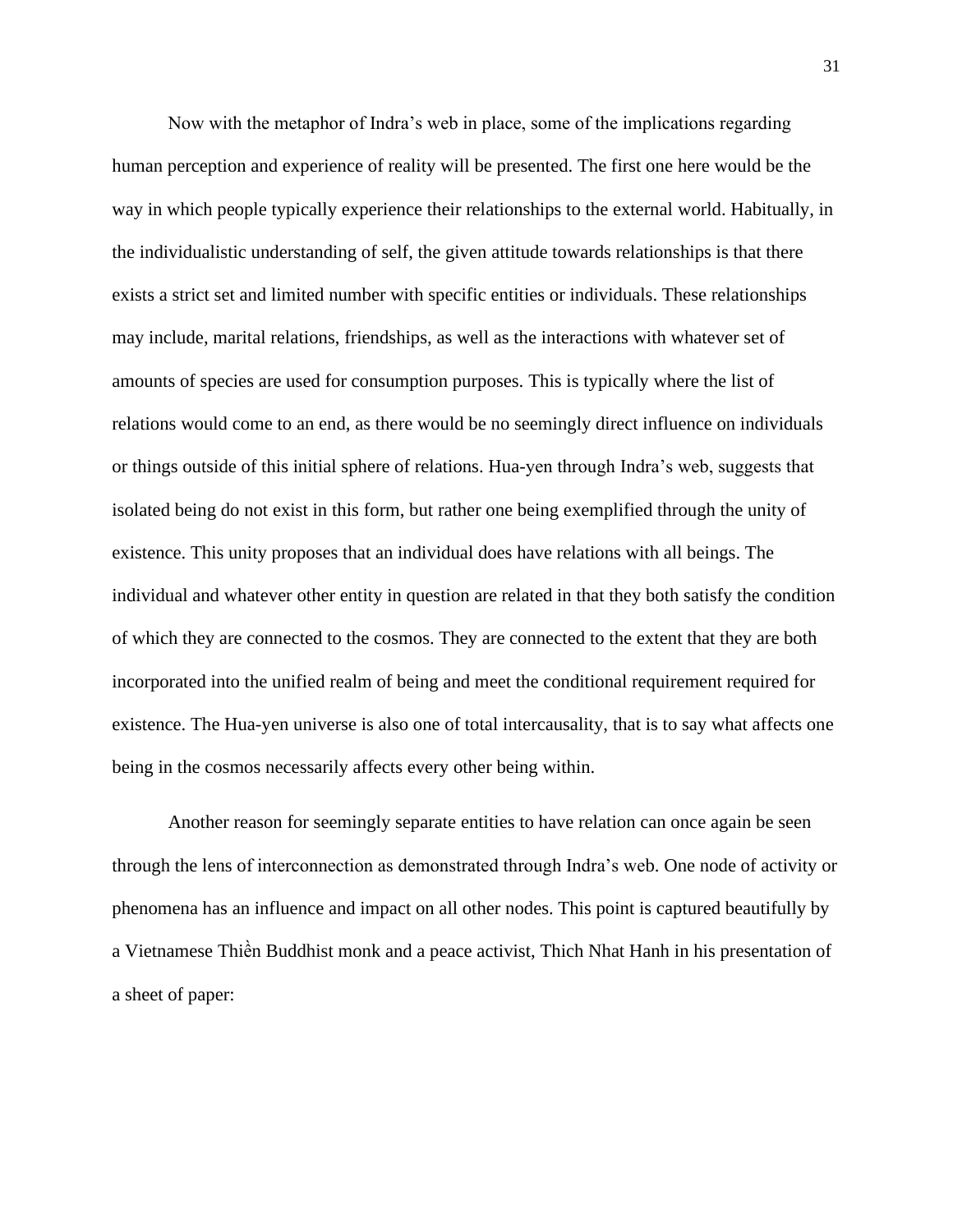If you are a poet, you will see clearly that there is a cloud floating in this sheet of paper. Without a cloud, there will be no rain; without rain, the trees cannot grow: and without trees, we cannot make paper. The cloud is essential for the paper to exist. If the cloud is not here, the sheet of paper cannot be here either. So, we can say that the cloud and the paper inter-are.<sup>35</sup>

For Hanh, the relationality between entities which may initially seem separate, make themselves known through further examination. These relationships may exist in a way that is subtle and not fully apparent, however are both present and necessary for the existence of a piece of paper. This draws on the counter intuitive recognition that a piece of paper and a cloud are deeply interrelated, positing the possibility of relationalities existing outside the realm of human intuitive understanding.

### **5. Cultural Comparisons**

To further help illuminate this view, I will contrast it with the traditional Western philosophical concepts found projected through Judeo-Christian, as well as the Greek traditions of thought regarding metaphysical assumptions and human experience. Through both of these schools of thought, humans are typically placed at the apex regarding any form of conceptualization. In this section, this typically anthropocentric model will be juxtaposed with Hua-yen Buddhism. The first primary difference between these schools is that Hua-yen does not deal in the realm of the teleological. This is to say that it does not answer the question of a specific design or purpose regarding the material world. It also makes no claims regarding the beginning or end of the

<sup>35</sup> Thich Nhat Hanh, "Clouds in Each Paper," *Clouds In Each Paper* (awakin.org).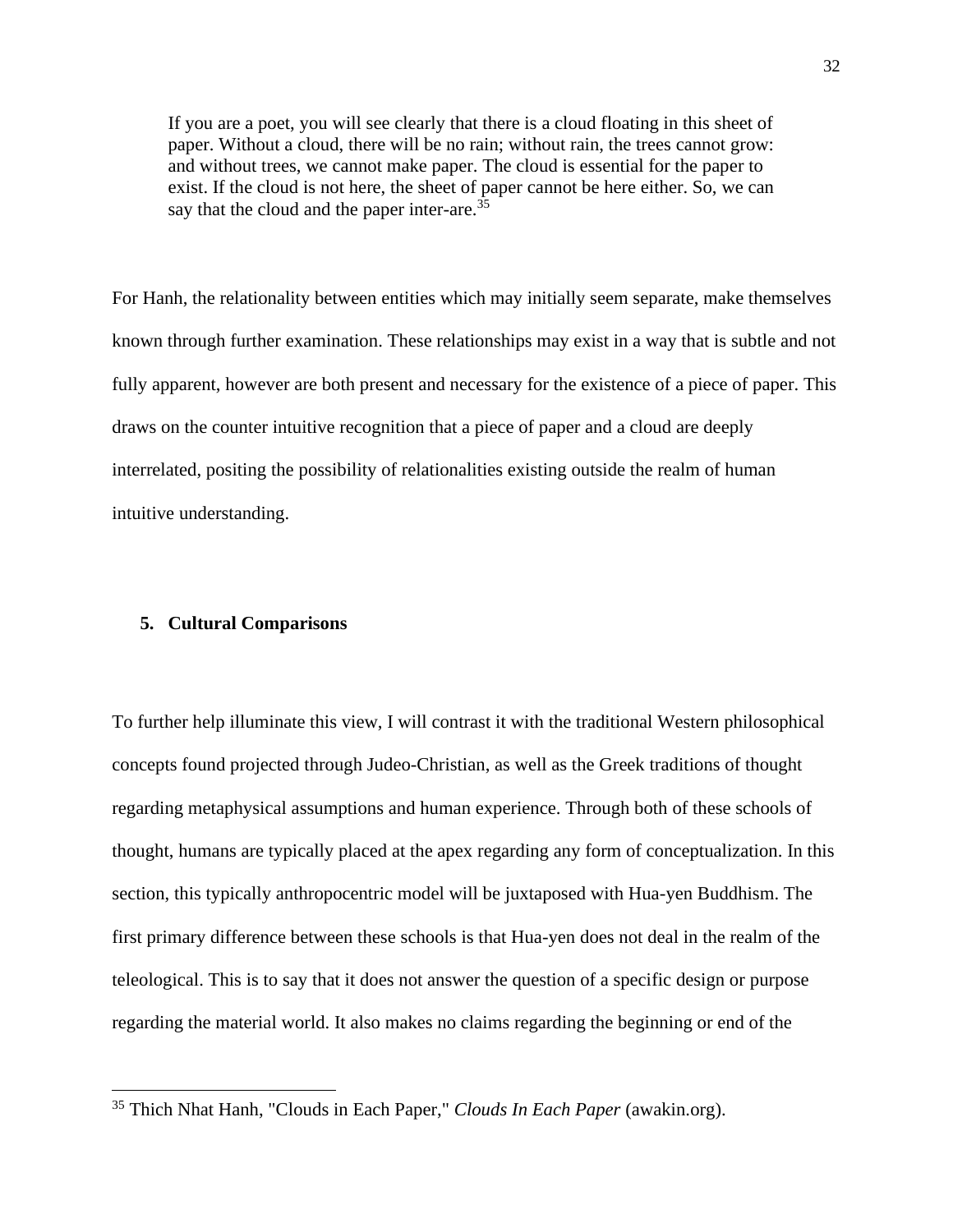universe. Through Hua-yen, the universe is taken as a fact, which can only be explained by the inner dynamics at play within. For this section I will draw on the work of Masao Abe, as well as Catherine Keller to engage with specific criticism of western metaphysics.

The traditional Judeo-Christian Western thought, as well as metaphysical contemplation through the lens of philosophy dating back to the Greeks, places humans at the frontal nexus of existence and experience, separate from the surrounding world. Hua-yen makes no such distinctions and places all experience upon the same plane. This leads to the traditional religious Western view that often contains a hierarchy with God sitting at the top, humans in middle, and nature on the bottom. Although there exist subtle nuances to Christian interpretations towards nature, the most commonly understood and applied narrative is that God transcends nature, nature is a creation from the creator, and human beings are exclusively created in God's image and are segregated from nature. This has allowed humans the autonomy over the natural world as it is often seen as a commodity to be utilized or exploited. One such nuanced interpretation may be seen through the work of Masao Abe, a Japanese Buddhist philosopher and religious studies scholar in his academic inquiry in conjoining Christ and emptiness. Abe suggests in his work *The Emptying God*, a self-emptying entity in which God becomes Christ through the process of fully emptying herself. This is to say that she forgoes her divine omnipotence to become human, and in doing so, becomes an interconnected part of the reality of all humans. She has emptied herself through that of *sunyata* to become a human. This move is done in order to establish an interreligious dialogue that seeks common ground between eastern and western religions rooted in their metaphysical assertions. However, even with the presented similarities, the differences still make themselves known. Abe further goes on to quote in a dialogue regarding human reason in respect to Buddhism and Christianity, "In Christianity, which is based on God's revelation, the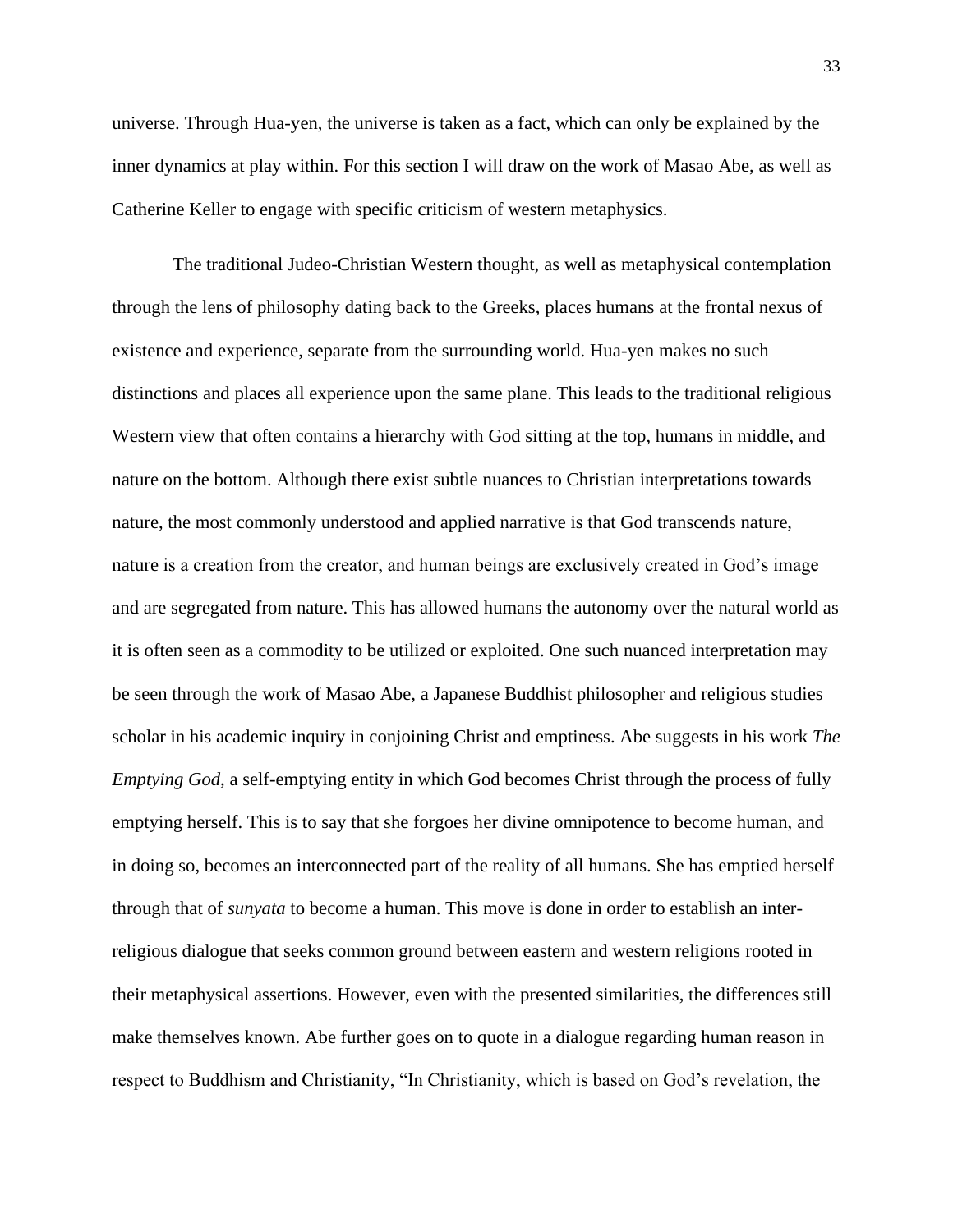conflict between divine revelation and human reason has been a persistent problem. In Buddhism, which is based on the realization of *Sunyata*, there is no issue equivalent to that conflict. But to properly embrace reason in its pure and transcendental or dialectical form, and to make it alive and useful, *Sunyata* must be grasped most dynamically through the clear realization of self-emptying."<sup>36</sup> From the perspective of Buddhism, there is an endeavor to seek to overcome a conceptual, dualistic approach to understanding reality, and sees rational thinking as a potential hindrance for awakening. Abe also makes the point that rationality in this sense has been a point of tension within Christianity as well. However the conclusion reached here places human thought and reason yet again on a higher tier on a hierarchy of values. As John Cobb points out in Abe's engagement with the self-emptying God, even in attempts to comparative engage in dialogue with differing schools of religion, hints of anthropocentrism seem to creep in. In his work, Abe applies such values as human reason only to the human dimension, placing nature in a realm of valuelessness.<sup>37</sup> Abe maintains a strong account for reason and German Idealism, which in this context, supposes that only the human point of view introduces values. Reflecting back once again in comparison with Eastern thought, in Hua-yen there is no center, or from an examination of any jewel found within Indra's net, there is a center, but it is everywhere. Values are not specifically reserved for one specific form of being, but rather apply outwardly to all.

In regards to certain teleological differences between Eastern and Western perspectives, I turn to Catherine Keller and her work in the *Theology of Becoming*. Here Keller states, "Christianity established as unquestionable truth that everything is created not from some formless and bottomless something but from nothing: an omnipotent God could have created the

<sup>36</sup> John B. Cobb Jr. and Christopher Ives eds., *The Emptying God: A Buddhist-Jewish-Christian Conversation* (Oregon: Wipf and Stock Publishers, 2005), 36. <sup>37</sup> Ibid., 95.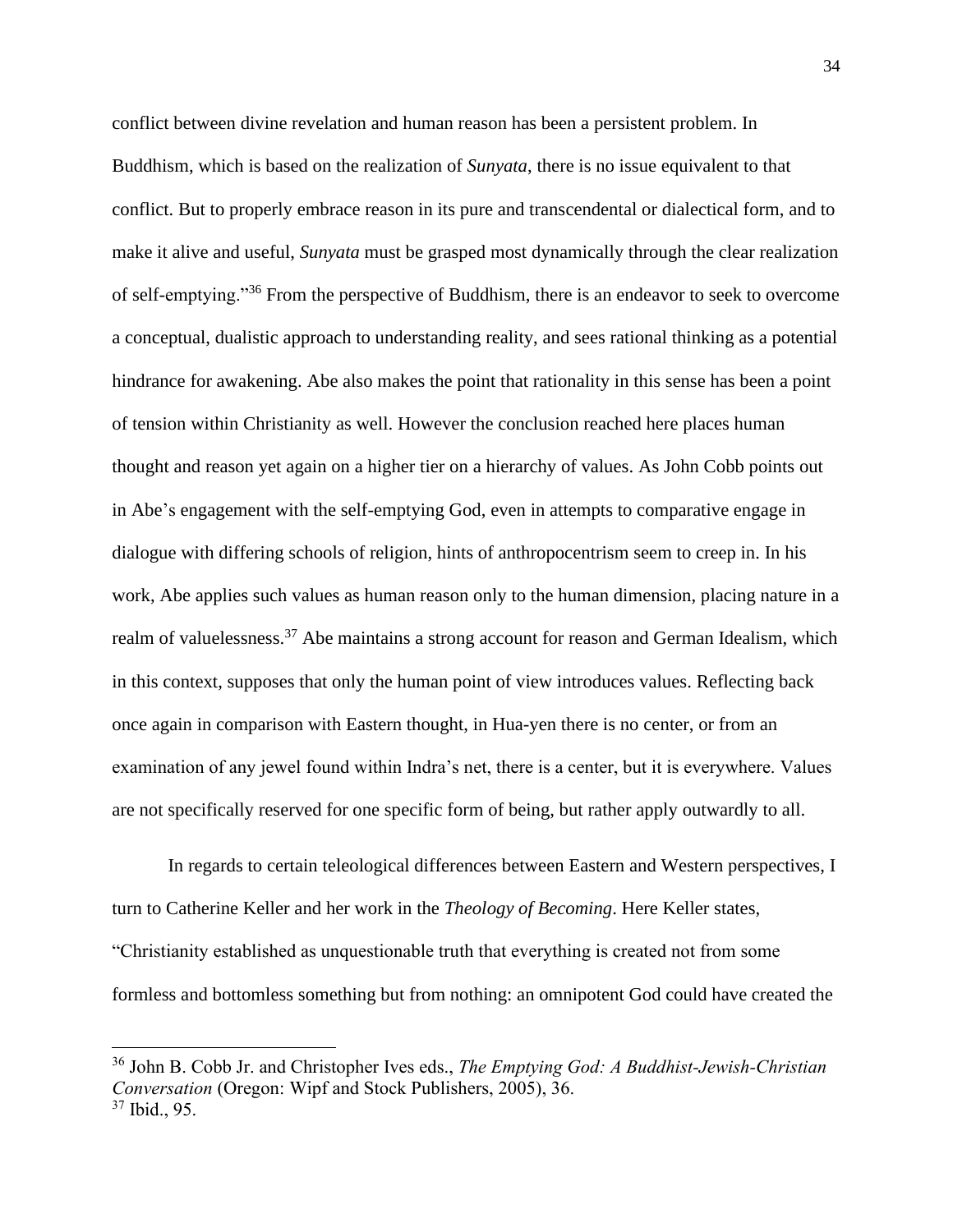world only *ex nihilo*." <sup>38</sup> In her work Keller seeks to overcome this dogma and pushes to introduce the possibility of creation coming out of something as opposed to nothing. She states that the author of Genesis, as well as the majority of the ancient world, believed the universe was created from a primal chaos. However the push back to adopting such a view as God now had to contend with some other 'something' outside of herself before creation was noticeably intense. Keller instead proposes adopting a point of consideration known as *'Creatio ex Profundis*,' or creation out of the watery depths. In her work, Keller engages with biblical interpretation that lay outside the scope of this project but should be explored for those individuals interested. Here we are able to see again in large part the teleological underpinnings of largely agreed upon forms of Western metaphysical thought, specifically that there is a definite beginning, and that something can come from nothing. To draw back in the comparison, Hua-yen and Buddhism more generally would be more in lined with Keller in their conception of infinite time, and more generally the lack of importance in engaging with such teleological speculations.

To further emphasize the dichotomy that exists between the Western tradition in metaphysics and Asian non-dualistic cosmology of nature, I will turn to cultural expressions of these ideologies. Art can be seen as an insight and window into cultural perspectives which we are able to peel through to gain greater understanding of how certain philosophies operate. It is seen in Western art over the past hundreds of years a trend that heavily focuses on individual human faces and portraits. Francis Cook quotes in his comparison of Hua-yen thought to the western world, "In European art, at least up to the advent of the Romantic movement, a representative, and perhaps dominant, genre has been the portrait. To walk through the rooms of a large art museum is to receive an eloquent testimonial concerning the preoccupation of

<sup>38</sup> Catherine Keller, *Face of the Deep: A Theology of Becoming* (London: Routledge, 2003),4.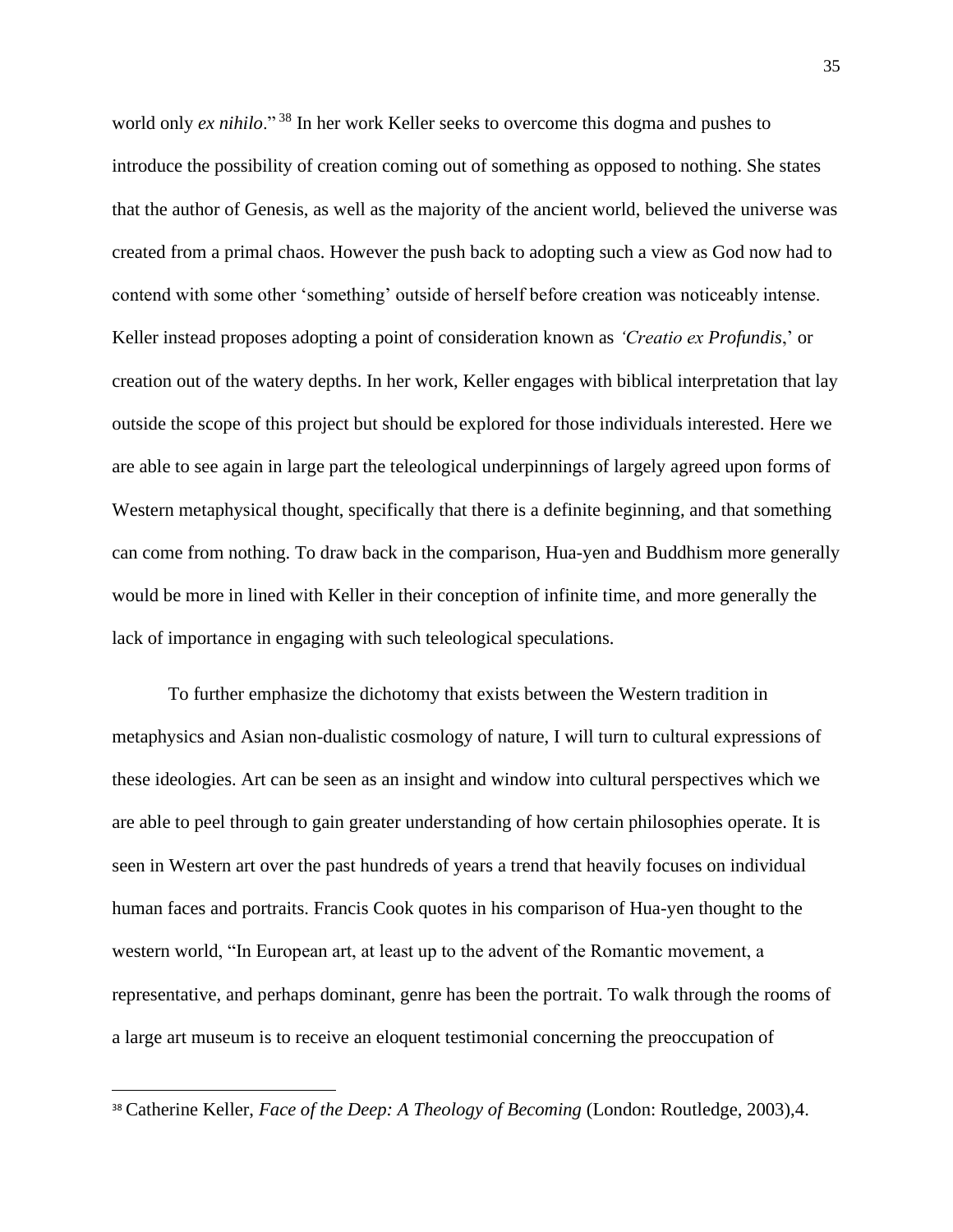Western man for the last several hundred years."<sup>39</sup> I will now provide two examples of art that portray this sentiment and display the representational differences.



*Alexander Von Humboldt* (1806), Friedrich Georg Weitsch

https://www.ranker.com/list/famous-portrait-works-from-the-romanticism-period-andmovement/reference

With the above depiction, we are able to see the immense amount of detail provided for the facial expressions, clothing worn, and emotions shown for the given man. Often there is a tiny window or small glimpse into the outside world, which is used as a reference point so the

<sup>39</sup> Cook, *Nature in Asian Traditions of Thought: Essays in Environmental Philosophy*, 217.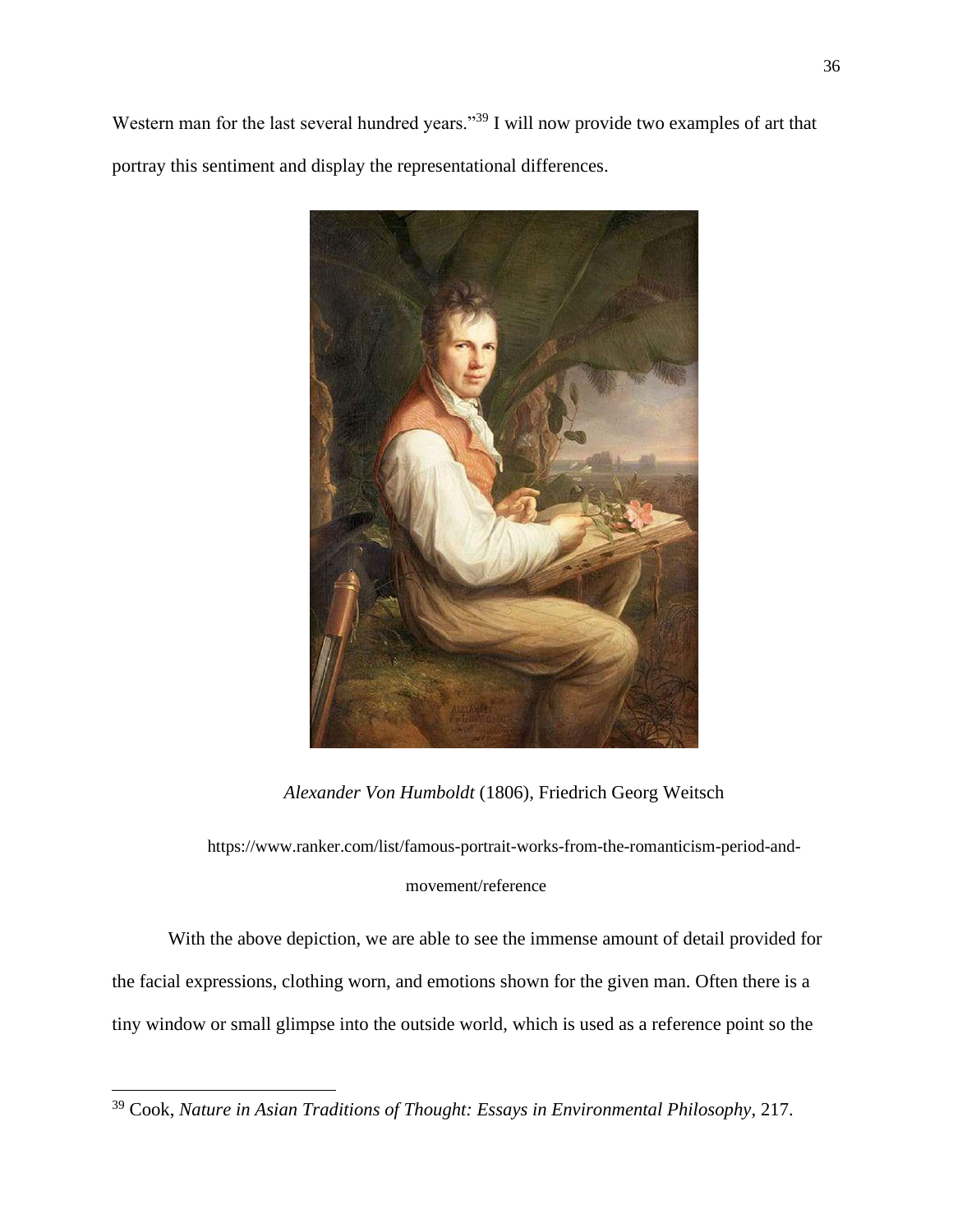viewer knows where the painting oriented. The natural world becomes the backdrop for human drama, and the humans take center stage. Cook argues that this is primarily an anthropocentric model of interpreting reality, where humans are placed at the forefront.

Taking in direct comparison, in Eastern art the landscape and nature become the pronounced primary feature. Humans have their rightful place, but it is of one with the whole, and often times can be easily over-looked as they are portrayed as tiny huts or small dots in a grand forest or mountain range. In the Asian wing of the museum, few faces are show cased, instead opting towards a wide array of landscapes. Nature is no longer the backdrop, but rather becomes harmoniously blended with humans and human features being depicted within the art.



#### *Xia and Xiang Rivers*, Dong Yuan

### [https://en/dpm.org.cn/collections/collections/2014-09-05/96.html](about:blank)

Here in this magnificent depiction of 'Xiao and Xiang Rivers,' we are able to see the concepts of interconnectivity and *sunyata*. There is no direct center to be found within this picture, and all of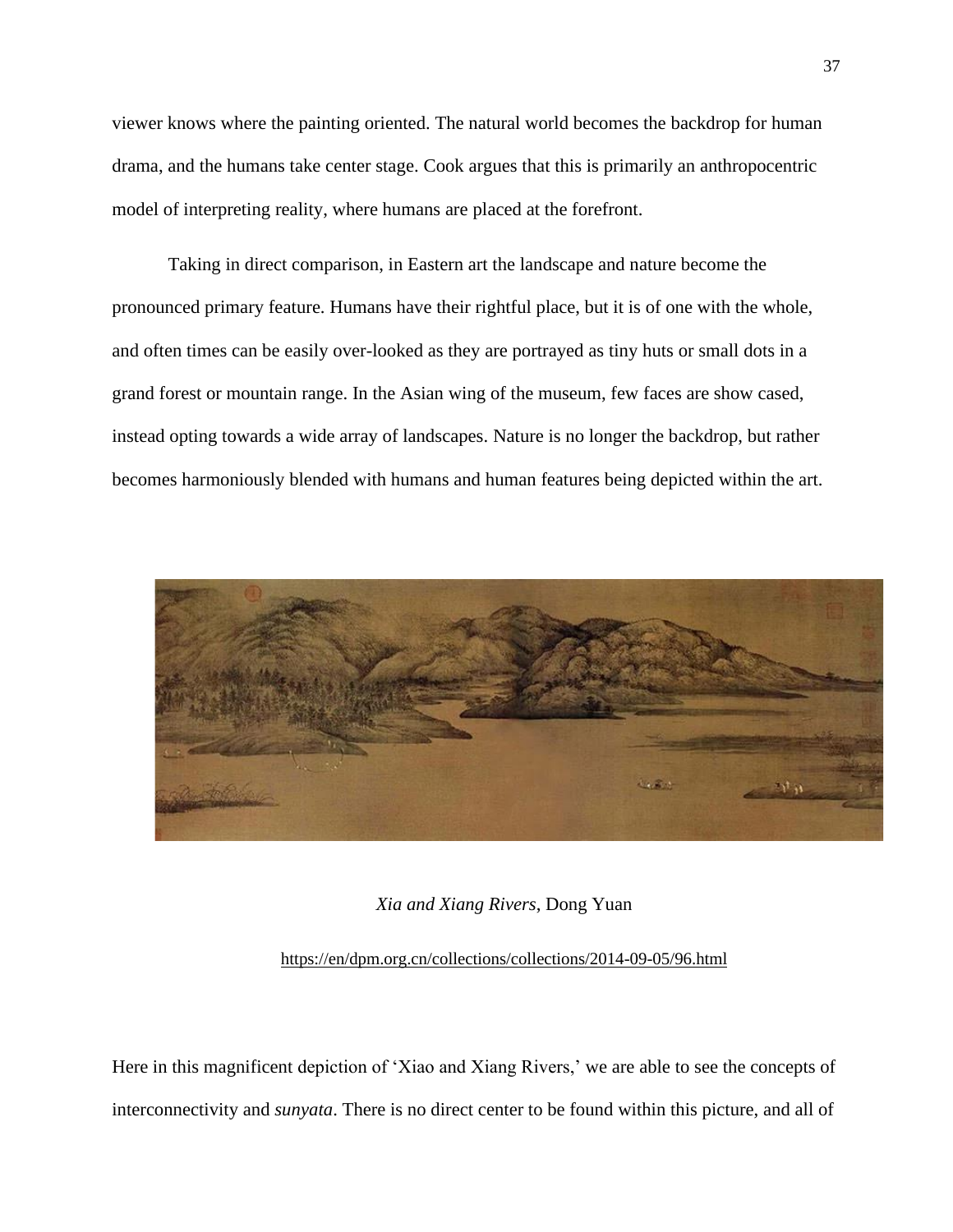its contents are blended together harmoniously. It is important to note that humans are also to be found here as they have their place, but no longer are they the center of the artwork. They exist as a natural and continuous extension of the rest of the environment in which they inhabit. Cook states in reference to Eastern Asian art, "The viewer is struck by a sense of continuity among the various elements of the scene in which all are united in an organic whole."<sup>40</sup> The opposing representations of art reveal not only how one interprets human orientation towards nature, but more broadly the basic structure of existence in which strict hierarchies are in place. Now we are able to approach the crux of this chapter. Humans and nature are no longer interpreted to be seen as existing on separate planes of hierarchal existence. Through the egalitarian force of Indra's web and Hua-yen ontology, human beings and nature are to be understood as both incorporating intrinsic value as existing members in the jewel net of Indra. Furthermore, one set of actions or intentions negatively received by one, necessary reflects the same change within the other. This sets the groundwork for the last chapter as the environmental applications and a potential new language in the form of a nature ethic is proposed.

### **6. Phenomenal vs Noumenal**

Now I will present and respond to a common objection that may arise when discussing this perspective before proceeding. In this section I will be drawing on Jin Y. Park and her work with Buddhism and postmodernity to clear charges of a totality of sameness found in Hua-yen. This will be done in order to make further room to engage with Hua-yen in an ethical discussion

<sup>40</sup> Ibid., 218.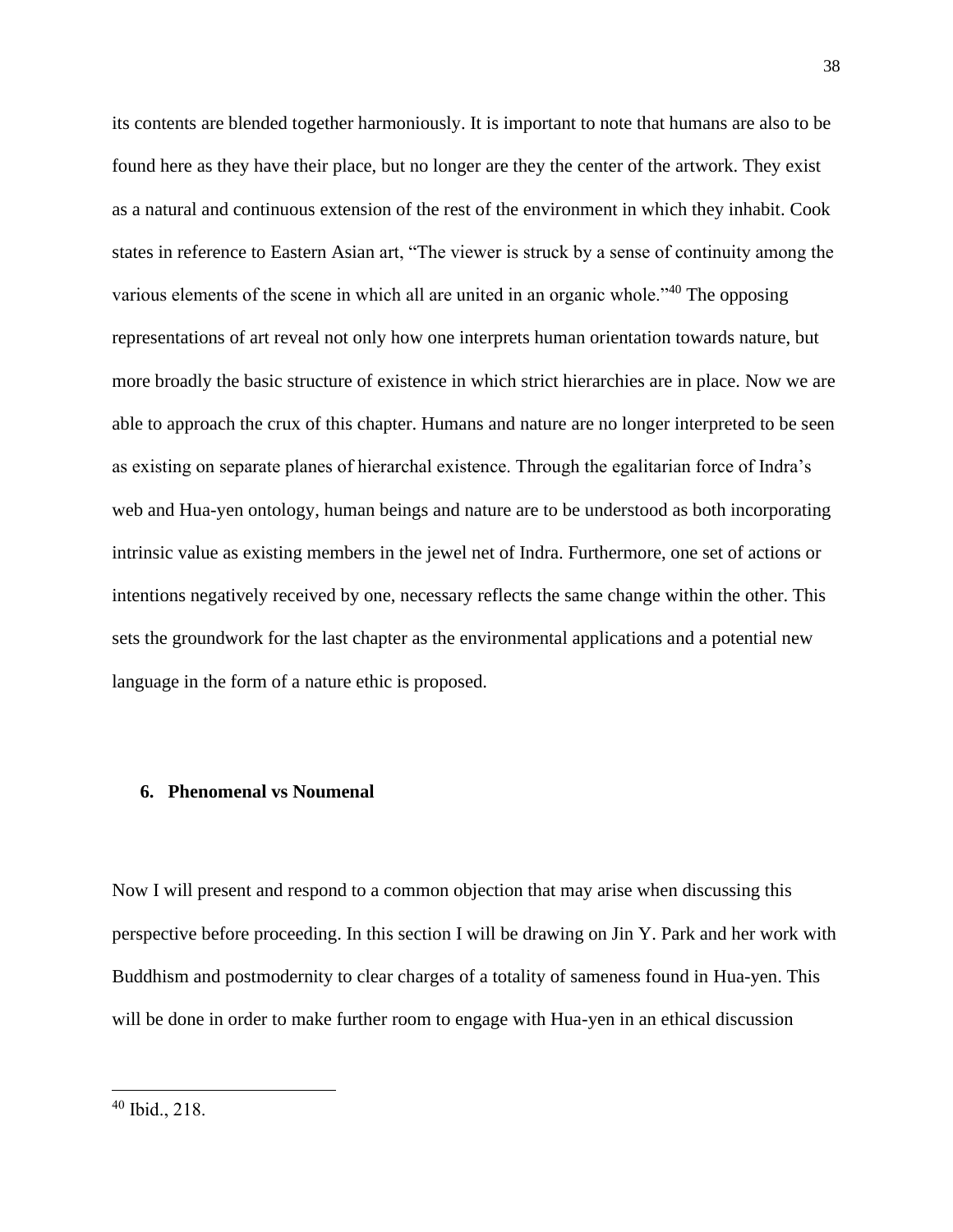which necessarily requires a recognition of differences and forms among beings. Indra's net can be seen to sometimes represent an absolute egalitarian vision of a Buddhist cosmos. The objection is that if everything truly is one with the eternal cosmos, then everything is fundamentally the same. Another way to phrase this; where does this depiction of a unified intercausal reality take into consideration individual differences? From the standpoint of this objection, independent beings no longer exist, and everything lacks the qualities that makes individuals and organisms unique. This objection has its merit and needs to be cleared to further establish the diversity of entities within the framework of Hua-yen. For clarification on this topic, we can turn our attention to the fourfold view as discussed by Hua-yen Buddhists. This view is a four layered hermeneutical tool introduced by Park to explain the nature of existence by emphasizing the relationship between the noumenal (Chinese: 理 *Li*) and the phenomenal

together. This can be recognized as the interconnected nature of reality as demonstrated by Indra's web and can be further understood as the structure of existence. The phenomenal is taken to be the actual reality experienced and expresses the diversity of form and function of entities. Among Hua-yen Buddhist scholars an extensive conversation exists regarding which of these realms is to be given due importance, but for the scope of this examination, we will instead examine how it is believed they interact with one another, and furthermore how space is made for phenomena within this worldview.

(Chinese: 事 *Shih*).<sup>41</sup> Here the noumenal designates the overarching principles that ties reality

<sup>41</sup> Jin Y. Park's *Buddhism and Postmodernity* (United Kingdom: Lexington Books, 2008).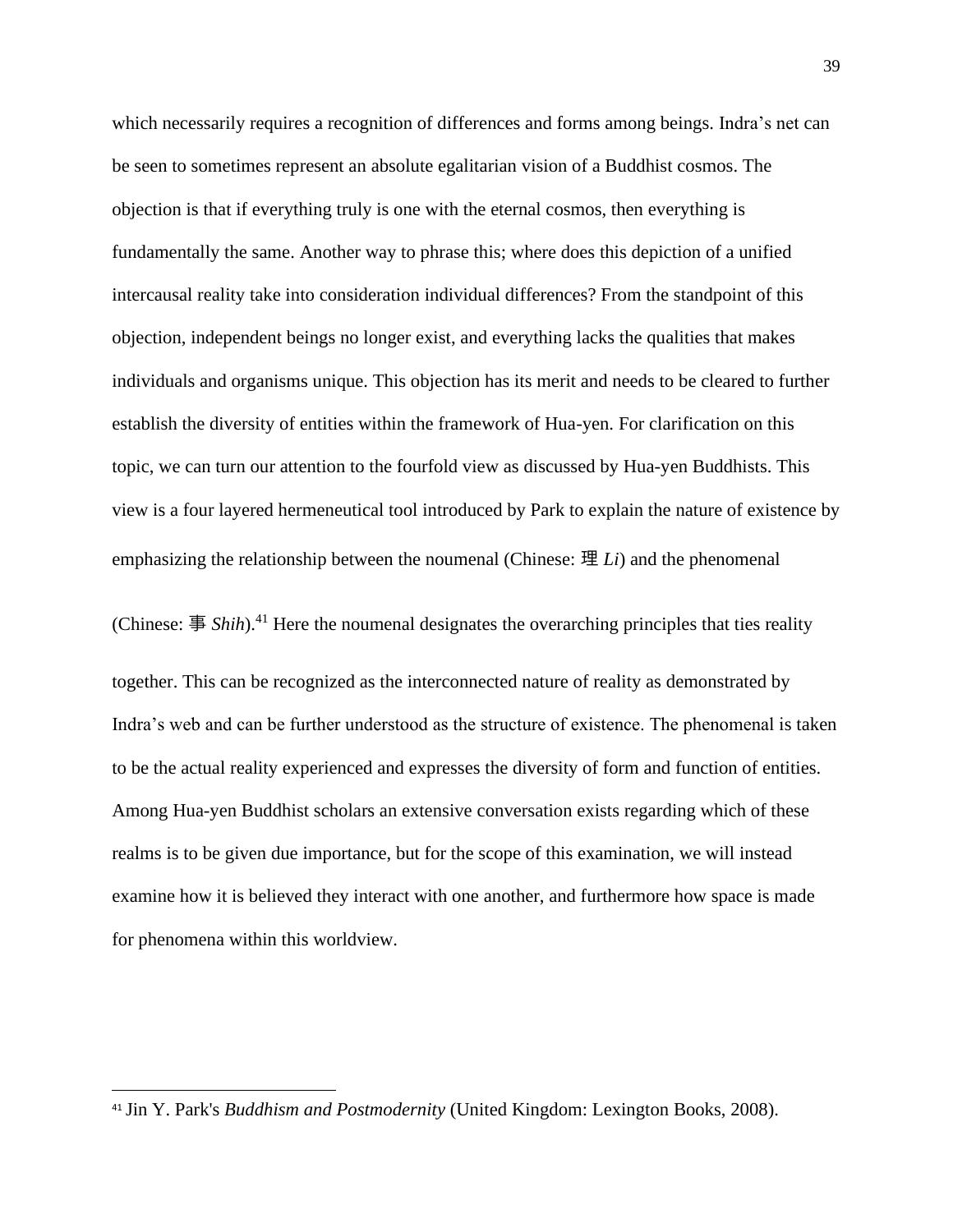It is stated by a postmodern Buddhist scholar and a predominant Asian and comparative philosopher, Jin. Y Park in *Buddhism and Postmodernity : Zen, Huayan, and the Possibility of Buddhist Postmodern Ethics* (2008):

Each and every phenomenon is to be understood as the unfolding of the underlying noumenon of the phenomenon. However, the ultimate confirmation of noumenon becomes possible only through the actual happening of each phenomenon. In this sense, Huayan Buddhism emphasizes that the Buddhist noumenon of interdependence is not a separate entity or an abstract concept that can exist beyond reality, but that which is taking place each and every moment in this world, here and now. $42$ 

Park here introduces the deeply connected and dependent nature of both the phenomenal and noumenal realms. The phenomenal is the present and necessary expression of the noumenal, and the noumenal would not be able to articulate itself or make itself known without the phenomenal. It can further be recognized from this quote that such abstractions that are emphasized in Huayen Buddhism are not isolated in the realm of the theoretical, but rather they make themselves known and present in the reality experienced. As stated by Park, the way these metaphysical philosophies are demonstrated is through the phenomenal**.** I will also refer back here to the doctrine of two truths as presented by Nagarjuna. The conventional truth and the absolute truth were also seen as two sides of the same coin which fundamentally depended on each other for their being.

On first pass, the phenomenal world may be seen as consisting of diverse entities. This is where Hua-yen takes the seemingly fragmented existence of each of these phenomena and illuminates them on the level of the noumenal. The noumenal here suggests that the basic structure of existence is identical. As we are able to begin to see, having this identical sub

 $42$  Ibid., 176.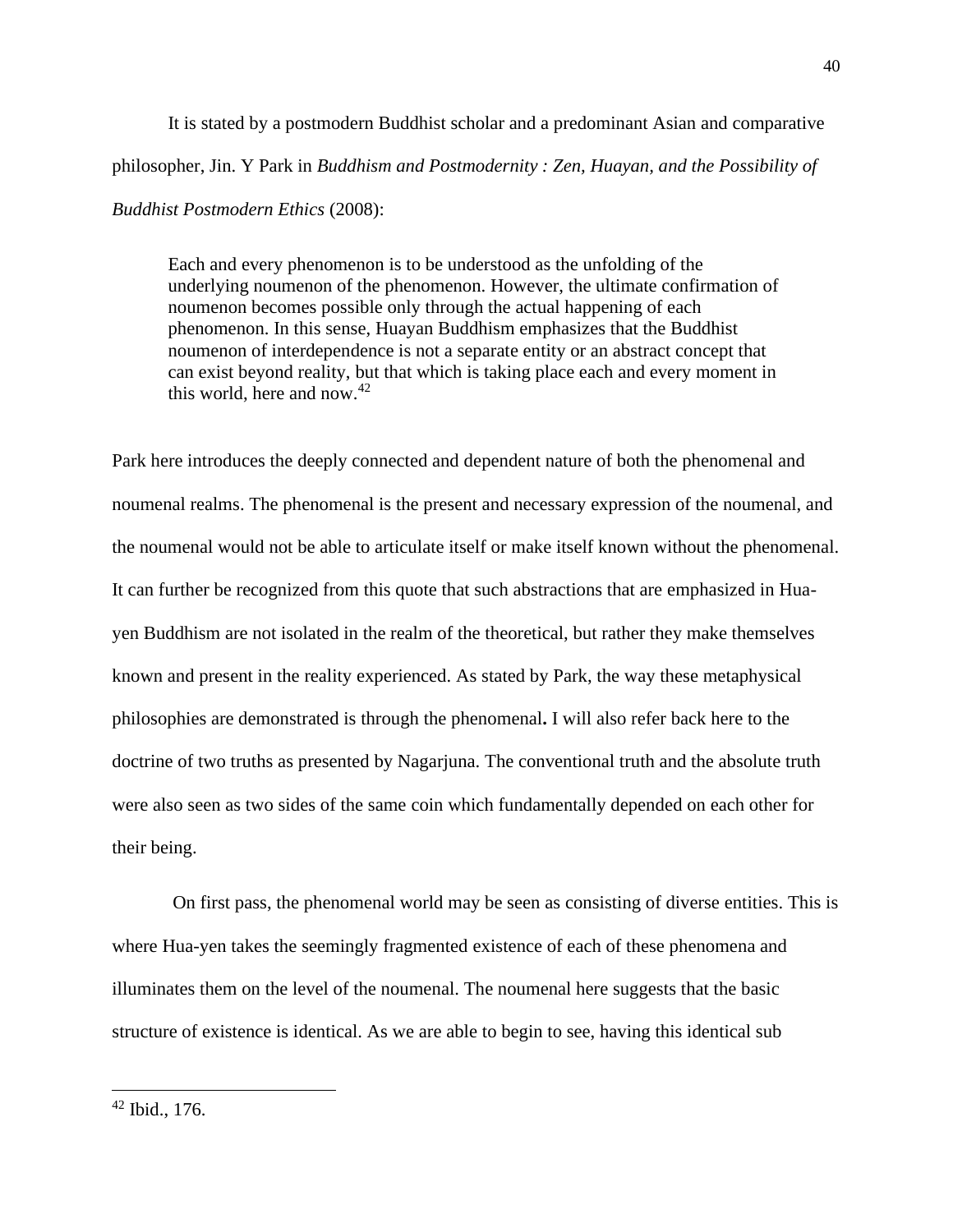structure for existence does not rid of the diverse form of actual entities, but as stated prior is the necessary expression of the structure itself.

The importance and relevance of the phenomenal within the realm of Hua-yen can be further suggested by looking into a chapter of the *Huayan Jing* (華嚴經), or otherwise known as the flower garland scripture. In the chapter, *Rufai Pin*, or "Entering the Realm of Reality," a truth-seeker, Sudhana asks how to properly practice the path of the bodhisattva. He was sent on a pilgrimage, and what distinguishes his journey is the diversity of characters he encountered who reflect themselves as dharma teachers. Included within the scope of the diversity of teachers he came across, he found: sages, kings, heretics, as well as incense sellers. Each of these dharma teachers had mastered a certain type of Buddhist teaching, and were able to do so by perfecting their own occupation.<sup>43</sup> Even so, all of these individuals denied having attained any form of perfection along the path towards enlightenment. With this text presenting the variety of the dharma teachers in their many forms, and furthermore that all these teachers unknowingly held an aspect of 'truth' regarding bodhisattva path, it can be concluded that there is a heavy suggestion being made towards the importance of the world of function and diversity.

Park also makes states that that to understand the noumenal one requires wisdom, but to understand the phenomenal, one requires compassion. Park quotes with respect to compassion in Hua-yen, "The Huayan (Hua-yen) vision of compassion is completely anchored in the understanding of the noumenon, which is defined as the emptiness of an entity. Compassion, understood in this manner, cannot be a simple empathy for other beings in a predicament. Instead, compassion becomes possible when one becomes aware of the absolute dependent co-

<sup>43</sup> Ibid., 178.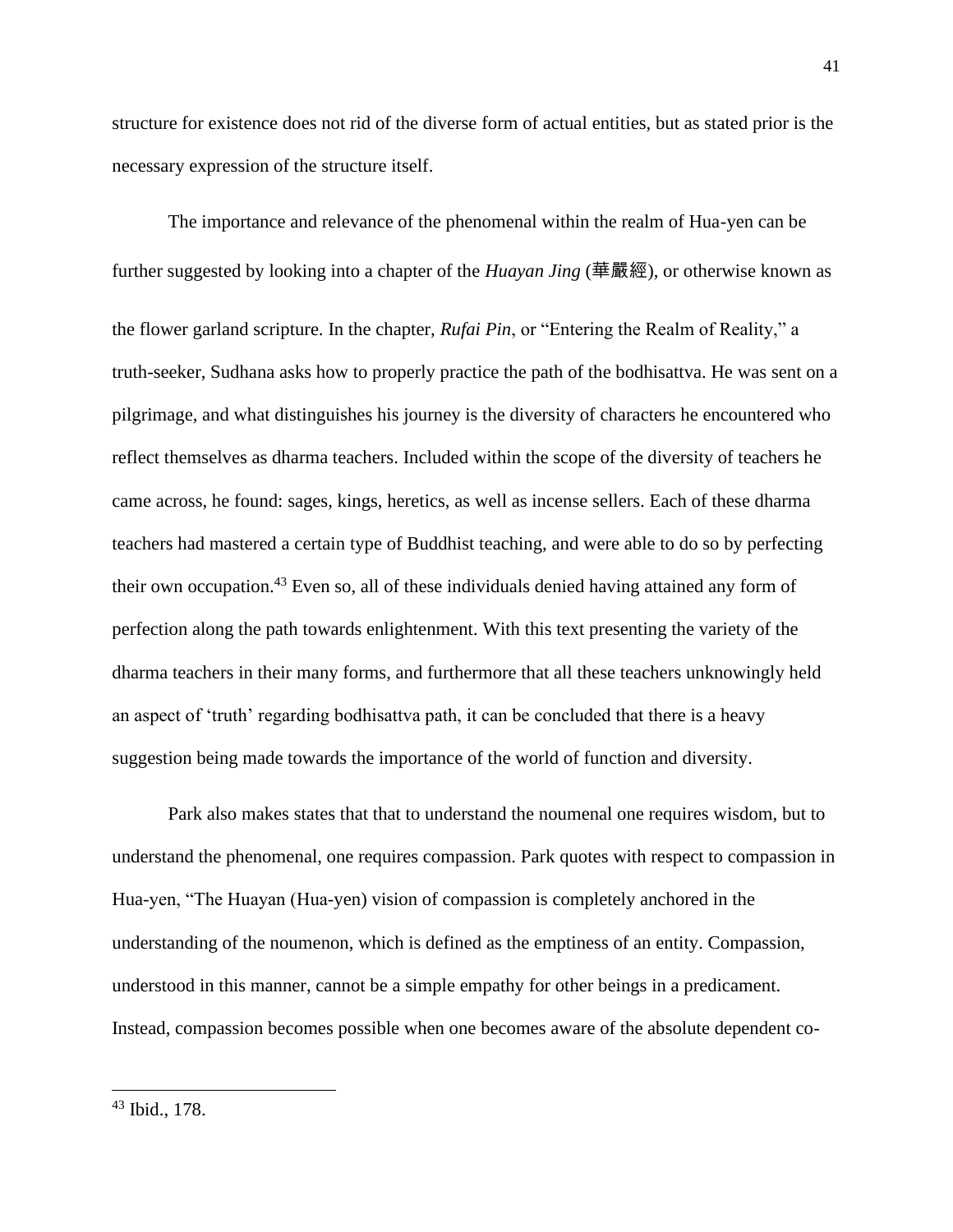arising of reality."<sup>44</sup> With this lens towards compassion, individual entities engaged in separate ethical dilemmas are no longer recognized, rather compassion stems from a recognition of the deeply interconnected nature of reality. This is precisely the 'compassion,' the resonating recognition of the noumenal in the other, that will be further drawn upon to establish a moral ontology which places humans in a web of relationality.

Within the scope of this chapter we utilized the ontology of Hua-yen Buddhist thought and doctrine to further expand the comparative metaphysics established in chapter 2 to human orientation regarding the natural world. The all expansive metaphor of Indra's net was brought into dialogue to further engage all entities and being within a mesh of ontological connection. Necessary implications of such a view were explored such as metaphysically independent/dependent beings and plural relationality. Comparisons were made to certain Western metaphysical notions to further emphasize the Eastern mode of thought through the lens of art. Finally, there was an examination of how the particular and the universal interact with each other and make further space for engaging in an ethical discussion. The last chapter will expand upon the notion of compassion to establish a moral ontological framework where the individual is no longer seem as a separate entity, but as one with the whole. From this connection, the moral responsibilities will be explored towards an environmental ethic.

<sup>44</sup> Ibid., 184.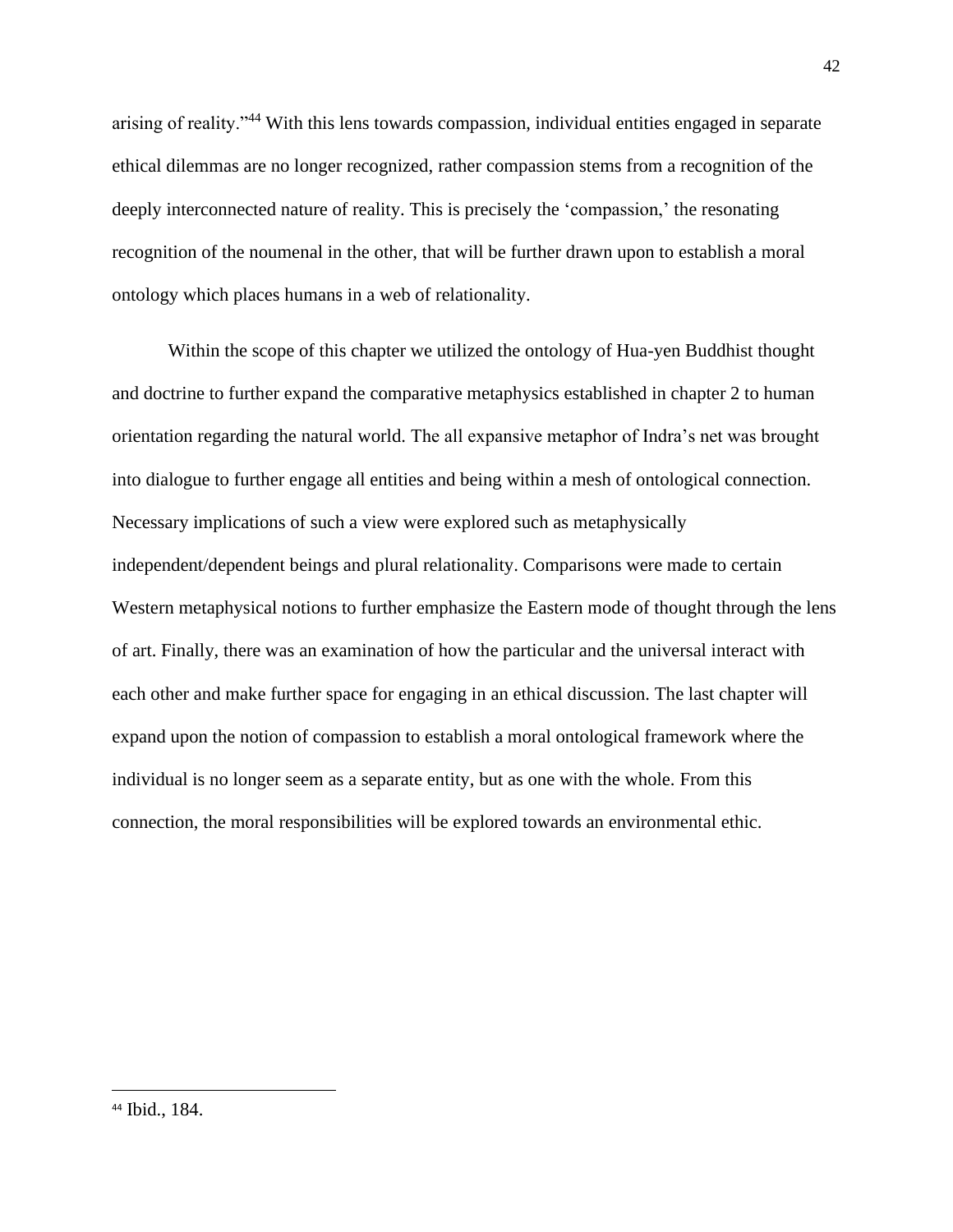### **IV. Chapter 4 : Nature and Human as One, a Potential Source of Ethics of Nature**

*If you yourself, who are the valley streams and mountains, cannot develop the power which illuminates the true reality of the mountains and valley streams, who else is going to be able to convince you that you and the streams and mountains are one and the same?* -Dogen<sup>45</sup>

In this poem, a Japanese Buddhist poet and philosopher, Dogen Kigen 道元希玄 (1200-1253) echoes Buddhist interconnectivity and interpenetration; we are the mountains, and we are the streams. We hear the suggestion that it becomes our responsibility not only to come to this wonderous realization, but also guide others to it for the sake and safety of the earth we inhabit. This is the crucial change in consciousness that is both required and necessary for any form of ecological harmony to take form. The final chapter of this thesis will be further resonating the sentiment found expressed above, specifically the realization of a symbiotic state of being where humans are not only connected with nature, but are one with it. With this approach towards the natural world, a deep well of compassion will be drawn upon through the realization of the other to respond to the ecological crisis facing us. Continuing through the lens of Hua-yen Buddhist

<sup>45</sup> *Zen Master Dogen*, Keisei Sanshoku, trans. Francis Cook (Los Angeles: Center Publications, 1978), 114. Eihei Dogen (Dogen Kigen) is the founder of the Soto Zen sect of Buddhism which placed a heavy emphasis on sitting meditation, Zazen. His famous works include that of the 95 essays called *[Shōbōgenzō.](about:blank)*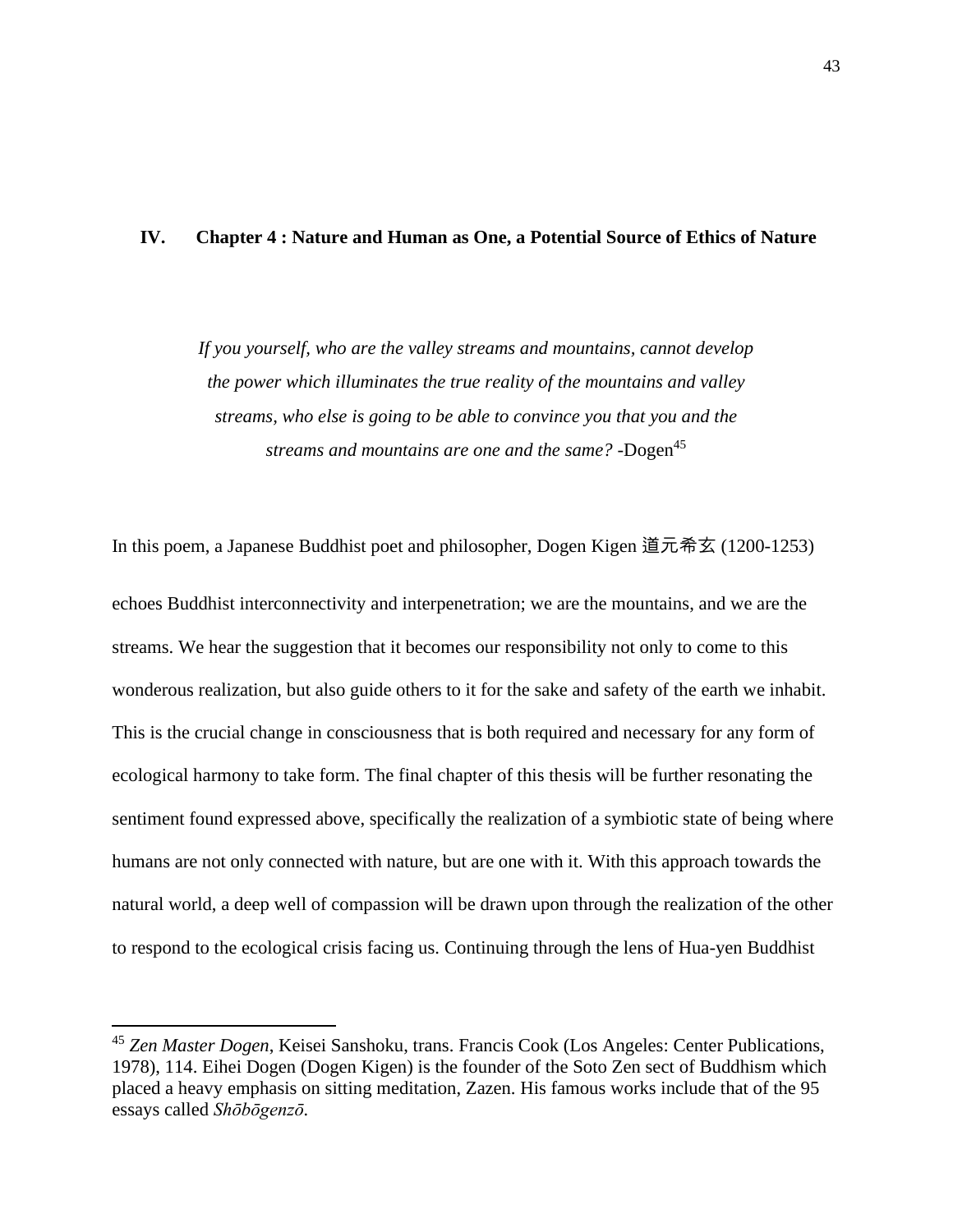cosmology and Process thought, this chapter will build upon the previous sections to formulate towards a holistic environmental ethic of interdependence.

The current trend towards environmental problems is gaining traction as there validity and urgency are being brought to the forefront of human recognition. However the potential solutions being proposed to tackle these problems undergo the same error that brought these problems into existence, namely the notion of human superiority over the natural world. Stemming from this metaphysical starting point is the idea that humans have the ability to control and manipulate the environment. Present solutions being prescribed would include a doubling-down on human ingenuity to produce more advanced technology that are able to reflect sun rays, suck-up carbon emissions, or produced lab-grown meat. Although these may be potential short-term solutions and seem as though they may provide some relief, these technological proposals reflect the same anthropocentric model of thinking that landed us in this situation; that humans have the power of influence and manipulation. A quote by Catherine Keller in *A Political Theology of Climate Change* further highlights the importance of engaging in such a discussion. She states in reference to the precarious nature of how much time we have to engage with this problem, "I hadn't paid attention to U.S Glaciers before. Now I learned that of the 150 glaciers that existed in the park in the late nineteenth century, only 25 remained. Global warming is taking them out."<sup>46</sup> Keller continues to go on to state that Daniel Fagre, a research ecologist and director of the Climate Change in Mountain Ecosystems Project, predicts that all of the glaciers will have died by 2030. Glaciers have their significance in maintaining fresh water sources as well as storing carbon, but what troubles me are the undeniable unknown

<sup>46</sup> Catherine Keller, *Political Theology of the Earth: Our Planetary Emergency and the Struggle for a new Public* (New York: Columbia University Press, 2018). 70.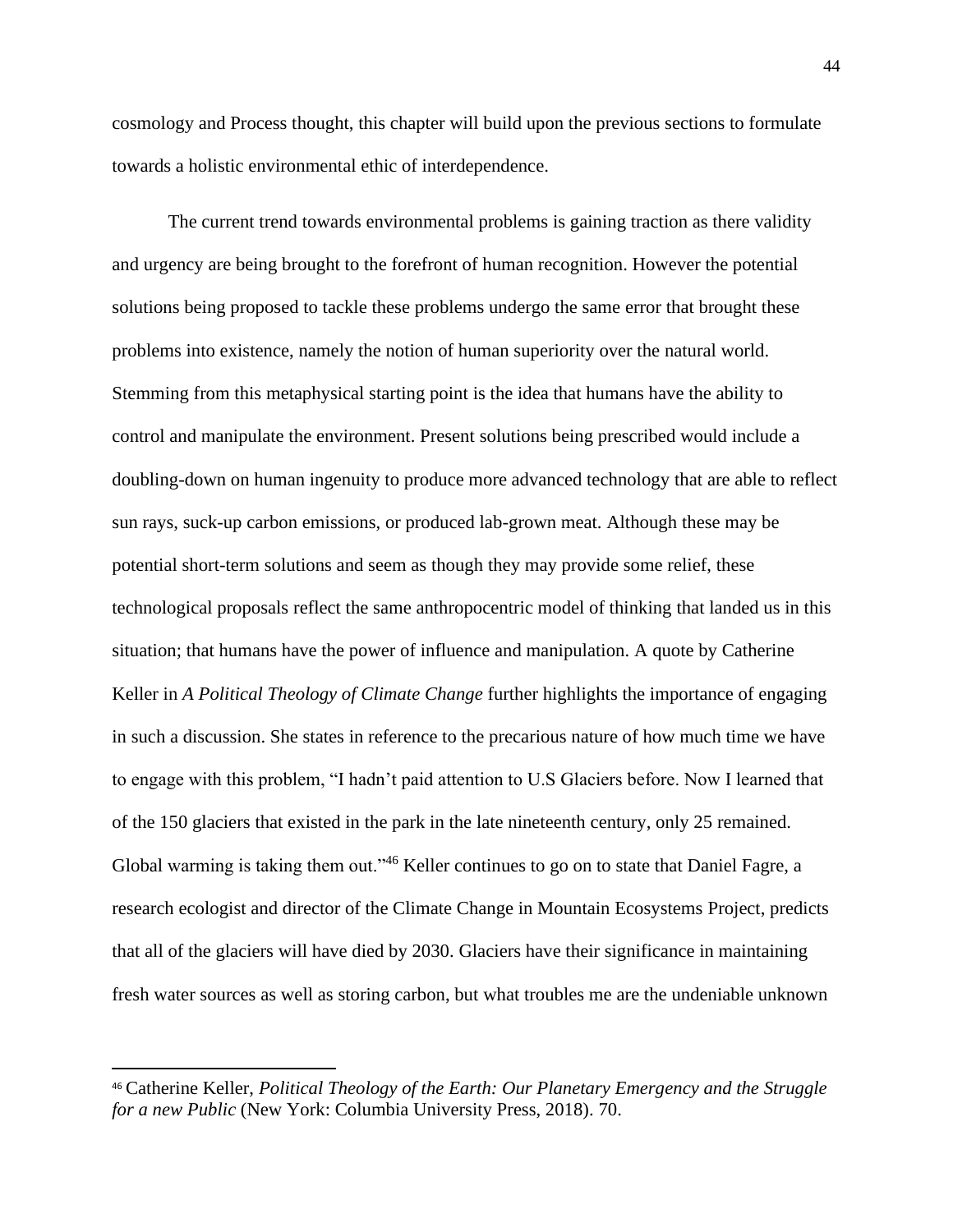consequences of rapidly losing these parts of the earth's ecosystem. I include this section to not only re-emphasize the severity of the dilemma presented, but also represent the notion that time is not a luxury provided in this context. I believe an essential and immediate shift in recognition and understanding is necessary for real change to occur.

The final chapter of the thesis in inspired by a notion of deep ecology, which suggests that a vital shift in consciousness is necessary within the individual to bring about any form of real change. This form of ecological recognition is rooted in the spirit that our attitudes and beliefs regarding the natural environment directly contribute to how we choose to engage with it. In this chapter, I will continue to build upon the work of Aldo Leopold (1887—1948), with his findings in ecology and his holistic metaphysics to continue the journey of creating a new language to engage with the natural world. Leopold was an American philosopher, naturalist, and conservationist who is widely known for his engagement with environmental ethics, and his focus on human relation to the land. I will also constructively bring into conversation with feminist care ethics through Carol Gilligan and Vrinda Dalmiya and expand this comparative dialogue to environmental care utilizing the work of process ecofeminists, Jea Sophia Oh and Catherine Keller to further create a moral ontology where the individual is enmeshed in a moral relationality to the other. Upon this moral framework the argument will be made that humans have an ethical duty to respond to these relationalities towards the natural world to help heal and care in the ways we recognize how.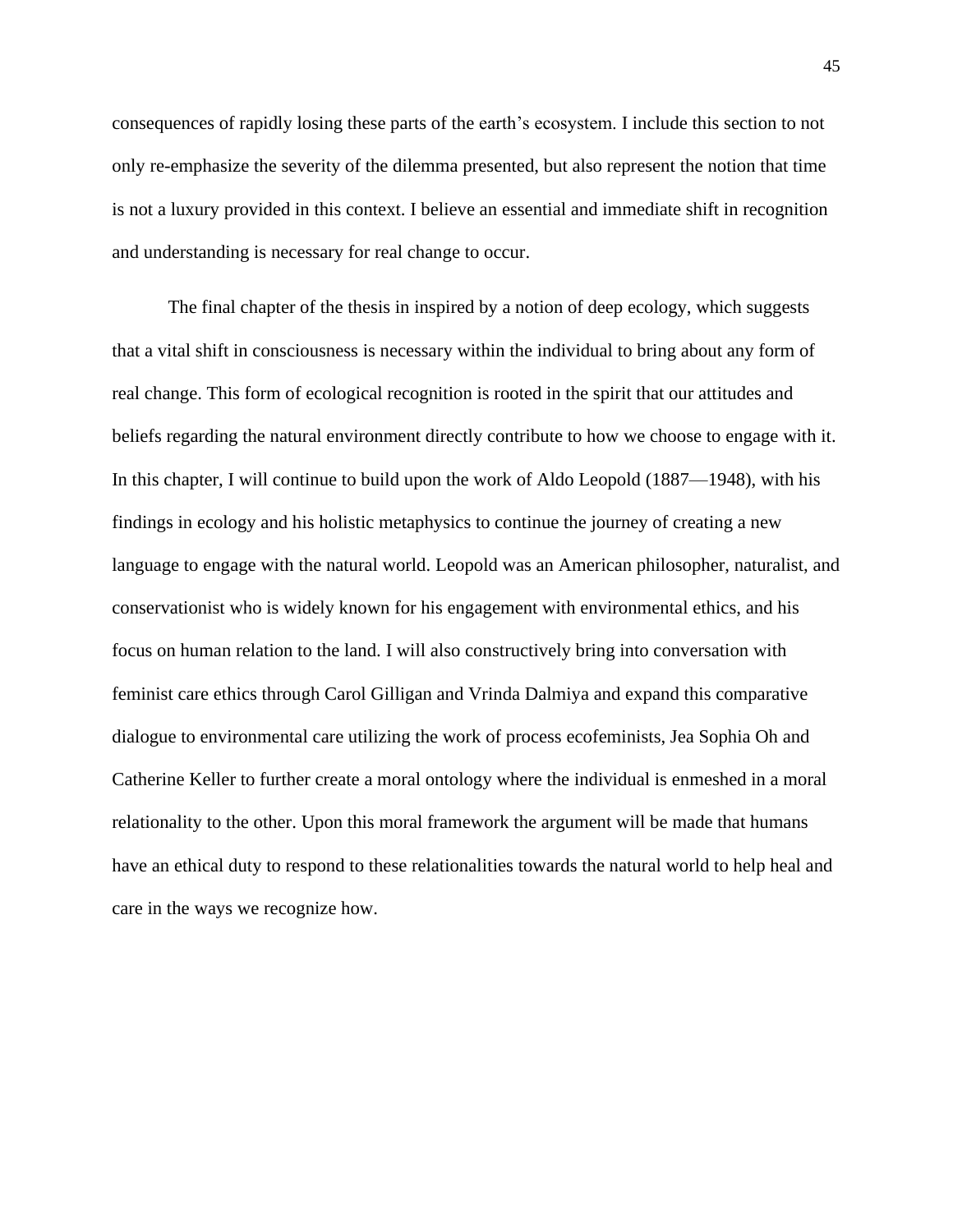### **7. Deep Ecology and Communities**

I found a deep ecological connection to Zen Buddhism. A scholar of Zen Buddhism, Simon James states,

The central intuition of deep ecology… is the idea that there is no firm ontological divide in the field of existence. In other words, the world is simply not divided up into independently existing subjects or objects, nor is there any bifurcation in reality between the human and nonhuman realms. Rather all entities are constituted by their relationships.<sup>47</sup>

Here we are able to hear the echoes of the established interconnectivity previously discussed in this thesis. Deep ecology takes those same core philosophies and turns the lens inward towards the subjective experience of the individual. Deep ecology recognizes the same metaphysical conclusions reached, and suggests that obtainment of these philosophies would necessarily result in a shift in individual attitudes and consciousness regarding the natural environment. This would be a shift towards a state of being where the deep interconnection with the natural world is realized. Once this change has been made, it necessarily follows that an individual will have altered behavior in terms of their interaction with the world around them as it would no longer be seen as a separate, isolated entity. To further appreciate this notion of deep ecology we can refer back to Indra's net. An entity in question may be seen to represent a jewel found within this net, and following the entity would reflect all other entities within its own being. The last line of James I quoted above signifies the truth of interconnectedness of all, as all entities necessarily

<sup>47</sup> James, Simon P. *Zen Buddhism and Environmental Ethics.* The Ashgate World Philosophies Series. Edited by Robert C. Solomon David E. Cooper, Kathleen M. Higgins, Purushottama Bilimoria (New York: Ashgate Publishing, 2004), 76.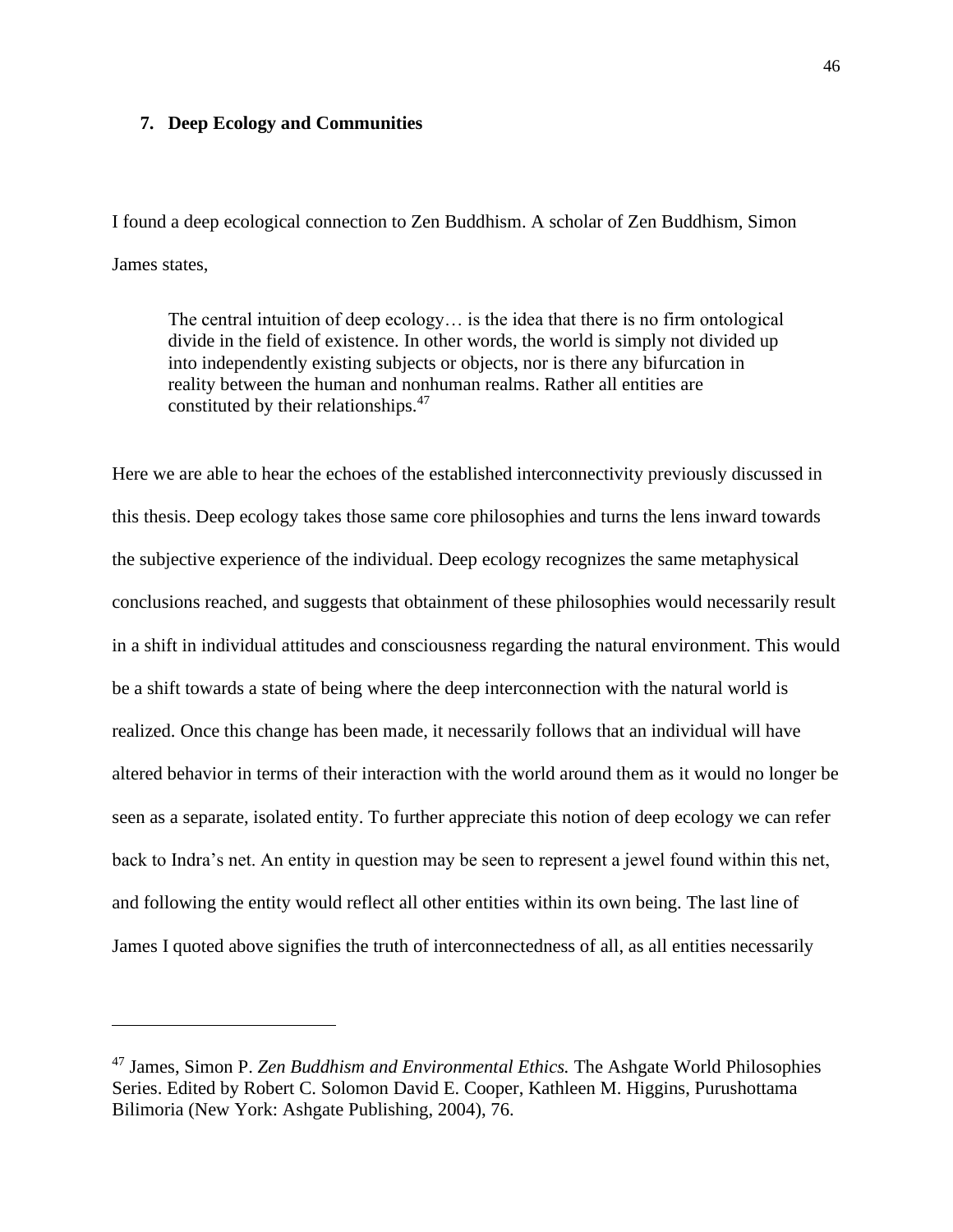reflect all others. If an individual comes upon this realization of interconnectedness, they would be increasingly careful of the actions carried out, as well as the potential resulting consequences. A small change in one jewel necessarily reflects the same change in all other jewels.

This type of dialect may potentially lead us towards an established environmental ethic, specifically that of Aldo Leopold. Leopold focuses on the concept of communities in regard to ethics, and how they exist as a primary driving force behind any form of ethical deliberation. He states in *A Sand County Almanac*,

There is as yet no ethic dealing with man's relation to land and to the animals and plants which grow upon it… The land-relation is still strictly economic, entailing privileges but no obligations. The extension of ethics to this third element in human environment is, if I read the evidence correctly, an evolutionary possibility and an ecological necessity.<sup>48</sup>

When he is referring to the third element, he is referring to an ethical form that does not take the form of personal or social ethics. Typically this social environment would end at the horizon of city limits, or at the cusp of any human civilization. One of Leopold's objectives with his work was to extend the community outside of the limitation of human relations to include the natural world. We are able to begin to see the constructive contributions Hua-yen Buddhism may make for this discourse, as the community to be recognized becomes the entirety of being. From the framework of Indra's web, there would no longer be any exemptions from the communal lines. Now drawing on the conclusions reached in chapter three, it can be seen that human relationality extends far beyond societal interactions, and deeply effects many facets of existence outside of any one immediate community. The complimentary work done through Hua-yen takes us to the

<sup>48</sup> Aldo Leopold, *A Sand County Almanac: With Essays on Conservation from Round River*, (New York: Ballantine Books, 1968), 238.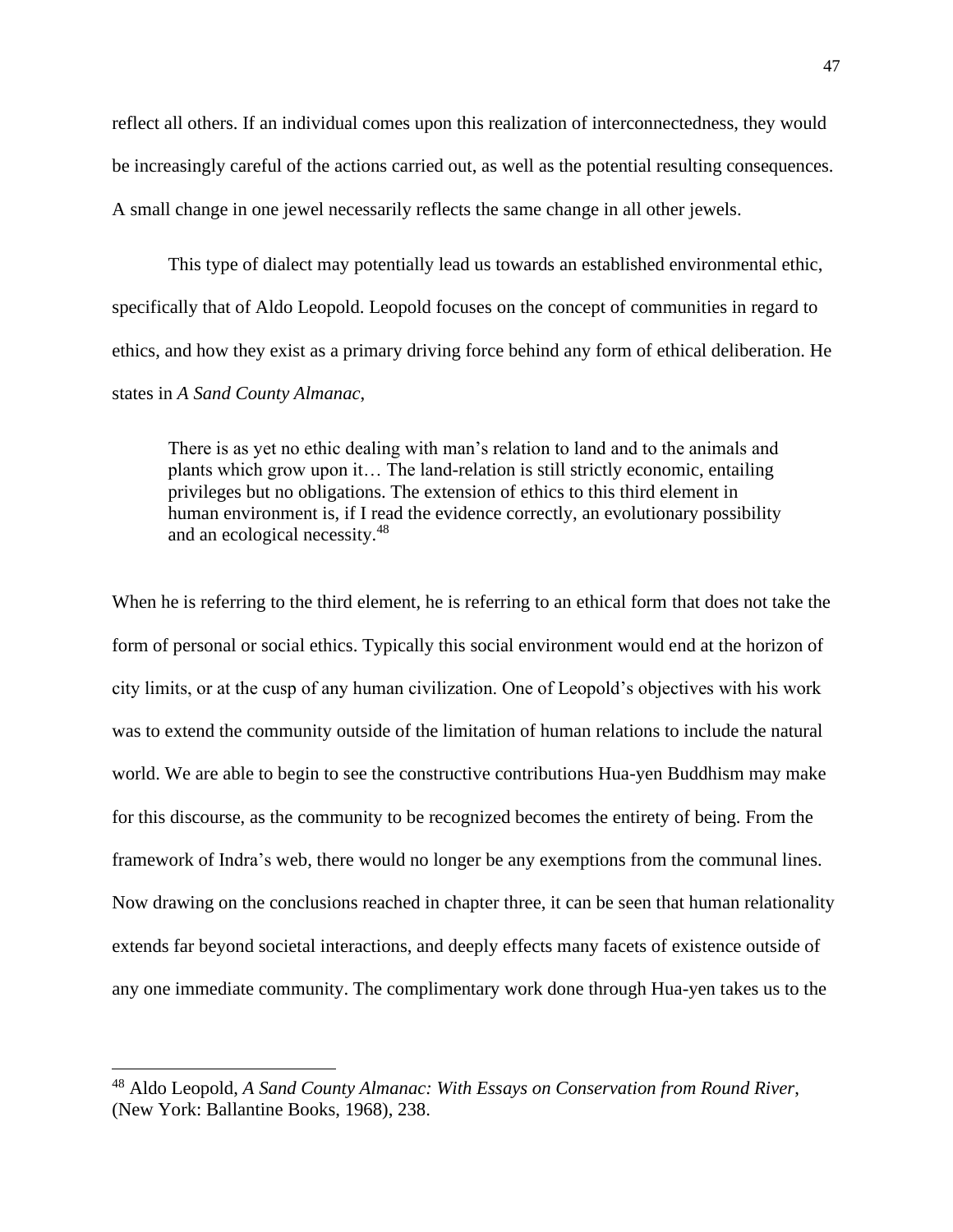halfway mark, as the grander, more holistic community is established. The next section will be dealing with the resulting consequences of such connections, and some of the possible ecological concerns that stem from them. The path towards an environmental ethic will be focusing on one specific set of communities that exists within the vast web of interdependencies, that being the community of relationships between the natural world and human beings.

### **8. Care Ethical Perspective**

To confirm the values of community and following the care that may extend organically from them, I will weave into discussions care ethics as a source of inspiration. For this section, I will first draw on Carol Gilligan and Vrinda Dalmiya to establish a care ethical base, before expanding upon it towards eco-feminism using the work of Jea Sophia Oh and Catherine Keller. Care ethics, as initially proposed by Gilligan in 1982, places a large emphasis on contextualization, as well as seeing the moral agent as a relational self. This ethical perspective seeks to pull away from strict hierarchal ethical analysis which can take the form of justice ethics. In its place, care ethics emphasizes the relationality of any moral situation, and further suggests an intimate exploration of these connections before arriving at any moral decision. Gilligan states that "as a framework for moral decision, care is grounded in the assumption that self and other are interdependent."<sup>49</sup> Gilligan's notion of care reflects one of the fundamental pillars of care ethics, namely that humans are inherently connected with their surrounding environments. This becomes a crucial belief moving forward, as the self is no longer seen as a

<sup>49</sup> Carol Gilligan, "Moral Orientation and Moral Development," *Ethics: Classical Western Texts in Feminist and Multicultural Perspectives* (New York: Oxford University Press, 2000), 553.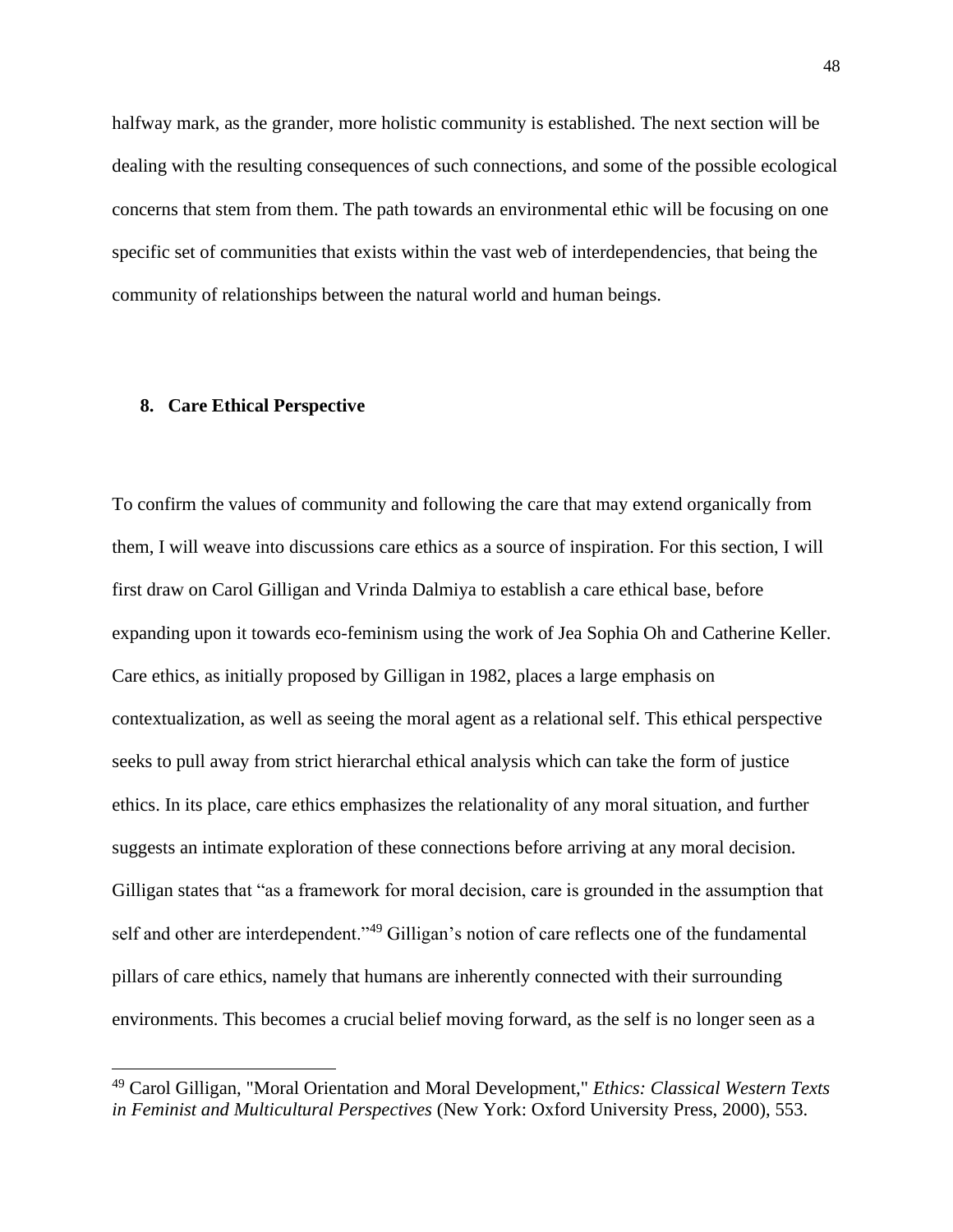separate operating entity, but necessarily becomes involved within the relationalities that are found along with it and the moral responsibilities that stem from these relationalities. From the care ethical perspective, it is the relationships that become the primary driving force of moral deliberation, as opposed to any strict set of moral rules. An example of how care ethics would function can be seen through that of Heinz's dilemma. In this ethical dilemma a woman is found on her deathbed and is need of a specific drug. This drug however has become increasingly expensive due to the druggist hiking the price. The woman's husband Heinz, collected as much money as he could but could only cover half. The druggist then denied a partial payment of any sort and the husband was left without the drug. The question is then raised, should Heinz steal this drug for his wife? There are many variations of this dilemma but for the sake of our discussion this will suffice. In this scenario, an individual has to balance the responsibility he holds to his wife, his responsibility as a citizen, as well as his responsibility to the state. Each of these pulls him in a different direction and there are no clear rules that could be applied to produce the right answer. From the care perspective, dealing with this situation requires the immersion of the moral agent into a relational nexus. These relationalities are then to be explored and fully understood before arriving at the point where a proper moral decision could be made. A right or 'clear' answer is not always apparent from first pass and requires a deeper level of understanding before arriving at any one answer.

I will now bring Dalmiya into dialogue with her comparative thoughts on care ethics from her Indian philosophical background to extend the conversation of care ethics. In her work, *Caring to Know: Comparative Care Ethics*, Dalmiya defines the activity of care as "fulfilling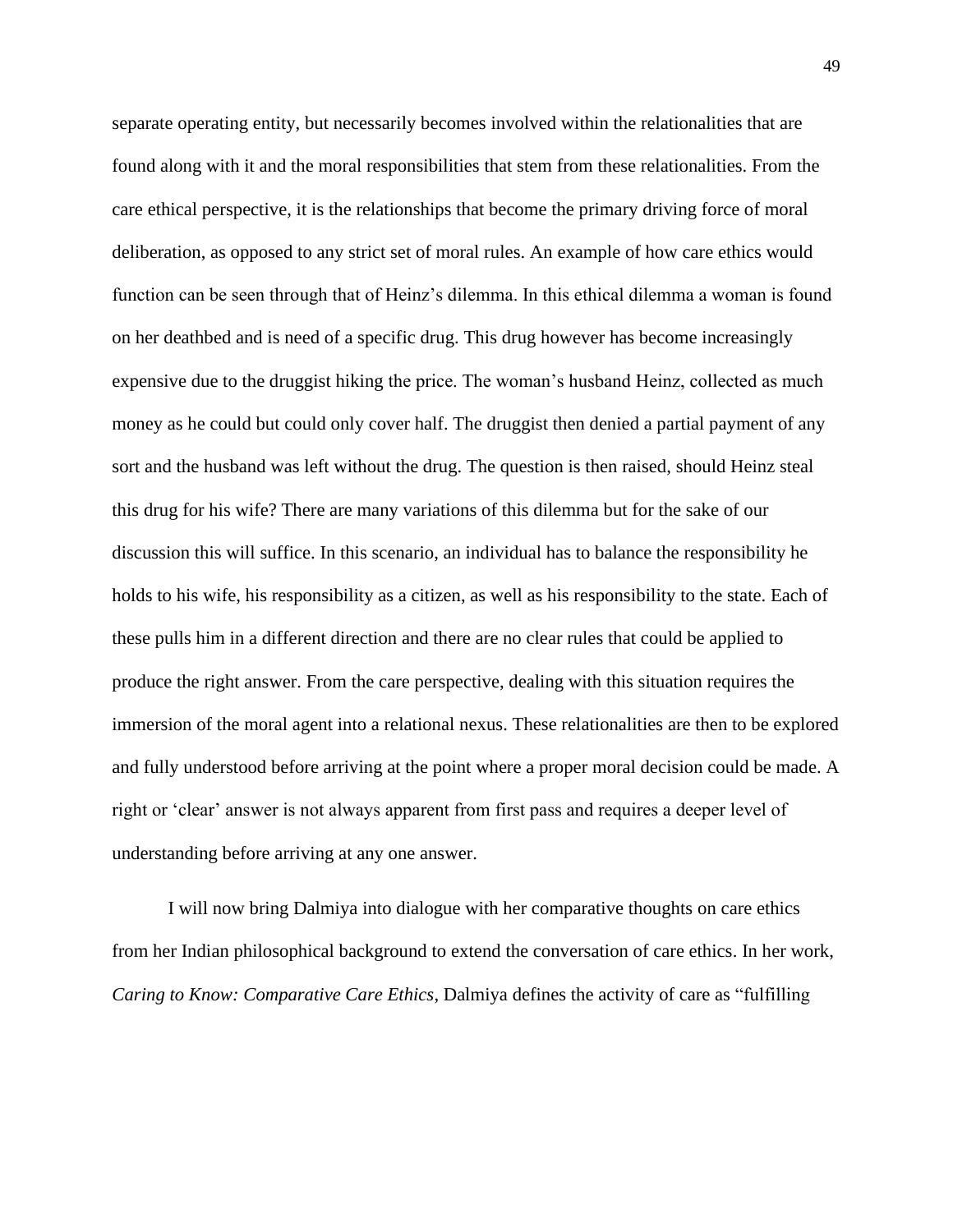needs within webs of relationships."<sup>50</sup> These are the webs that are recognized as paramount in ethical deliberations through care ethics. I argue that these same inter-relationalities may be demonstrated by drawing back on the previous discussion of Indra's web. The extended relationships through the perspective of Hua-yen establish the 'web of relationship' between humans and nature. Dalmiya seeks to better our own lives and the lives of our most vulnerable by engaging in a comparative analysis with Indian Epics. A story found in the *Mahābhārata*<sup>51</sup> which reflects the care ethical perspective can be seen through the archery teacher Drona. The teacher devised a contest in which two princes, Yudhisthira and Arjuna, had to pierce the eye of a decoy parrot. They were both posed the question as to what they saw before firing the arrow. Arjuna responded that he only saw the eye, while Yudhisthira saw the branch the parrot was on, the tree, the sky, and the clouds surrounding the parrots eye. Yudhisthira was able to see the parrot through a holistic lens where parts were not excluded, and the whole was taken into consideration. Although Yudhisthira failed in the sport of archery, his capability to see the contextual placement of the parrot led him to lead a greater moral life than his fellow prince. This story reflects the crucial component of acting from a care ethical perspective, a recognition for the whole. Yudhishthira's mindfulness of everything in this situation can be further recognized as a widening of perspective, apart from the narrow recognition of the eye in and of itself. $52$ 

Through this adoption of a wider angle lens of care, I propose to expand these same widenings towards nature, and further to extend our own horizons in regard to how we care for

<sup>50</sup> Vrinda Dalmiya, *Caring to Know: Comparative Care Ethics, Feminist Epistemology, and the Mahabharata* (India: Oxford University Press, 2016).

<sup>51</sup> The *Mahābhārata* is one of two great Sanskrit epics which focuses on the five Pandava brothers and the ethical situations they find themselves in throughout the stories.  $52$  Ibid., 15.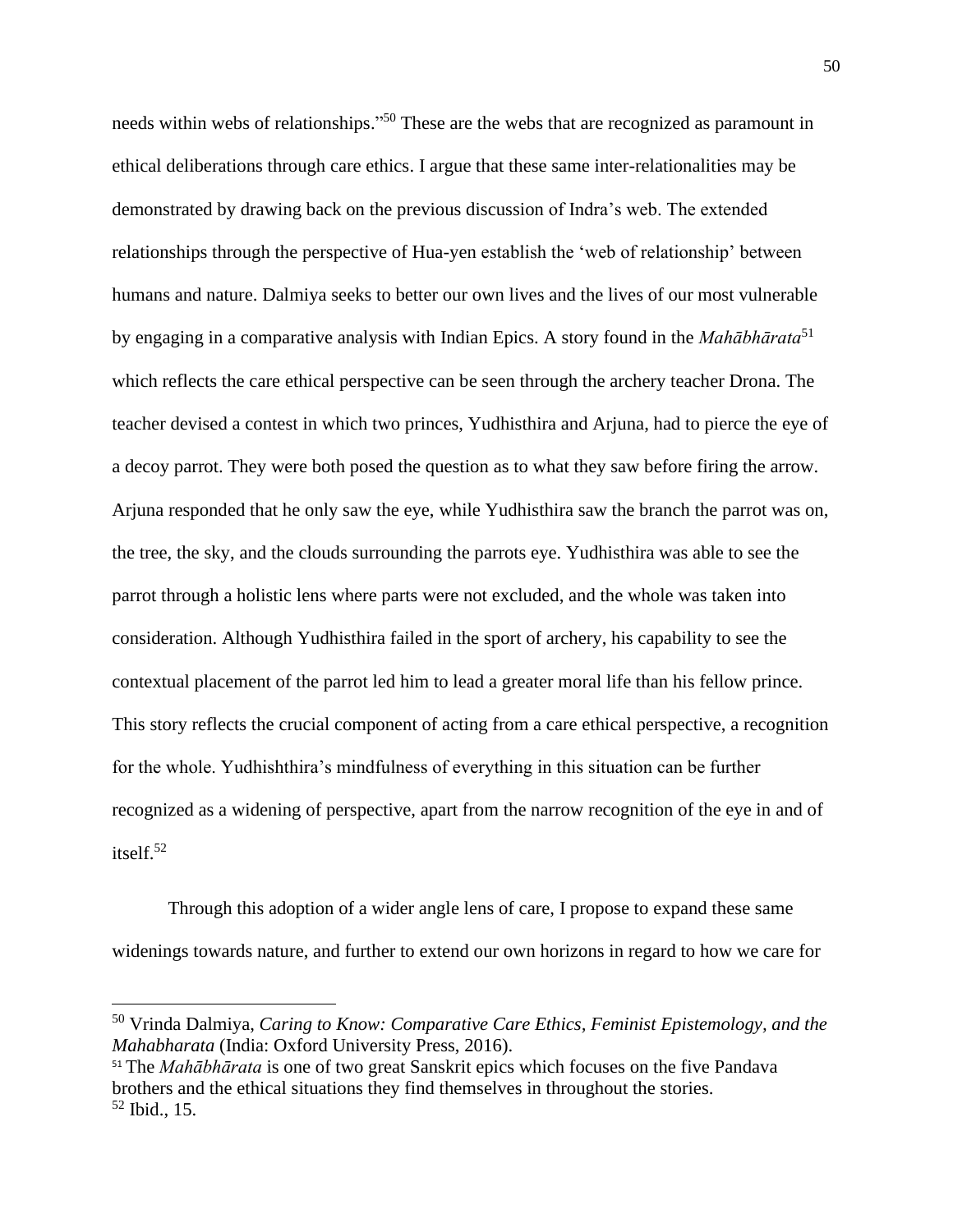the natural world. Here we are able to recognize that the broadening of such understanding is a crucial component to care ethics through the comparative lens of the *Mahābhārata*, and this very broadening can be utilized in a further extension of communities. In this next section, I will make this expansion towards nature through the use of Oh and Keller to establish a process ecofeminist perspective of care.

### **9. Extension to Eco-Care**

For this section, I will operate on the view that the moral agent is a relational being, and drawing on the conclusions reached in chapter 3, extend these relationalities out past human relationships and towards the relationship with the natural world. Keller contends with how this relationality takes form as well as how humans are best able to engage with it. In her work, *A Political Theology of the Earth*, Keller explores the position of human responsibility towards the environment through the lens of care to both theorize and furthermore mobilize against the pressing climate change epidemic. She brings into discussion an "*ethos* of interconnectedness" and seeks to expand this ethos further. Keller states,

The planet does not supersede the multiple interhuman crises – of race, migration, sexuality, and economics – overheating at their own speeds of crashing immediacy. Instead, it locates them all in the same home, the planetary oikos of our ecosociality- no take outs, no exceptions. We cannot hold them in relationship all to each other unless we take in their common matter, indeed their material undercommons. To teach such earthen entanglement will not prevent great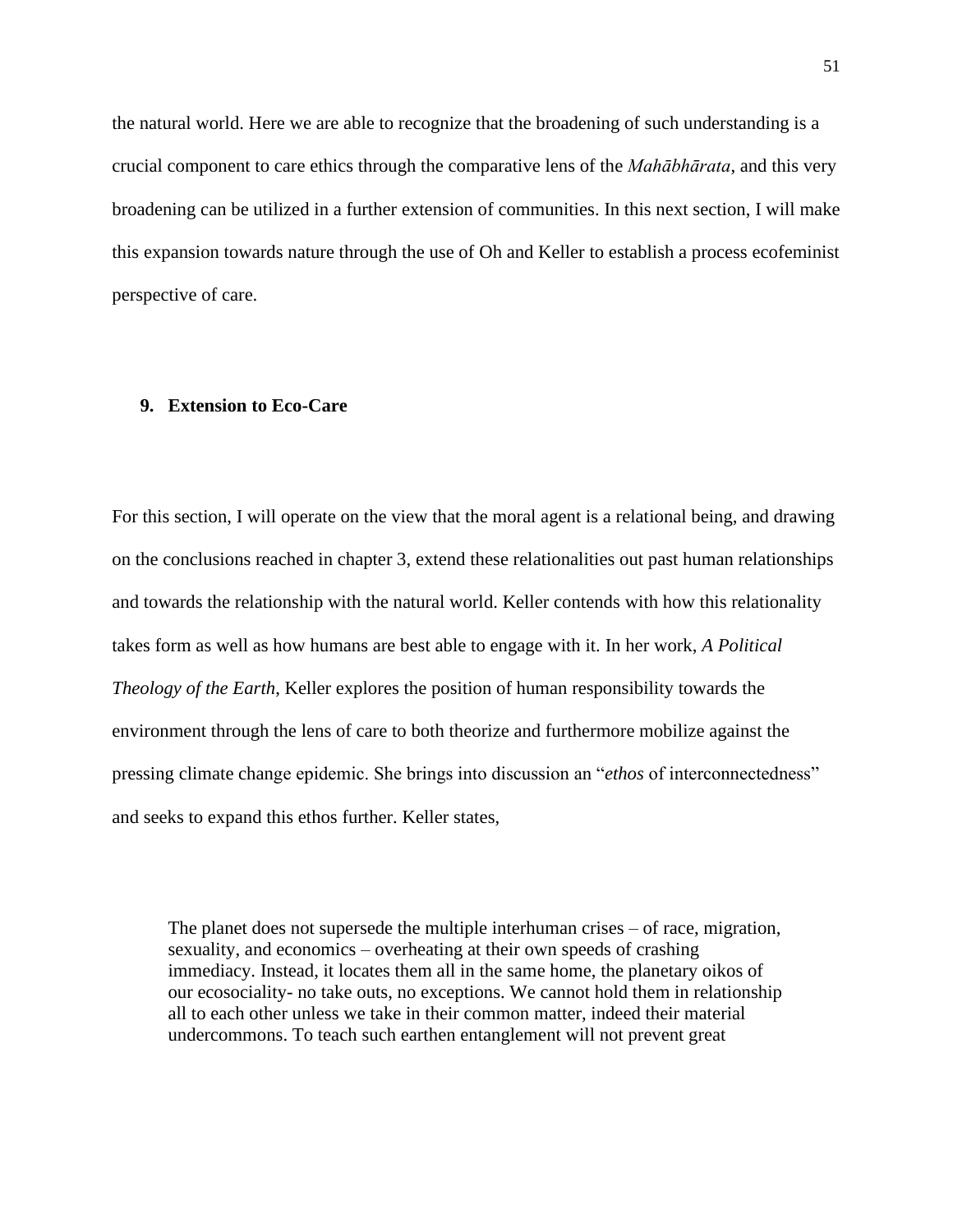emergencies of climate change; but it fosters, it grounds, the emergence of a complex planetary public.<sup>53</sup>

Here we are able to see the unifying force underlying the ethos of care towards the natural world. From her process ecofeminist perspective, Keller suggests that through a common recognition of our interconnected nature, a merging may take form towards the pressing and precarious nature of our environmental situation. We have one home (Greek: *οἶκος; oikos*) of which we all mutually share and take part in. And as Keller states, there are no exceptions to this. Through this eco-feminist perspective, all individuals inhabiting this planet have this planetary bond. This is where 'eco-care' takes its form as Keller emphasizes that an acknowledgment and respect for these planetary bonds is what may be needed to form a like-minded community where change may be possible. Upon this recognition, Keller calls for a new mode of being which does not signify a totalizing oneness, but rather an appeal to complex human interdependence with the biosphere. She states in reference to Hua-yen ontology to further express her acceptance of interdependence, "Chinese Hua-yen Buddhist drew inspiration from the image of Indra's net to express the intercausation and interpenetration of all beings."<sup>54</sup> I also seek to draw inspiration from this image to further engage with a new language of being which encompasses such intimate interconnection with the surrounding world. This human interdependence can also be further recognized through the lens of *sunyata*

<sup>53</sup> Keller, *Political Theology of the Earth: Our Planetary Emergency and the Struggle for a new Public*, 72.

<sup>54</sup> See Keller's essay in *The Emptying God: A Buddhist-Jewish-Christian Conversation,* 103.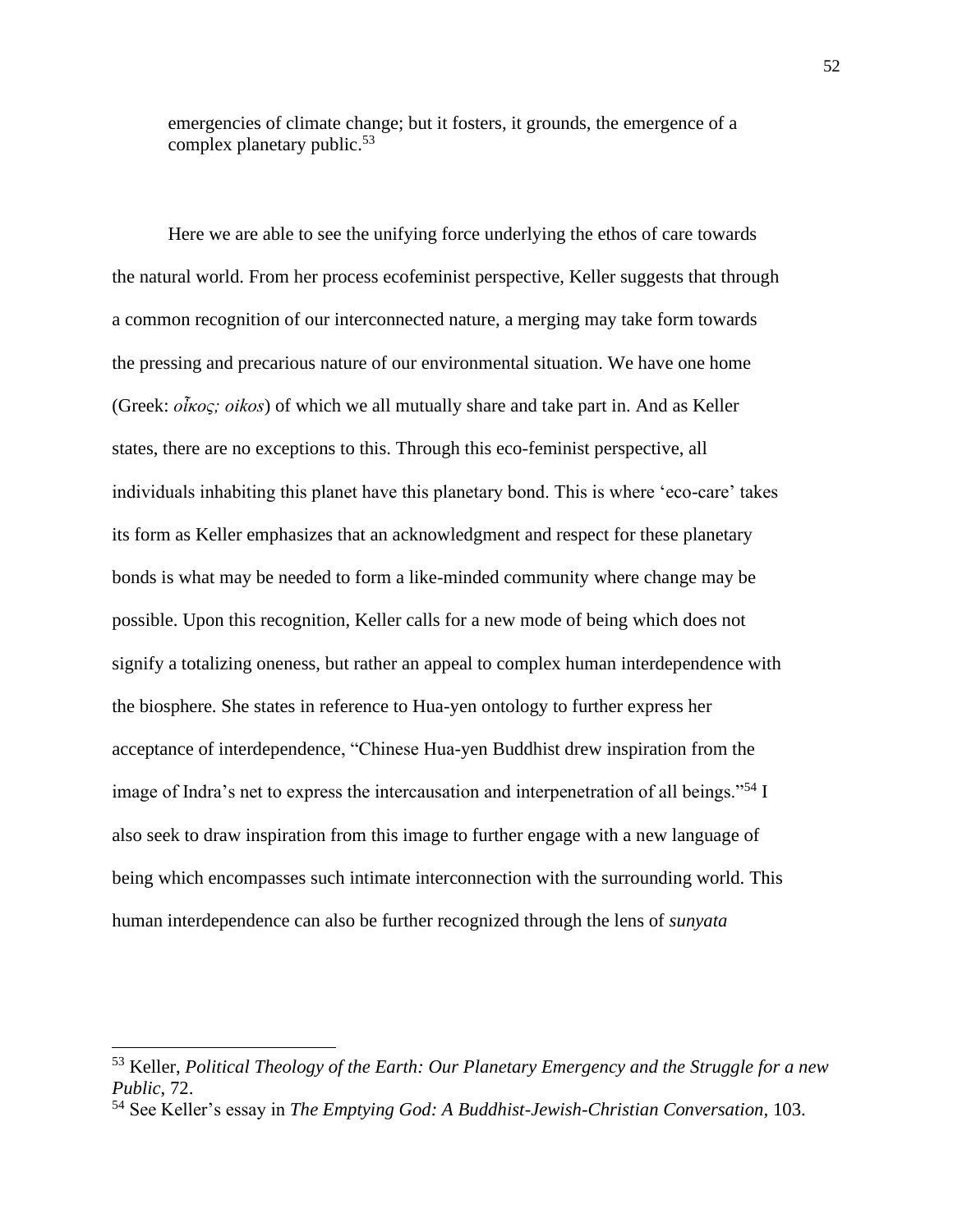(emptying) in Buddhism, as every entity that is produced or consumed in some way shape or form founds its origins out of the earth we inhabit.

Furthermore, an argument may be presented here regarding the caring and nurturing aspects the earth and planet have provided for us growing up as humans. The food we eat, the water we drink, the sun that gives life are all forms of care bestowed upon us from the natural world, and now the roles are potentially reversed. We may be seen to recognize the earth that we inhabit as a nurturing and caring entity in our lives, it has provided us with food, water, and shelter to allow us to exist. It may be said that the earth cared for us when we were existing in a vulnerable state, now the tables have turned and the call for compassion has been made from nature in the form of ecological destruction. I will expand on these ideas using Oh's extension of familial bonds through the lens of ecofeminism. In her work *A Comparative Ecofeminist Perspective of Care for Planetary Family,* Oh states, "Extension of family should go beyond the human family by recognizing humans as a part of the web of life and the entirety of humanity as an integrated body."<sup>55</sup> With this quote Oh is operating from the perspective that care is an act that stems from a realization of 'relationality,' and that this relationality may be expanded outwards. In her book, *A Postcolonial Theology of Life: Planetarity East and West*, Oh emphasizes nature's 'fecundity' in every microcosmic entity toward a greater macrocosmic planetary family:

Beyond the dichotomy of masculine and feminine without the organ of man, everything is endlessly causing and creating every other thing in the process of becoming. In this sense, I would refer to everybody, both at the micro and macro levels, as a maternal body; birthing, dying, and renewing itself.<sup>56</sup>

<sup>55</sup> Jea Sophia Oh, "A Comparative Ecofeminist Perspective of Care for Planetary Family," (J*ournal of Philosophy of Emotion* 2, 2020). https://doi.org/10.33497/2020.winter. 6. <sup>56</sup> Jea Sophia Oh, *A Postcolonial Theology of Life: Planetarity East and West* (Upland; Sopher Press, 2011), 50.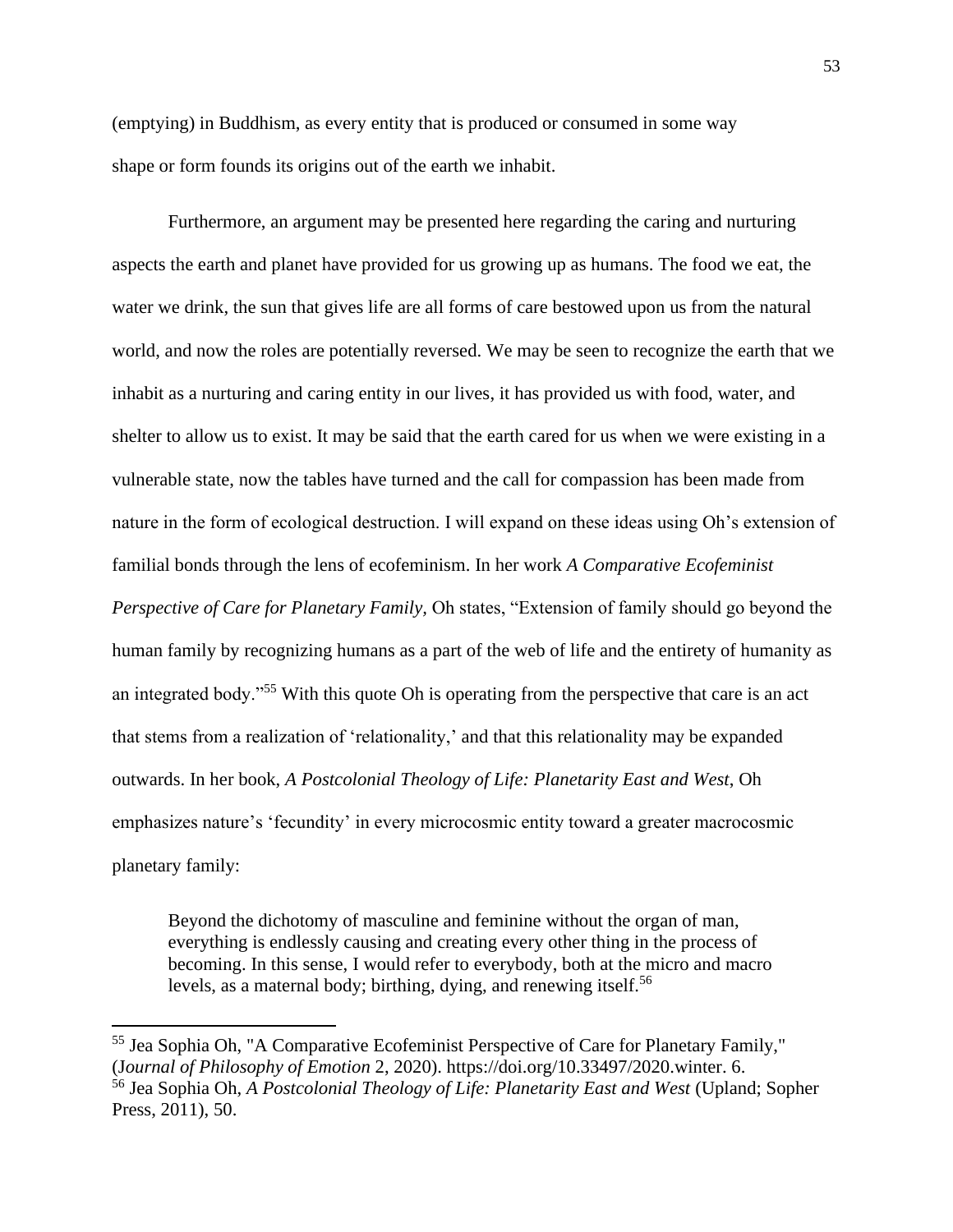I develop upon her notion of nature's fecundity to make the argument that we should recognize a maternal bond with this planet, extending a previously strictly familial relation towards the environment. We arrived from the womb of our mothers, but we also arrived from the earth as the womb of life, receiving the necessary nutrients and resources that we required to survive. From this fecundity of nature, we can further recognize the significance and intimacy involved in acting from a place of compassion towards the earth. Even with this recognition, it remains important not to fully privilege one side of the binary between masculine and feminine, but rather recognize the ways in which they interweave with and complement one another. Oh states in a response to essentializing feminism that, "if we emphasize only femininity, it can be dangerous and problematic to see a woman only through the lens of her biological function rather than by appreciating the diverse aspects of personality, and the range of possibilities for her besides that of being a mother."<sup>57</sup> Oh argues that adopting such a perspective necessarily limits both female and male roles, as femininity and fertility may be recognized in men as well as non-organic matter. From this the earth may be recognized as having both of these attributes, existing in a state of dynamic becoming similarly to the becoming defined by Whitehead. The earth was present and willing to provide for us in our most vulnerable state, and now the possibility exists that a role reversal may take place. It can be argued that we have a duty to honor the earth the same way it nurtured and honored us, by re-emphasizing and re-centralizing the focus of the conversation on our relationality with the natural world. Through the lens of care ethics, these relationalities, our interconnectivity with nature, is to be felt and explored prior to making any sort of moral deliberation. I believe these are the connections that are necessary to be

<sup>57</sup> Ibid., 49.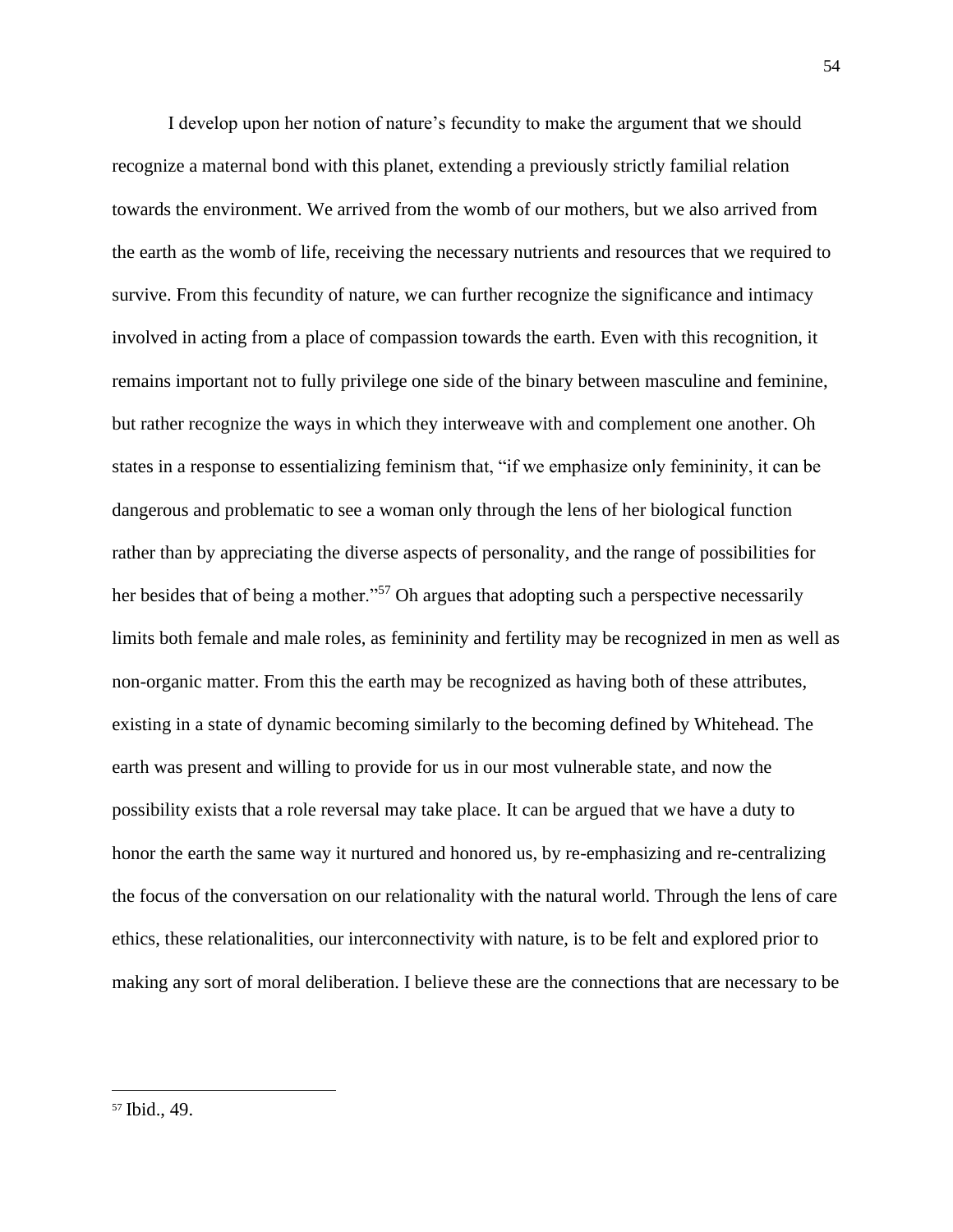re-established for any real systemic change to occur in how we perceive and interact with the natural world.

Through Dalmiya and Gilligan we were able to establish what the care ethical perspective looks like as well as how it functions. From there, we were able to expand the strands of relationality to the natural world in various forms through Keller's 'ethos of interconnectedness,' as well as Oh's 'extension of familial care.' Drawing back on the previously established metaphysical frameworks, we can begin to realize through the Buddhist *sunyata* and Whitehead's deep interconnection that such bonds take form. The recognition of these bonds are paramount, and as argued can be extended to the natural world. Through a shift in perspective to a more eco-centric model, humans begin to exist in symbiosis with nature, resulting in a moral obligation to care and nurture the bonds we hold.

I now refer to a study conducted in 2016 which explores the relationship between attitudes towards nature and actions. It has been shown in this study that compassion elicits moral actions across all moral domains, including the environment. In a paper titled *Feelings for the Suffering of Others and the* Environment by Pfattheicher, Sassenrath, and Schindler, research was conducted that revealed compassion was positively related to pro environmental issues, and reported donations to nature or environmental organizations.<sup>58</sup> This study was conducted by assessing individuals in regards to their environmental attitudes as well as their compassionate tendencies towards other humans through sampling participants at a university. In this study it is stated, "results revealed compassion was indeed positively related to pro environmental values,

<sup>58</sup> Stefan Pfattheicher, Claudia Sassenrath, and Simon Schindler, "Feelings for the Suffering of Others and the Environment: Compassion Fosters Proenvironmental Tendencies," *Environment and Behavior* 48(7) 929- 945 (2016).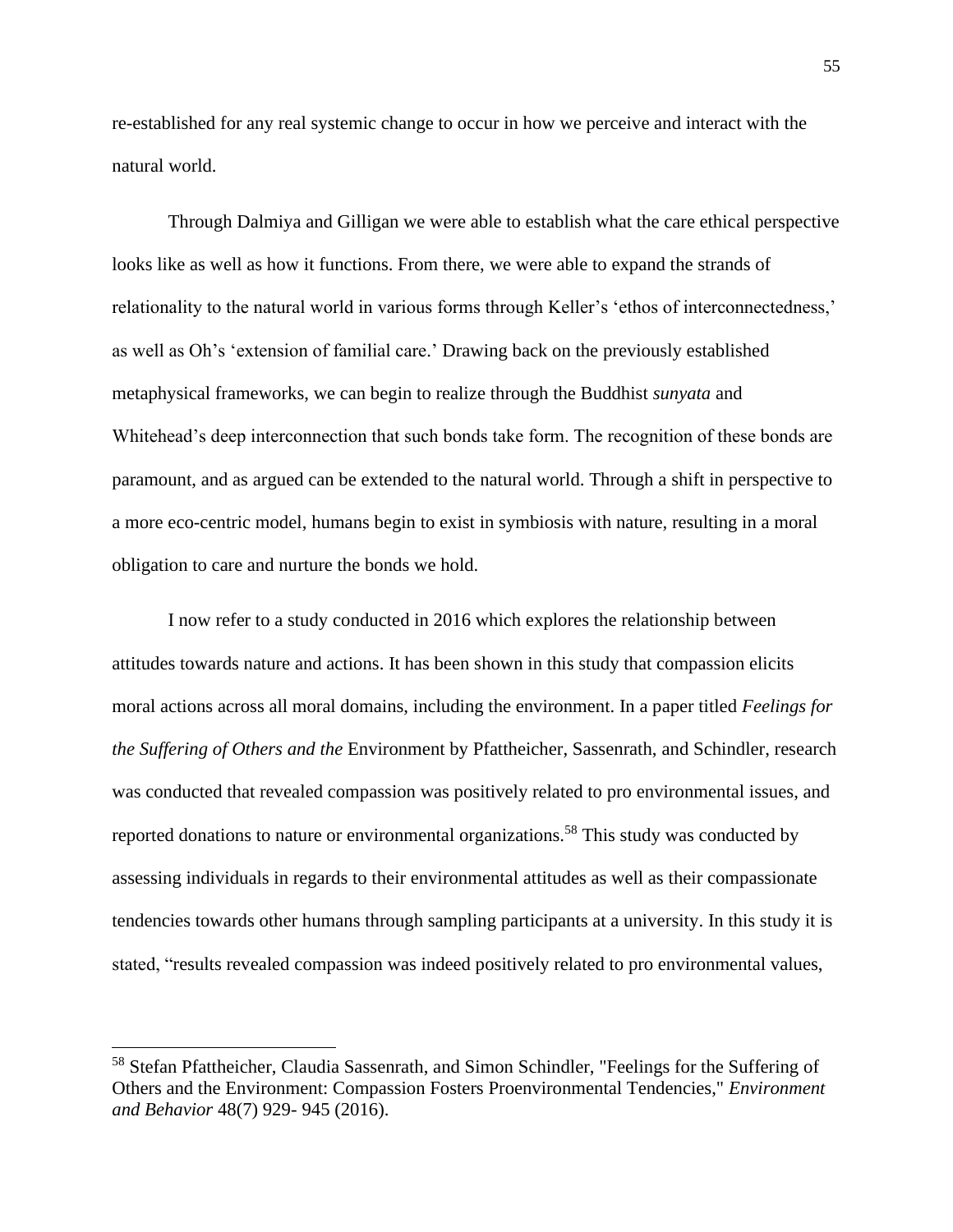pro environmental intentions, and reported donations to nature or environmental organizations."<sup>59</sup> This aspect of compassion can be reconnected with the sentiments in chapter three regarding the phenomena of reality. For this research, compassion was defined as being moved by the sufferings of others, as well as having empathetic concern for the other. For this thesis, I will further expand on this definition. To be moved by another's suffering, one must first have some form of relational bond with that entity, and furthermore one must care about that bond. Compassion is to be understood here as recognizing the underlying noumenal that interpenetrates all of existence and binds it together. Through the recognition of the interconnected other, and the implied duty of care, the study shows that individuals had a change in their behavior regarding the environment and interacted with it in a more positive manner. The research also states in the discussion section that nature was not explicitly stated to be in a state of suffering, however they still found that compassion for other humans promoted proenvironmental intentions. This ties back to Keller's point of a planetary public, as fostering care for one translates outwards to realm of nature. What this research suggests is that an adoption of a care ethical perspective through cultivating compassion towards humans and nature would in theory have direct positive consequences on the natural world.<sup>60</sup> Similarly, introducing Kuanyin as the Bodhisattva of compassion, one who chose not to be Buddha but chose to stay with us for sharing our sufferings, Oh further elaborates on the theme of compassion by recognizing the selfgiving love of the individual engaged in compassion as 'co-sufferer.' She states, "Compassion means being with the sufferer and becoming the other." Through this engagement the self necessarily enfolds into the other to hold and feel the suffering being exhibited. This same

<sup>59</sup> Ibid.

<sup>60</sup> Ibid.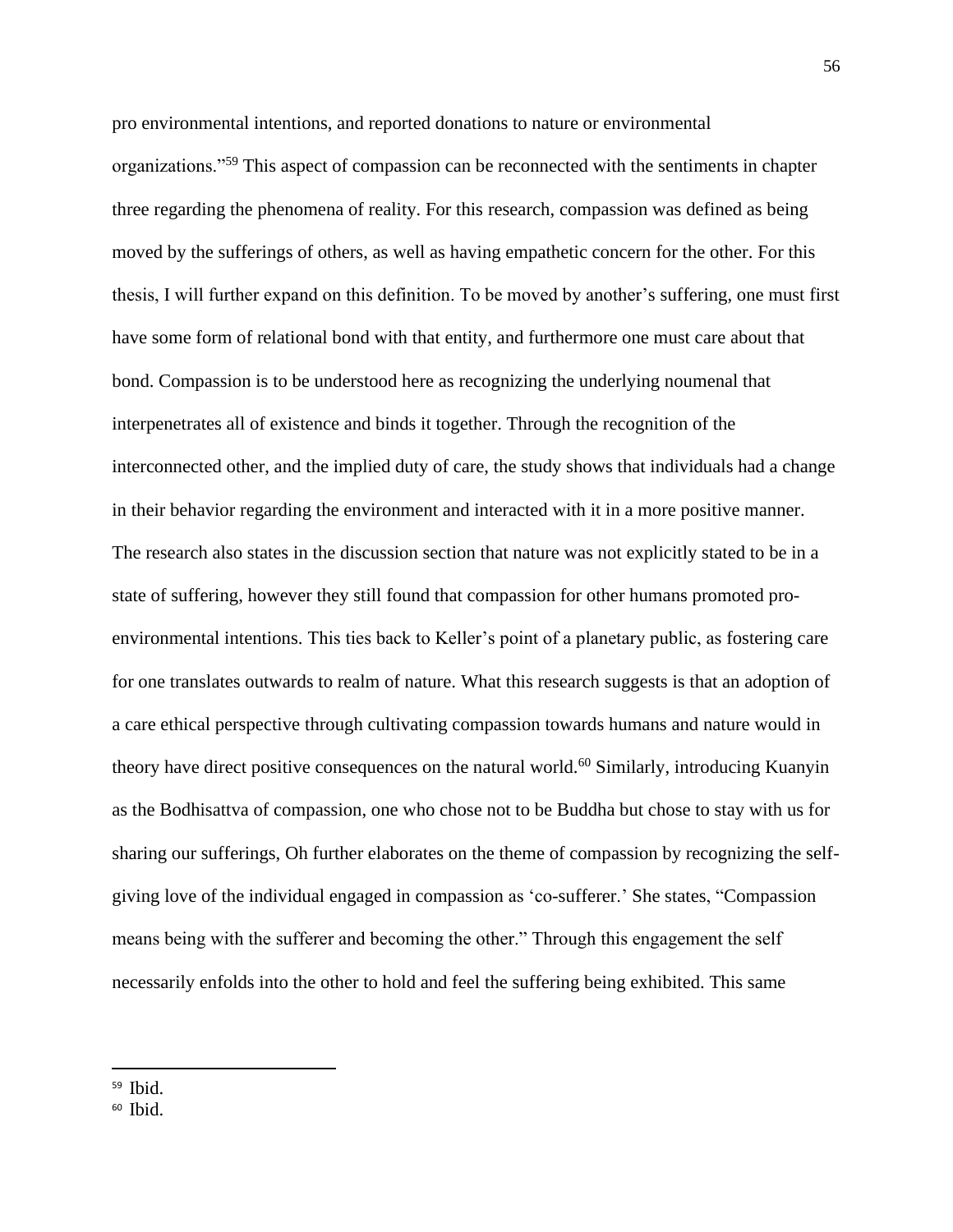enfoldment may be applied externally past human relations. This other may be recognized as any sentient being, and I will make the claim that nature may take this form of the other.<sup>61</sup>

With these relationships established, I suggest the overt harm and damage done to the environment as a visceral cry for help. I contend that the environmental and ecological harm being done is the distinct and apparent need that is being portrayed within the relationship we find ourselves involved in, and from the care perspective, it becomes evident the right action involves alleviating the harm being done. I believe a shift towards this care perspective is necessarily implied through any sort of shift in consciousness towards a standpoint of deep ecology. Although having such experiences with nature are deeply subjective experiences, I believe there still exists ways to strive towards and potentially reach that state of consciousness. The next section will be exploring a few practical applications of how individuals are able to reach such a state using the work of a Vietnamese Zen Master Thich Nhat Hanh and his work around integration of such philosophies into the individual.

### **10. Interbeing**

The last section of this paper will be drawing on the work of Thich Nhat Hanh, a Vietnamese Buddhist Zen master, and his teachings in *Interbeing.* This will be done in order to discuss some of the practical applications regarding reaching this new metaphysical framework, as well as guidelines regarding how individuals are able to reach such a framework. Prior to transitioning to

<sup>&</sup>lt;sup>61</sup> Jea Sophia Oh (2012). "Hybridity of Kuanyin and Mary, Maternal Sacrifice and Salvation: A Comparative Theological Study", *The Journal of Inter-Religious Dialogue*(9), 18-24. Retrieved from http://digitalcommons.wcupa.edu/phil\_facpub/.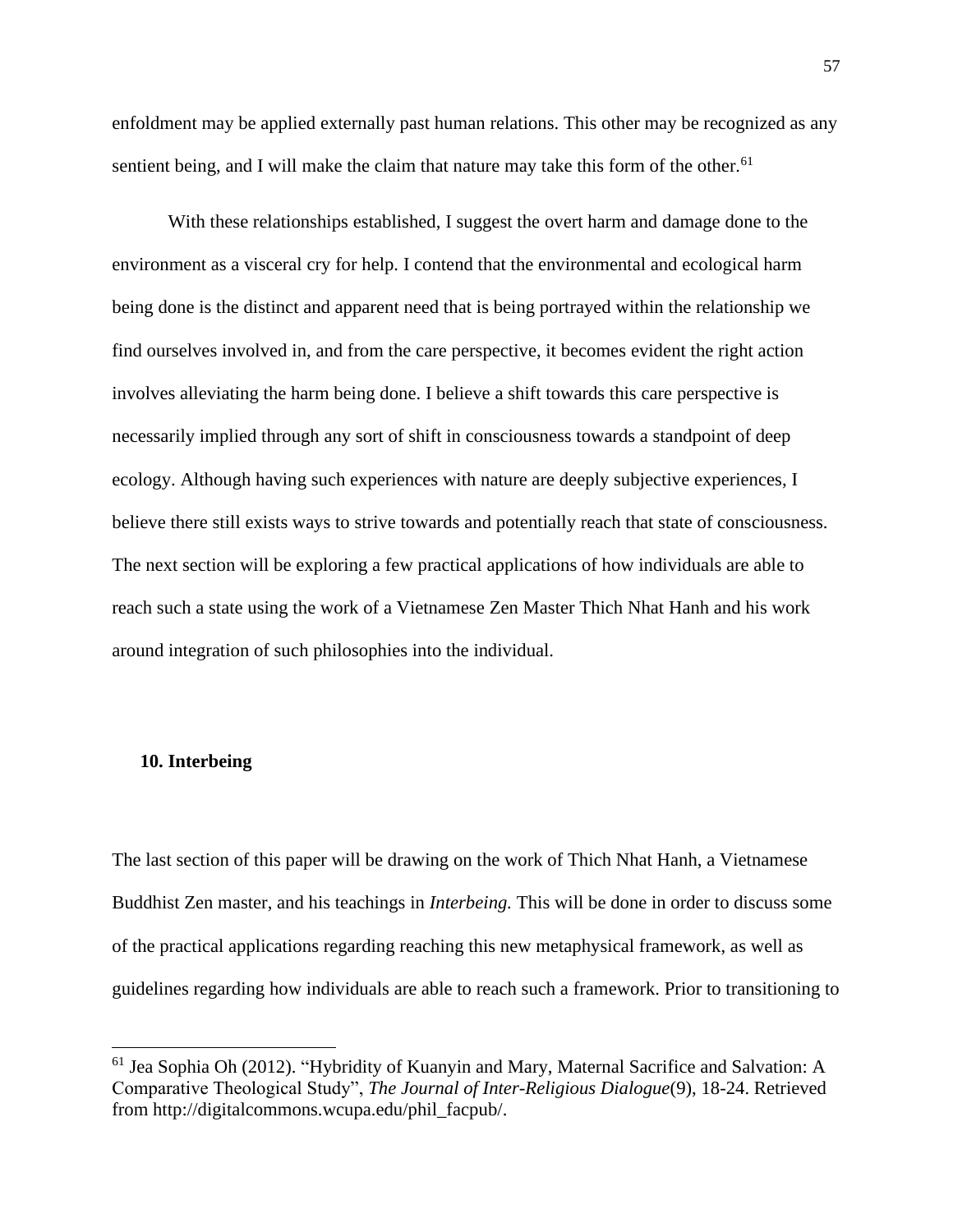Hanh, Nagarjuna can be brought back into conversation with his doctrine of the two truths. These consists of the conventional truth (*samvrti-satya*) and the ultimate truth (*paramarthasatya*). Nagarjuna explains how these truths do not oppose each other, but mutually imply each other in Chapter 24:

> Without a foundation in the conventional truth, The significance of the ultimate cannot be taught. Without understanding the significant of the ultimate, Liberation is not achieved. $62$

This chapter of Nagarjuna's *Middle Way* (*Mulamadhyamakakarika*) represents that our starting point towards truth needs to be within the conventional world, since that is the thing that motivates our practice. This conventional truth, namely that things in everyday existence lack intrinsic essence, may only be obtained through dependence on everyday practice. This truth expresses the form and distinction that we experience on a daily basis. Nagarjuna's *Middle Way* of practice have two primary beliefs, specifically that of cognition and compassion. Cognition may be recognized as meditation on emptiness or on the true nature of things, while the compassionate dimension focuses on a path of giving. This is where Hanh will be introduced as a further means to reaching this conventional truth to lead to the ultimate truth through that of certain practices as well as his thoughts on becoming a compassionate being.

In this aspect, Hanh can be used as a bridge between understanding and experience due to his incredible capacity to translate the seemingly ineffable into words, and his willingness to speak to be heard. Although there are key differences between Zen Buddhism and Mahayana

<sup>62</sup> Nagarjuna, *Mulamadhyamakakarika*, 68.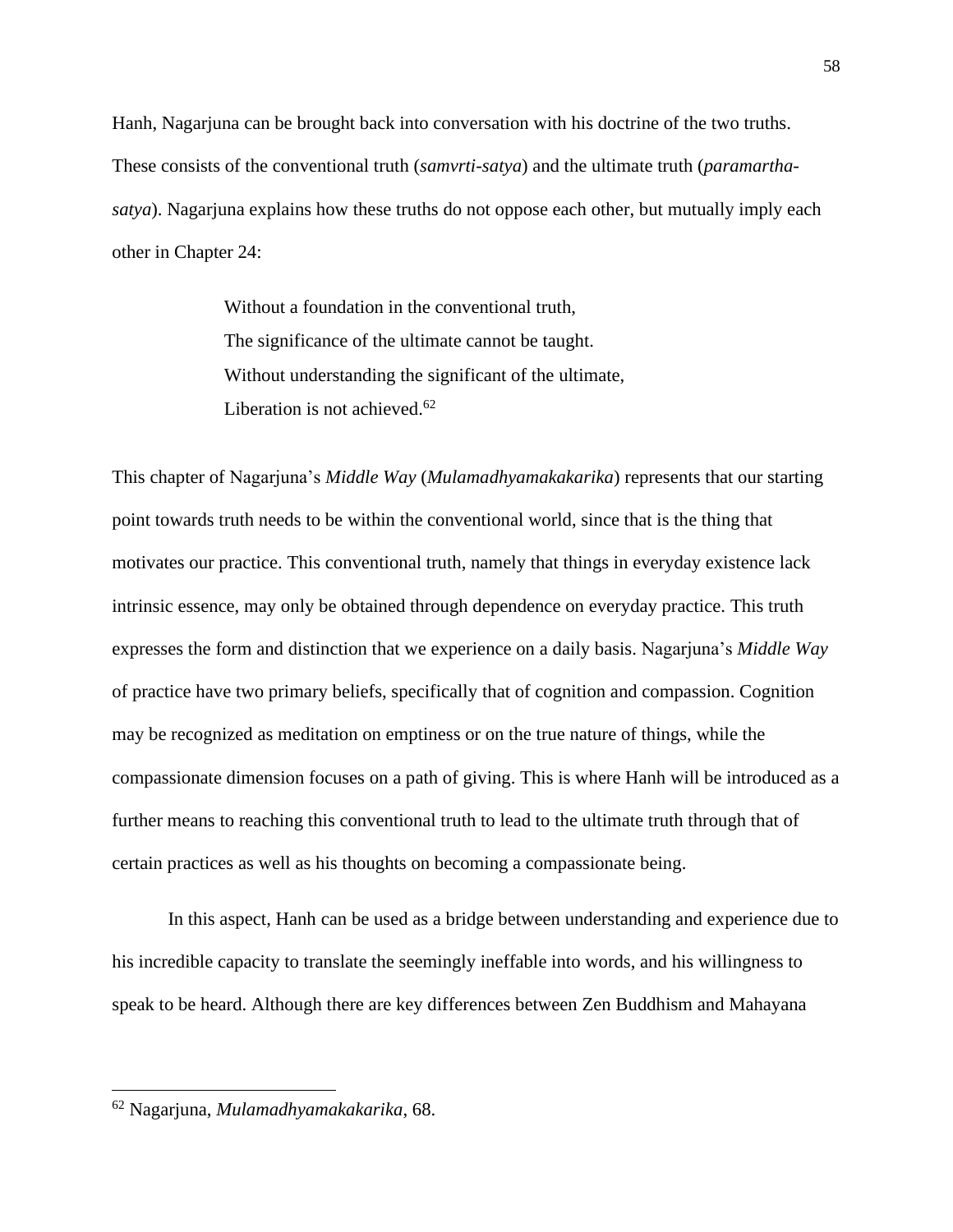Buddhism<sup>63</sup>, for the sake of this discussion it can be understood that their primary premises regarding the metaphysical nature of reality are exceedingly similar. Hanh states, "To be in touch with reality of the world means to be in touch with everything that is around us in the animal, vegetal, and mineral realms."<sup>64</sup> Hanh is positing here a similar ecological conclusion in terms of interconnectedness which was previously discussed. In addition to the human interdependence, he is extending the same principles to more than human realms. In this quote he is establishing the relational aspects that are present between the human being and the world around them to better frame the conversation for understanding how an individual is to experience this sort of truth. Hanh takes this one step further and states that there is no separation between the inner mind and the external world, stating that they belong to the same fundamental reality. He references this relational existence between the mind and the world in attempts to remove the strongly constructed barriers that exist between the two, and push past the preconceived philosophies of separated entities. This is what he refers to as the "true mind"<sup>65</sup> and claims that coming to realize the true mind has the potential to lead an individual to a reservoir of untapped compassion and understanding. This understanding would stem from the realization that the individual is an intrinsic part of the cosmos, intimately connected with the on-goings around them; the universe is the individual, and the individual is the universe. This compassion for the reality around an individual upon recognition of the deep ties that run through is what Hanh calls "Interbeing". Another way to frame "Interbeing" would be the process of the integration of the

 $63$  Zen Buddhism exists as a subset of Mahayana Buddhism and although there are no doctrinal differences, Zen places a much heavier emphasis on meditation in regard to paths to enlightenment.

<sup>64</sup> Thich Nhat Hanh, *Interbeing: Fourteen Guidelines for Engaged Buddhism*, ed. Fred Eppsteiner (Berkeley, CA: Parallax Press, 1998).

 $65$  Ibid., 4.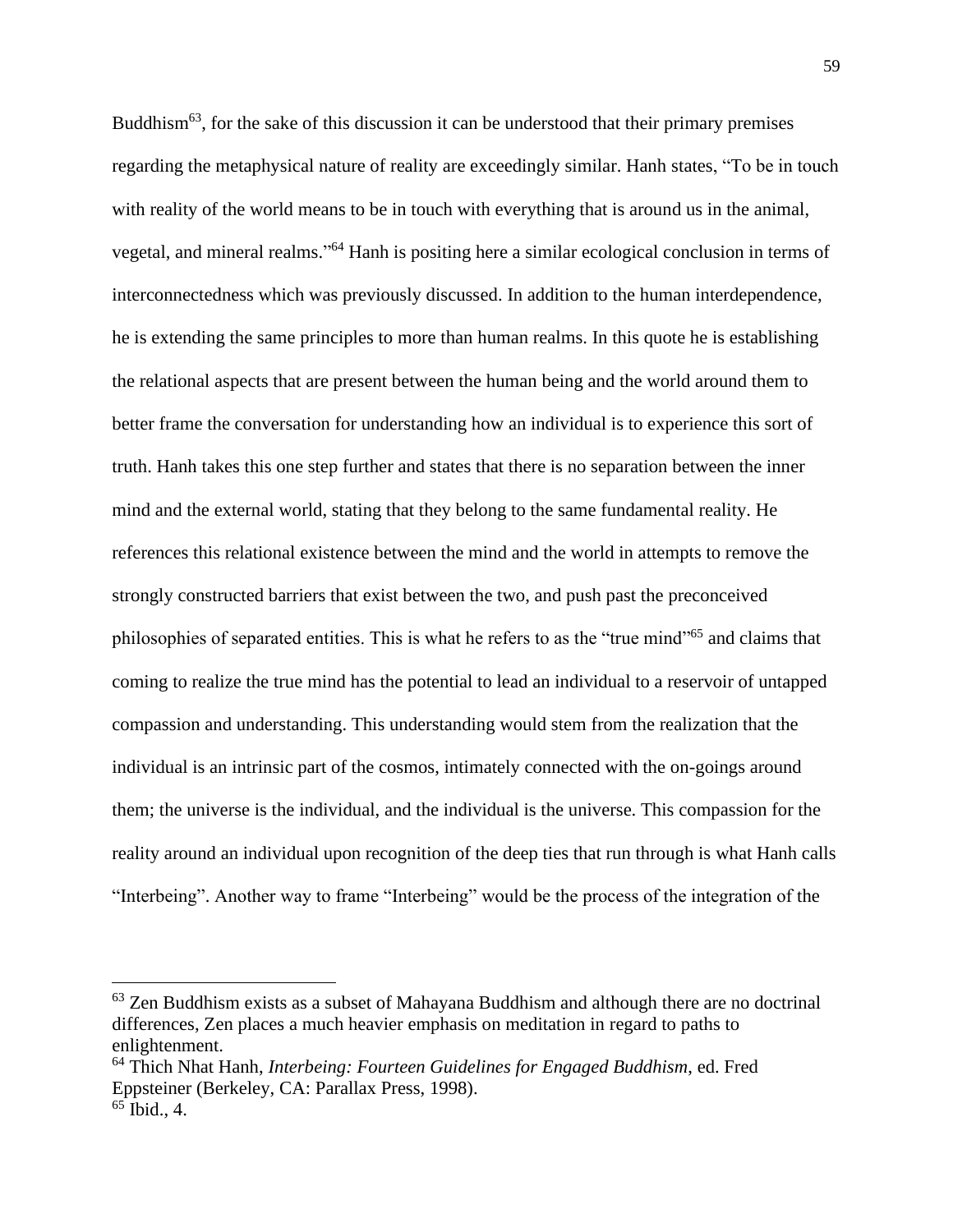individual and the universal. This same notion may be seen through the previously mentioned interpenetration in regard to Hua-yen Buddhism. Interpenetration in a mode of being in which multiplicity merges into unity, where each event or being reflects the totality of the whole. It can be seen here that Hanh is expressing a similar attitude as the individual becomes one with the universal, and simultaneously reflects back the entirety of the universe.

Hanh also deals with the prospect as to how individuals are able to reach these realizations about themselves and the world around them. In his book, *Interbeing*, he outlines fourteen mindfulness trainings that can be adopted as a way of being or existing to assist individual in reaching a state in which they are able to engage and interact with the world through a new metaphysical lens of interdependence and becoming. Among the fourteen, being of compassion for yourself and those around you upon the realization of the deep inter-relational bonds that weave existence together are seen as reoccurring themes.<sup>66</sup> This compassion once again stems from the realizations of the *sunyata* within the self and all other beings.

Fourteen Mindfulness Trainings:

- 1. Aware of the suffering created by fanaticism and intolerance
- 2. Aware of the suffering created by attachment to views and wrong perceptions
- 3. Aware of the suffering brough about when we impose our views on others
- 4. Aware that looking deeply at the nature of suffering can help us develop compassion and find ways out of suffering
- 5. Aware that true happiness is rooted in peace, solidity, freedom, and compassion, and not in wealth or fame
- 6. Aware that anger blocks communication and creates suffering
- 7. Aware that life is available only in the present moment and that it is possible to live happily in the here and now
- 8. Aware that lack of communication always brings separation and suffering
- 9. Aware that words can create suffering or happiness
- 10. Aware that the essence and aim of a Sangha is the practice of understanding and compassion
- 11. Aware that great violence and injustice have been done to our environment and society

<sup>66</sup> Ibid., 17.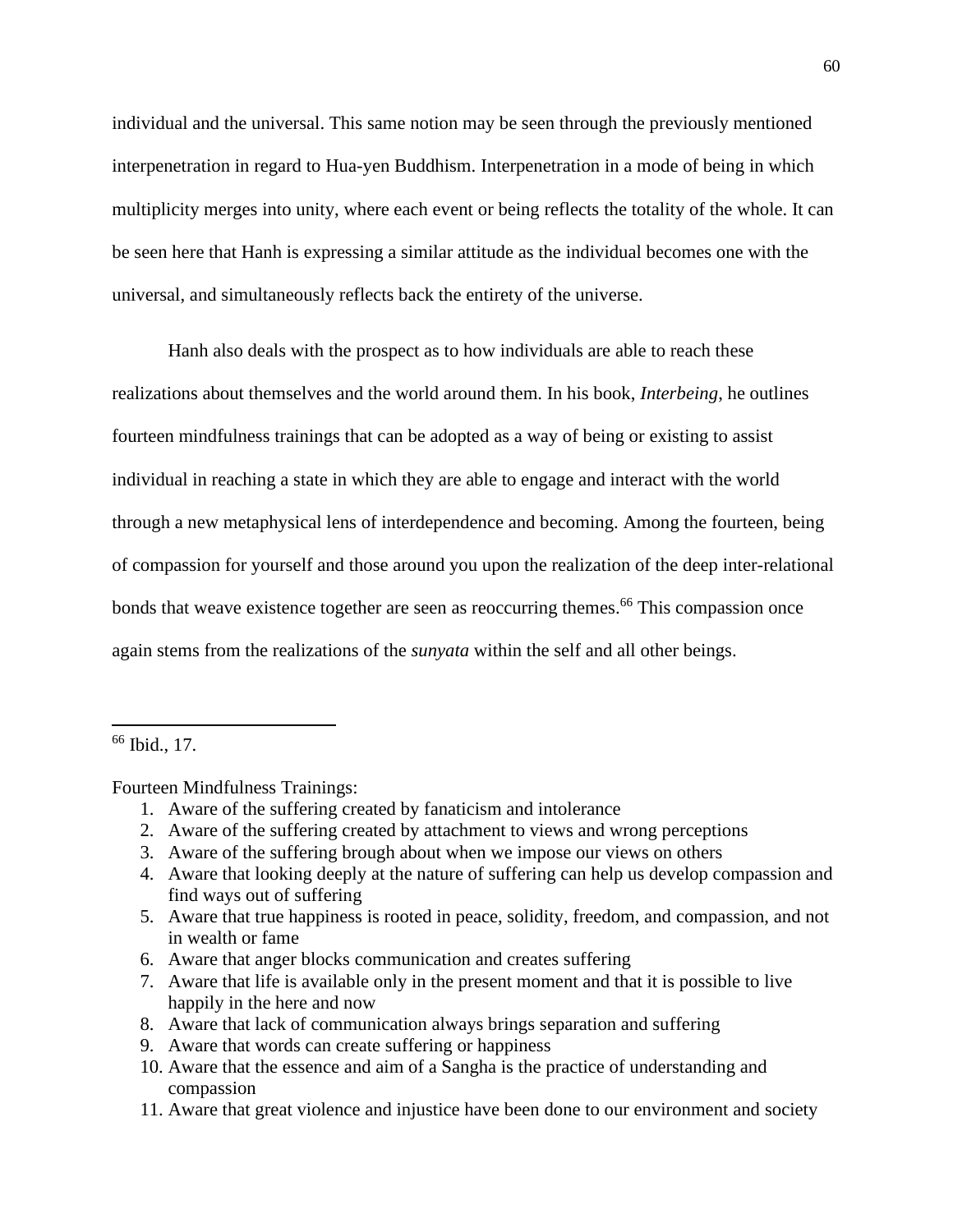### **V. Conclusion**

In the previous section I sought to extend the interconnection and dynamics of *sunyata* outward to the environment and in doing so advocated to draw on a well of compassion stemming from that relationality. The stated relationality was argued to have its due importance from the standpoint of care ethics, and then was further expanded to the natural environment with the use of eco-care. The conclusions reached in that chapter which will be echoed once again in the conclusion is the moral responsibility presented before us in direct response to the experienced suffering of the natural world. In the second chapter of this thesis I sought to establish a metaphysical platform through a comparative engagement of Whiteheadian thought and Mahayana Buddhist ontology. This largely suggested a deeply interconnected and ephemeral state of being where relationality was taken as paramount in exploratory investigation. I next transitioned into a discussion of Hua-yen Buddhist thought and explored the resulting implications in respect to human orientation towards nature. This chapter sought to establish humans and nature on the same metaphysical plane of being, and further emphasized the deep ontological ties that exist in the web of relationality humans find themselves in. With the strands of connection formed, the last chapter brought into conversation a call for a moral urgency in the

<sup>12.</sup> Aware that much suffering is caused by war and conflict

<sup>13.</sup> Aware of the suffering caused by exploitation, social injustice, stealing, and oppression

<sup>14.</sup> Aware that sexual relations motivated by craving cannot dissipate the feeling of loneliness but will create more suffering, frustration, and isolation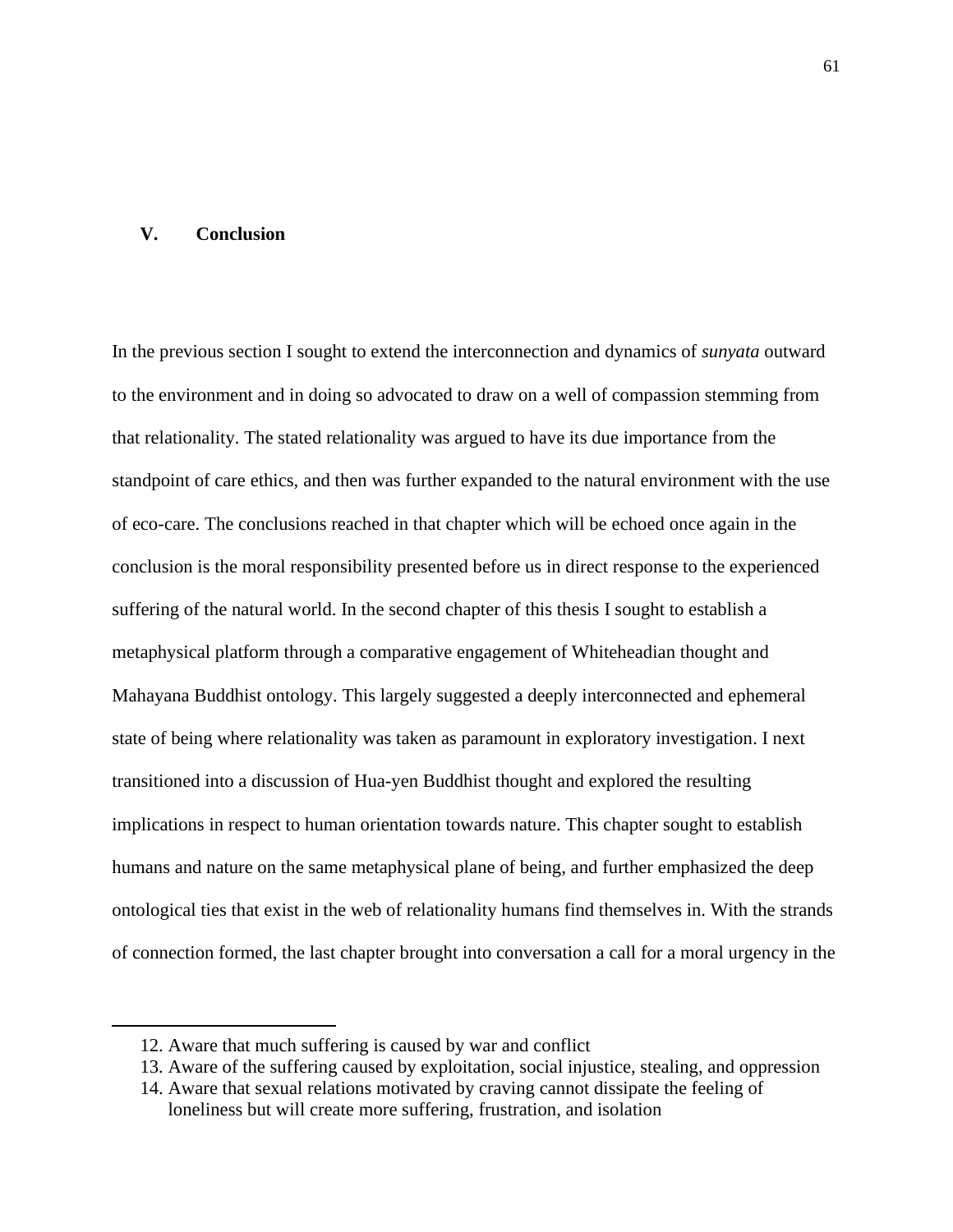form of a care ethical analysis. The previously established strands were given due moral concern as the extension of the community of human interaction was extended past human society to include the natural world.

A hike in the mountainous woods of Vermont reveals the initial inspiration for this research. Upon pulling a piece of plastic out of a stream, I felt then what I better understand now—the easing sigh of relief from the natural world, much like a human response to having a splinter removed. I emphasize this relief as the foundation for change. The current ecological crisis requires a fundamental change in our attitudes and behaviors towards nature, thorough examination of the present discourse is equally urgent. One potential source of this change may be found in the recognition of a deeply interconnected, inseparable nature of reality. We humans exist in direct relationship to the land we live on as it provides us with resources and nutrients necessary for our survival. To maintain this symbiotic relationship, it follows that we must treat this very same land with equal respect and kindness that we extend to our fellow humans. If we truly are the streams and the mountains, then we must be able to open our eyes and see that the harm being done to the world around us is harm being done upon ourselves. Examples of this includes, further engaging with our present environments, surrounding ourselves with nature and opening ourselves up to such subjective experiences. Extending beyond mere proximity with nature, we may also look to engage in compassion practices as a way of cultivating our innate, inner well of love and understanding for the world around us. Practical approaches can be as simple as developing habits that support local farming and production practices. Nonindustrialized businesses have a deeper, more intimate understanding of the land they care for, rooted in an insight of the symbiotic nature of ecosystems further. Therefore, supporting local agricultural business is just one pragmatic effort which assists in preventing unnecessary harm to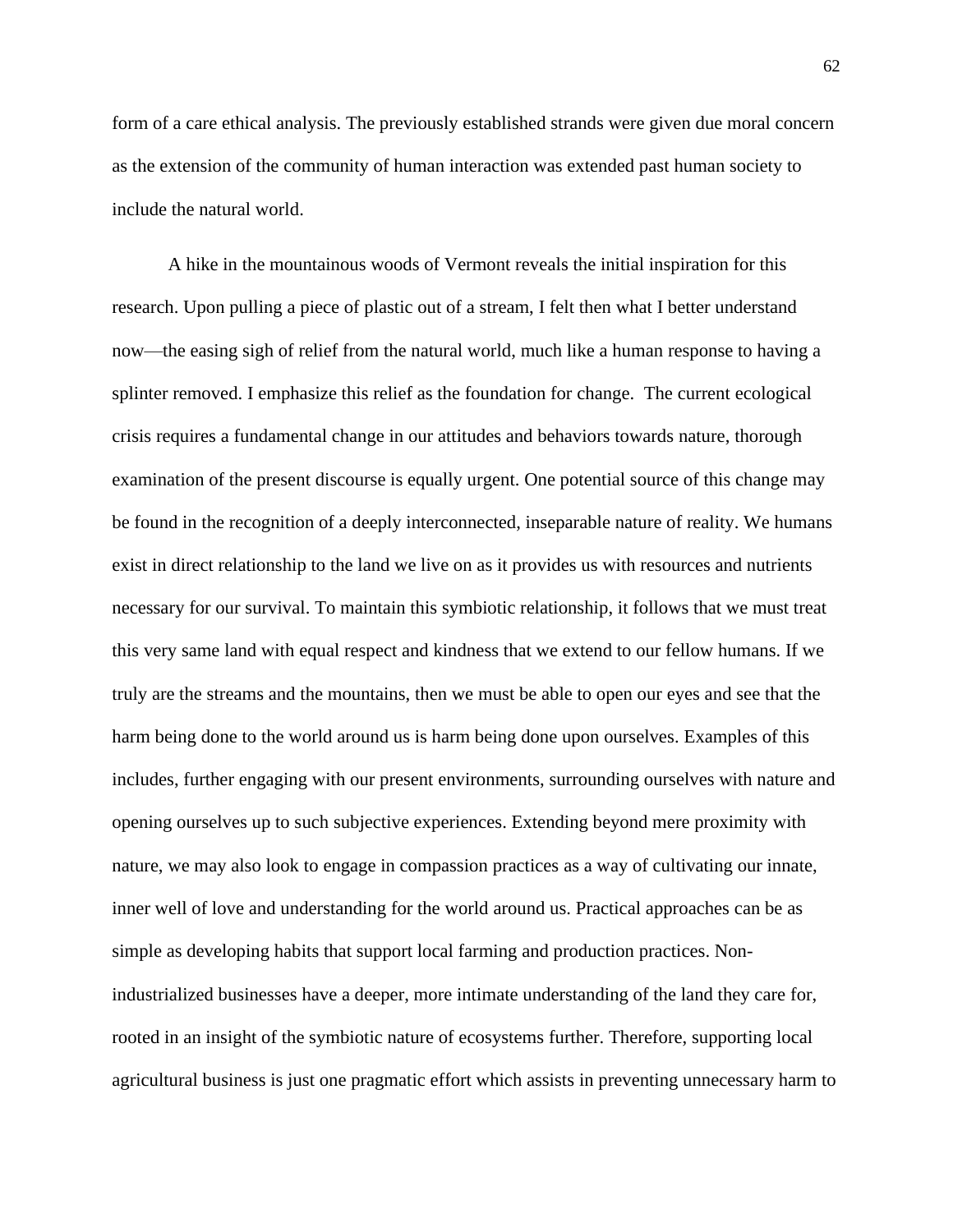the land. This would further take the power away from globalized food networks which in many cases utterly devastate environmental conditions both in America and abroad. Outside of consumption practices, one may further reflect on their own actions towards the natural world. Although it is unrealistic to propose a completely non-harmful stance towards nature, small adjustments such as picking up trash in nature can go a long way in the realm of Indra.

Lastly, it seems that merely grasping these concepts in theory is not enough. Here I present Hua-yen vision as a tool to bring about realization of what was previously only theory. To live in this type of reality means to alter one's engagement with the world, to alter one's moral and ethical stance, and finally, perhaps most importantly, to incorporate such realizations into one's own being. This is the way in which I propose we relate to the infinite other.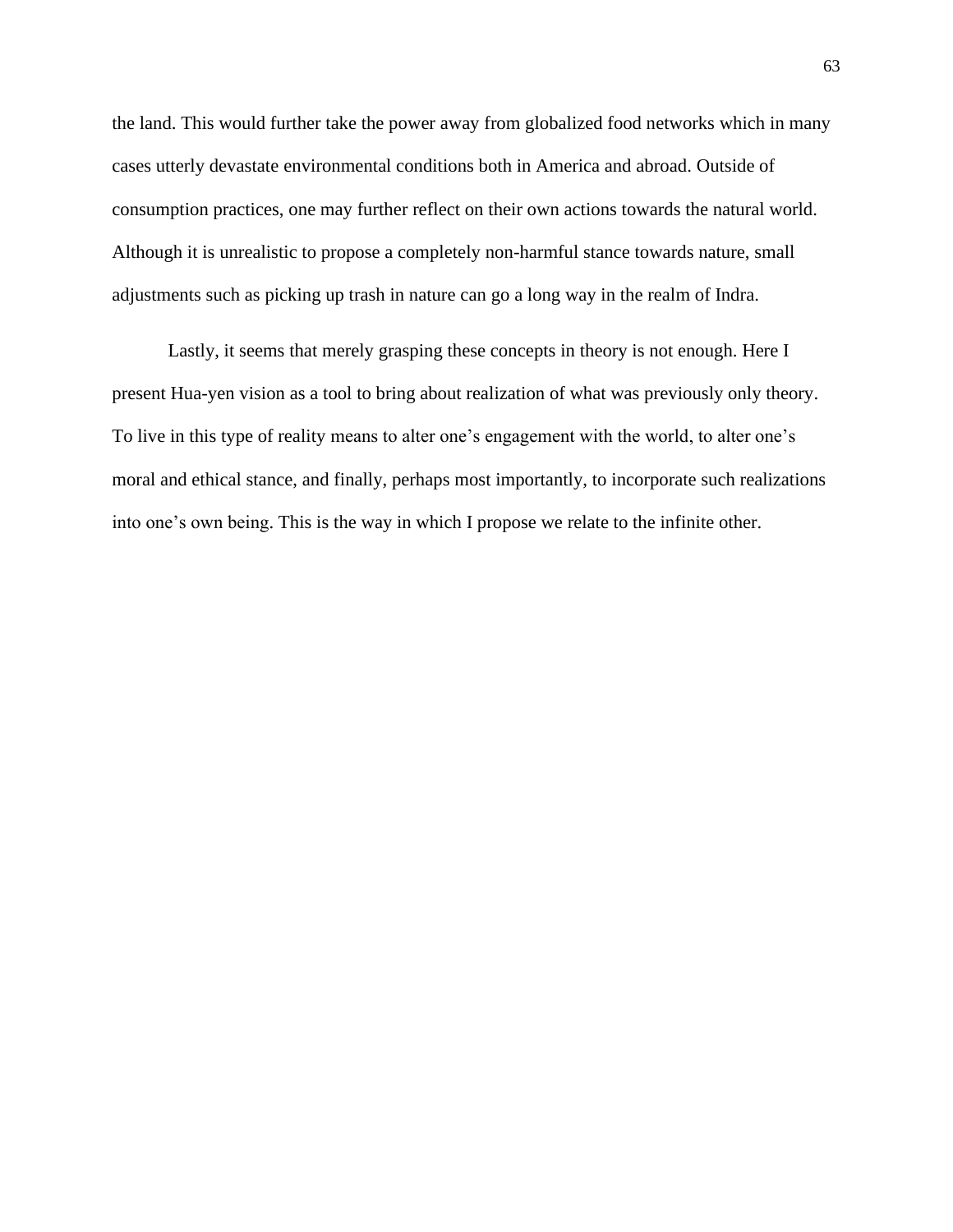### **Bibliography**

- Cobb, John B. Jr. and Christopher Ives eds. *The Emptying God: A Buddhist-Jewish-Christian Conversation.* Oregon: Wipf and Stock Publishers, 2005.
- Cook, Francis. *Nature in Asian Traditions of Thought: Essays in Environmental Philosophy.* Albany, NY: State University of New York Press, 1989.
- Dalmiya, Vrinda. *Caring to Know: Comparative Care Ethics, Feminist Epistemology, and the Mahabharata.* India: Oxford University Press, 2016.
- Dōgen. *Keisei Sanshoku.* Translated by Francis Cook. Los Angeles: Center Publications, 1978.
- Dōgen, and Kazuaki Tanahashi. *Moon in a Dewdrop.* North Point Press, 1995. Bibliographies
- Foland, K. A., and J. C. Allen. "Magma Sources for Mesozoic Anorogenic Granites of the White Mountain Magma Series, New England, USA." Original Paper. *Contributions to Mineralogy and Petrology* 109, no. 2 (1991): 195.

https://doi.org/10.1007/bf00306479.

[https://search.ebscohost.com/login.aspx?direct=true&AuthType=sso&db=edssjs&AN=e](about:blank) [dssjs.94EF1929&site=eds-live&scope=site&custid=s3916018.](about:blank)

• Gilligan, Carol. "Moral Orientation and Moral Development." in *Ethics: Classical Western Texts in Feminist and Multicultural Perspectives*, 552-64. New York: Oxford University Press, 2000.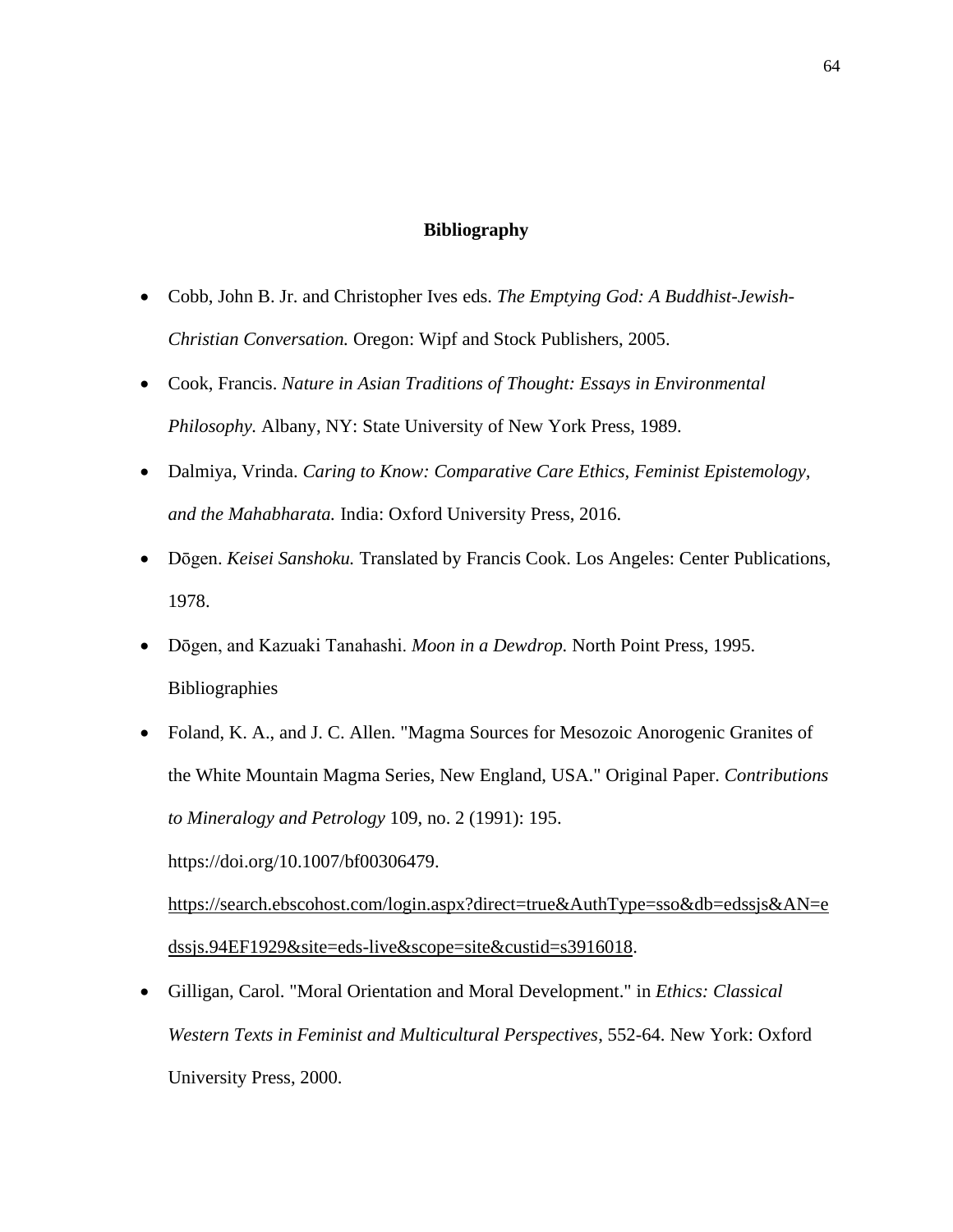- Gimello, Robert M. "Huayan." in *Encyclopedia of Religion*, edited by Lindsay Jones, 4147. New York: Thomson Gale, 2005.
- Hanh, Thich Nhat. *Interbeing: Fourteen Guidelines for Engaged Buddhism.* Edited by Fred Eppsteiner. Berkeley, CA: Parallax Press, 1998.
- \_\_\_\_\_\_\_\_\_\_\_\_\_\_\_."Clouds in Each Paper." *Clouds In Each Paper* (awakin.org).
- Keller, Catherine. *Political Theology of the Earth: Our Planetary Emergency and the Struggle for a New Public*. New York: Columbia University Press, 2018.
- \_\_\_\_\_\_\_\_\_\_\_\_\_\_. *Face of the Deep: A Theology of Becoming*. London: Routledge, 2003.
- Leopold, Aldo. *A Sand County Almanac.* 224-25. New York: Oxford University Press, 1968.
- McRae J., James and Baird Callicott *Eds. Environmental Philosophy in Asian Traditions of Thought.* . United States: State University of New York, 2014.
- McFarlane, Thomas J. "Process and Emptiness: A Comparison of Whitehead's Process Philosophy and Mahayana Buddhist Philosophy." *Integral Science*, 2000.
- Nagarjuna (Author), Jay L. Garfield (Translator), *The Fundamental Wisdom of the Middle Way: Nagarjuna's Mulamadhyamakakarika.* New York, NY: Oxford University Press, 1995.
- Northcott, Michael S. *A Political Theology of Climate Change.* Grand Rapids, Michigan: Wm. B Eerdmans Publishing Co., 2013.
- Odin, Steve. *Process Metaphysics and Hua-yen Buddhism: A Critical Study of Cumulative Penetration Vs. Interpenetration.* Albany, NY: State University of New York, 1982.